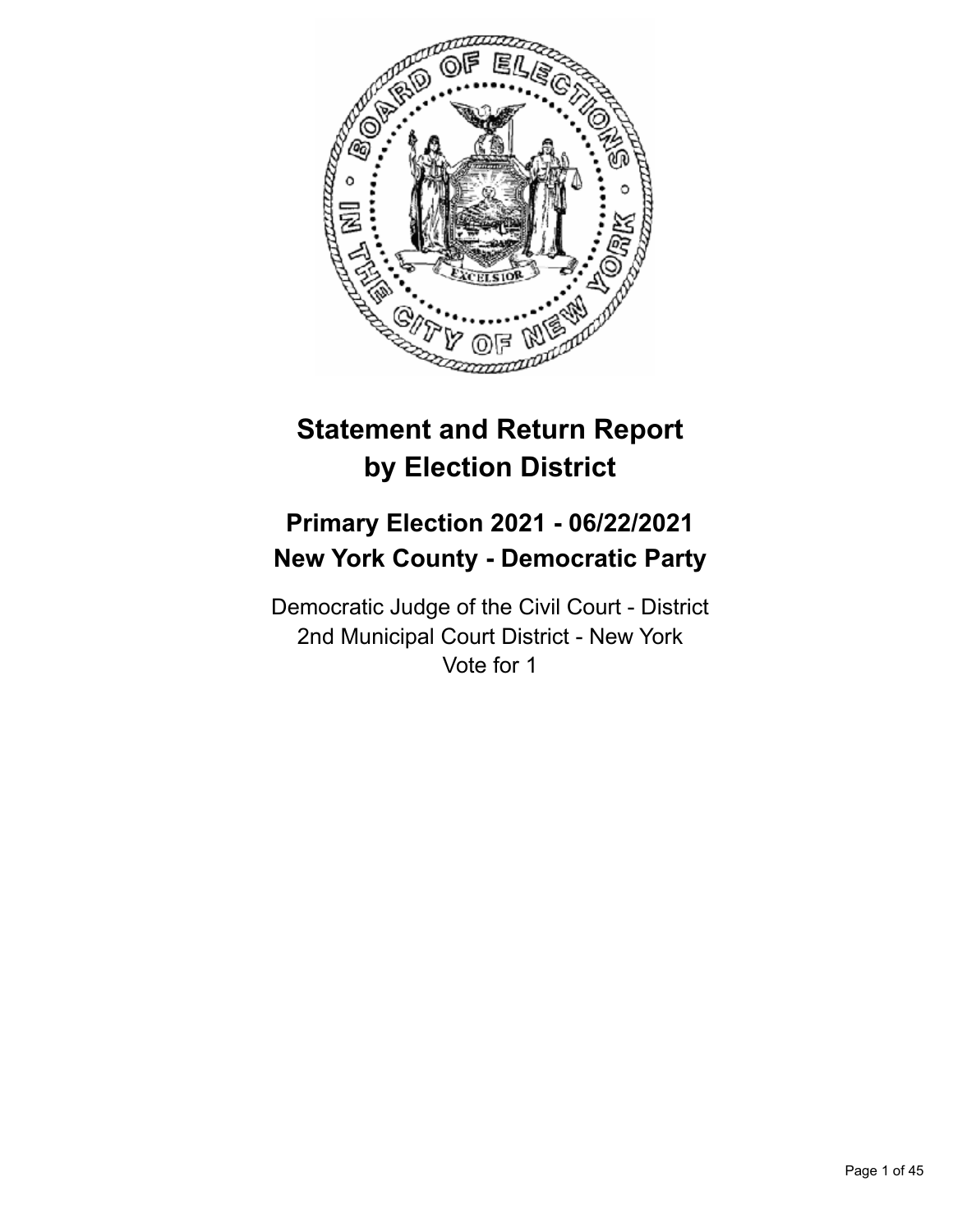

| PUBLIC COUNTER                                           | 260            |
|----------------------------------------------------------|----------------|
| MANUALLY COUNTED EMERGENCY                               | 0              |
| ABSENTEE / MILITARY                                      | 23             |
| AFFIDAVIT                                                | $\overline{2}$ |
| <b>Total Ballots</b>                                     | 285            |
| Less - Inapplicable Federal/Special Presidential Ballots | 0              |
| <b>Total Applicable Ballots</b>                          | 285            |
| EDWARD IRIZARRY                                          | 94             |
| <b>BETTY LUGO</b>                                        | 77             |
| <b>Total Votes</b>                                       | 171            |
| Unrecorded                                               | 114            |

#### **031/65**

| <b>PUBLIC COUNTER</b>                                    | 303 |
|----------------------------------------------------------|-----|
| <b>MANUALLY COUNTED EMERGENCY</b>                        | 0   |
| ABSENTEE / MILITARY                                      | 17  |
| <b>AFFIDAVIT</b>                                         |     |
| <b>Total Ballots</b>                                     | 321 |
| Less - Inapplicable Federal/Special Presidential Ballots | 0   |
| <b>Total Applicable Ballots</b>                          | 321 |
| <b>EDWARD IRIZARRY</b>                                   | 138 |
| <b>BETTY LUGO</b>                                        | 86  |
| CHRISTOPHER CHIN (WRITE-IN)                              |     |
| <b>Total Votes</b>                                       | 225 |
| Unrecorded                                               | 96  |

| PUBLIC COUNTER                                           | 175      |
|----------------------------------------------------------|----------|
| MANUALLY COUNTED EMERGENCY                               | 0        |
| ABSENTEE / MILITARY                                      | 10       |
| <b>AFFIDAVIT</b>                                         | 4        |
| <b>Total Ballots</b>                                     | 189      |
| Less - Inapplicable Federal/Special Presidential Ballots | $\Omega$ |
| <b>Total Applicable Ballots</b>                          | 189      |
| <b>EDWARD IRIZARRY</b>                                   | 56       |
| <b>BETTY LUGO</b>                                        | 66       |
| TIPIMA PAN (WRITE-IN)                                    |          |
| <b>Total Votes</b>                                       | 123      |
| Unrecorded                                               | 66       |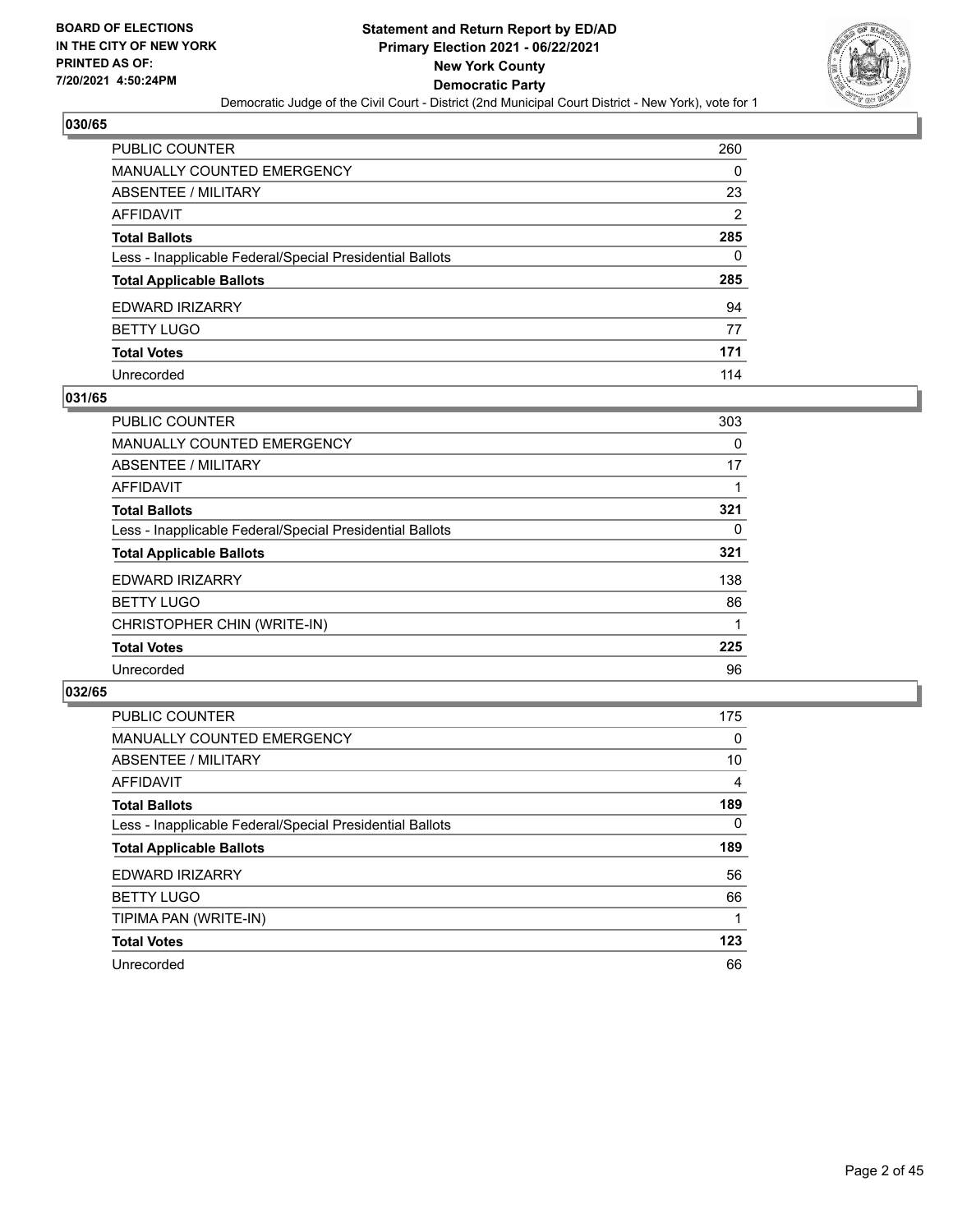

| PUBLIC COUNTER                                           | 165      |
|----------------------------------------------------------|----------|
| MANUALLY COUNTED EMERGENCY                               | 0        |
| <b>ABSENTEE / MILITARY</b>                               | 25       |
| AFFIDAVIT                                                | 3        |
| Total Ballots                                            | 193      |
| Less - Inapplicable Federal/Special Presidential Ballots | $\Omega$ |
| <b>Total Applicable Ballots</b>                          | 193      |
| EDWARD IRIZARRY                                          | 69       |
| <b>BETTY LUGO</b>                                        | 81       |
| <b>Total Votes</b>                                       | 150      |
| Unrecorded                                               | 43       |

#### **038/65**

| <b>PUBLIC COUNTER</b>                                    | 180 |
|----------------------------------------------------------|-----|
| MANUALLY COUNTED EMERGENCY                               | 0   |
| ABSENTEE / MILITARY                                      | 10  |
| <b>AFFIDAVIT</b>                                         | 3   |
| <b>Total Ballots</b>                                     | 193 |
| Less - Inapplicable Federal/Special Presidential Ballots | 0   |
| <b>Total Applicable Ballots</b>                          | 193 |
| <b>EDWARD IRIZARRY</b>                                   | 56  |
| <b>BETTY LUGO</b>                                        | 91  |
| UNATTRIBUTABLE WRITE-IN (WRITE-IN)                       | 2   |
| <b>Total Votes</b>                                       | 149 |
| Unrecorded                                               | 44  |

| <b>PUBLIC COUNTER</b>                                    | 239      |
|----------------------------------------------------------|----------|
| <b>MANUALLY COUNTED EMERGENCY</b>                        | $\Omega$ |
| ABSENTEE / MILITARY                                      | 23       |
| <b>AFFIDAVIT</b>                                         |          |
| <b>Total Ballots</b>                                     | 263      |
| Less - Inapplicable Federal/Special Presidential Ballots | $\Omega$ |
| <b>Total Applicable Ballots</b>                          | 263      |
| EDWARD IRIZARRY                                          | 95       |
| <b>BETTY LUGO</b>                                        | 108      |
| UNATTRIBUTABLE WRITE-IN (WRITE-IN)                       |          |
| <b>Total Votes</b>                                       | 204      |
| Unrecorded                                               | 59       |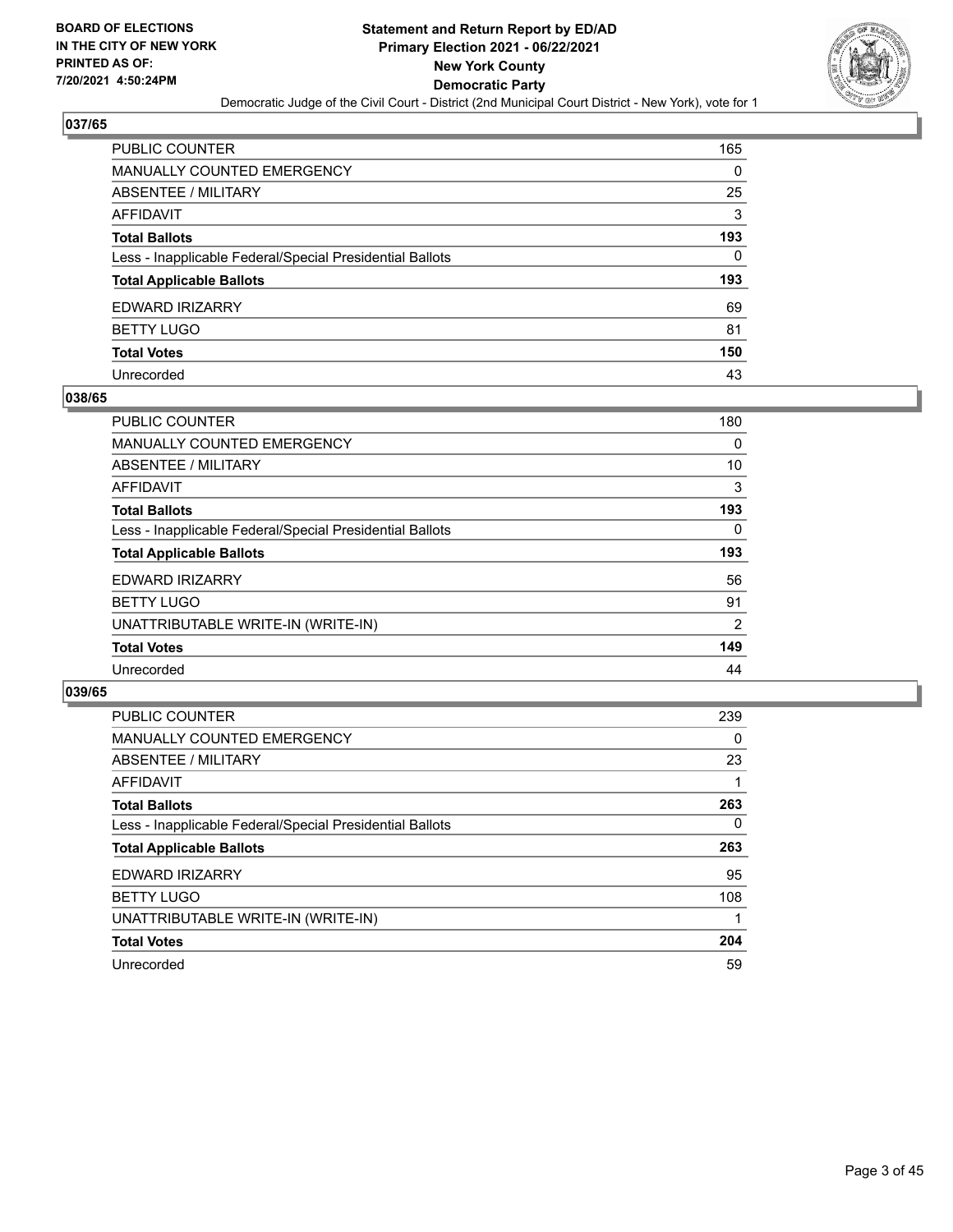

| PUBLIC COUNTER                                           | 145            |
|----------------------------------------------------------|----------------|
| MANUALLY COUNTED EMERGENCY                               | 0              |
| ABSENTEE / MILITARY                                      | 8              |
| AFFIDAVIT                                                | $\overline{4}$ |
| <b>Total Ballots</b>                                     | 157            |
| Less - Inapplicable Federal/Special Presidential Ballots | 0              |
| <b>Total Applicable Ballots</b>                          | 157            |
| EDWARD IRIZARRY                                          | 49             |
| BETTY LUGO                                               | 71             |
| <b>Total Votes</b>                                       | 120            |
| Unrecorded                                               | 37             |

#### **041/65**

| <b>PUBLIC COUNTER</b>                                    | 173 |
|----------------------------------------------------------|-----|
| <b>MANUALLY COUNTED EMERGENCY</b>                        | 0   |
| ABSENTEE / MILITARY                                      | 16  |
| <b>AFFIDAVIT</b>                                         | 8   |
| <b>Total Ballots</b>                                     | 197 |
| Less - Inapplicable Federal/Special Presidential Ballots | 0   |
| <b>Total Applicable Ballots</b>                          | 197 |
| <b>EDWARD IRIZARRY</b>                                   | 56  |
| <b>BETTY LUGO</b>                                        | 76  |
| CHRISTOPHER CHIN (WRITE-IN)                              | 2   |
| <b>Total Votes</b>                                       | 134 |
| Unrecorded                                               | 63  |

| <b>PUBLIC COUNTER</b>                                    | 132            |
|----------------------------------------------------------|----------------|
| <b>MANUALLY COUNTED EMERGENCY</b>                        | 0              |
| ABSENTEE / MILITARY                                      | 18             |
| AFFIDAVIT                                                | $\Omega$       |
| <b>Total Ballots</b>                                     | 150            |
| Less - Inapplicable Federal/Special Presidential Ballots | $\Omega$       |
| <b>Total Applicable Ballots</b>                          | 150            |
| <b>EDWARD IRIZARRY</b>                                   | 56             |
| <b>BETTY LUGO</b>                                        | 67             |
| UNATTRIBUTABLE WRITE-IN (WRITE-IN)                       | $\overline{2}$ |
| <b>Total Votes</b>                                       | 125            |
| Unrecorded                                               | 25             |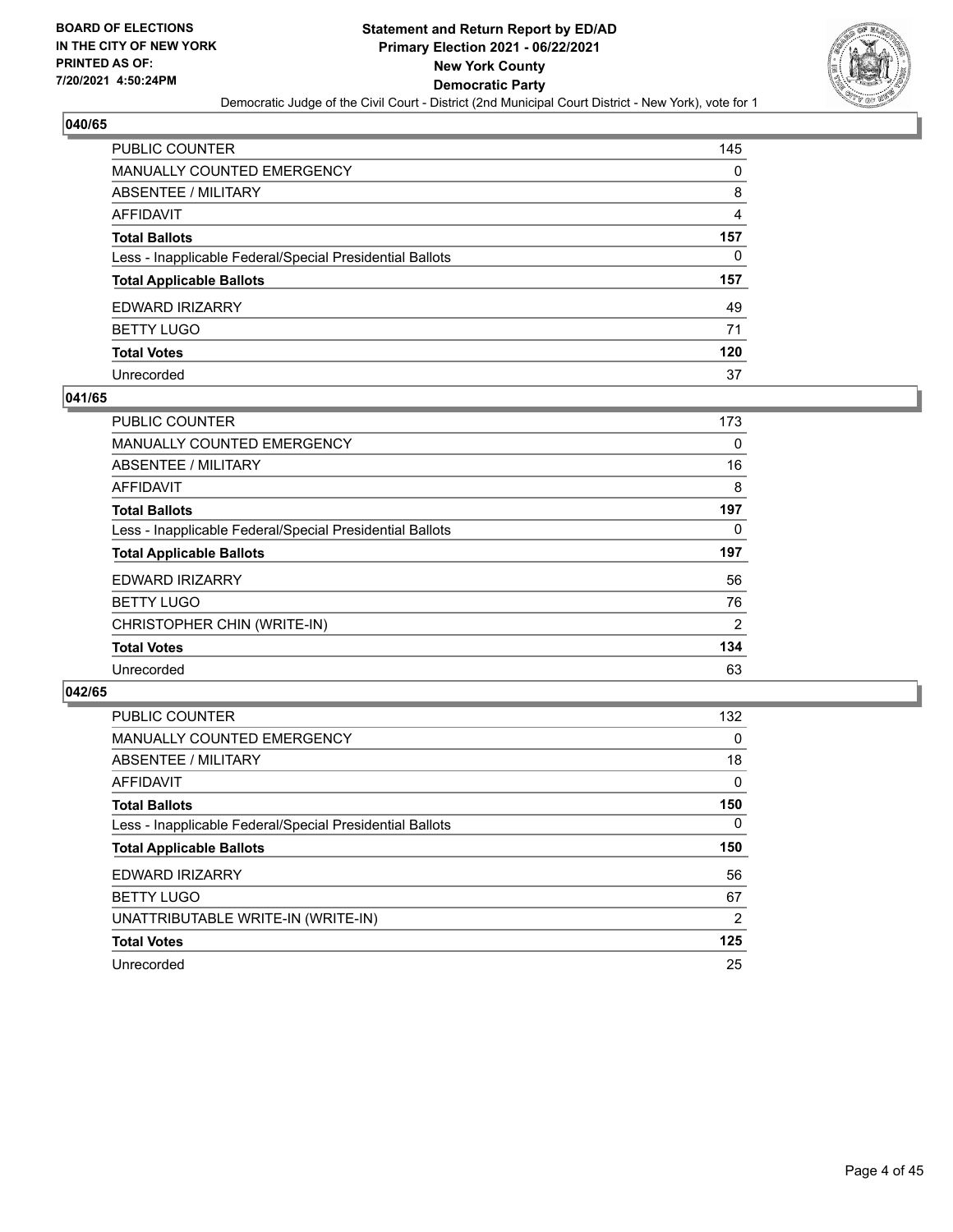

| PUBLIC COUNTER                                           | 163      |
|----------------------------------------------------------|----------|
| MANUALLY COUNTED EMERGENCY                               | 0        |
| <b>ABSENTEE / MILITARY</b>                               | 16       |
| AFFIDAVIT                                                |          |
| Total Ballots                                            | 180      |
| Less - Inapplicable Federal/Special Presidential Ballots | $\Omega$ |
| <b>Total Applicable Ballots</b>                          | 180      |
| EDWARD IRIZARRY                                          | 73       |
| <b>BETTY LUGO</b>                                        | 75       |
| <b>Total Votes</b>                                       | 148      |
| Unrecorded                                               | 32       |

#### **044/65**

| <b>PUBLIC COUNTER</b>                                    | 258      |
|----------------------------------------------------------|----------|
| MANUALLY COUNTED EMERGENCY                               | 0        |
| ABSENTEE / MILITARY                                      | 35       |
| <b>AFFIDAVIT</b>                                         |          |
| <b>Total Ballots</b>                                     | 294      |
| Less - Inapplicable Federal/Special Presidential Ballots | $\Omega$ |
| <b>Total Applicable Ballots</b>                          | 294      |
| EDWARD IRIZARRY                                          | 89       |
| <b>BETTY LUGO</b>                                        | 142      |
| UNATTRIBUTABLE WRITE-IN (WRITE-IN)                       |          |
| <b>Total Votes</b>                                       | 232      |
| Unrecorded                                               | 62       |

| <b>PUBLIC COUNTER</b>                                    | 267      |
|----------------------------------------------------------|----------|
| <b>MANUALLY COUNTED EMERGENCY</b>                        | $\Omega$ |
| ABSENTEE / MILITARY                                      | 26       |
| AFFIDAVIT                                                |          |
| <b>Total Ballots</b>                                     | 294      |
| Less - Inapplicable Federal/Special Presidential Ballots | $\Omega$ |
| <b>Total Applicable Ballots</b>                          | 294      |
| <b>EDWARD IRIZARRY</b>                                   | 104      |
| <b>BETTY LUGO</b>                                        | 128      |
| SAM WILKENFELD (WRITE-IN)                                |          |
| <b>Total Votes</b>                                       | 233      |
| Unrecorded                                               | 61       |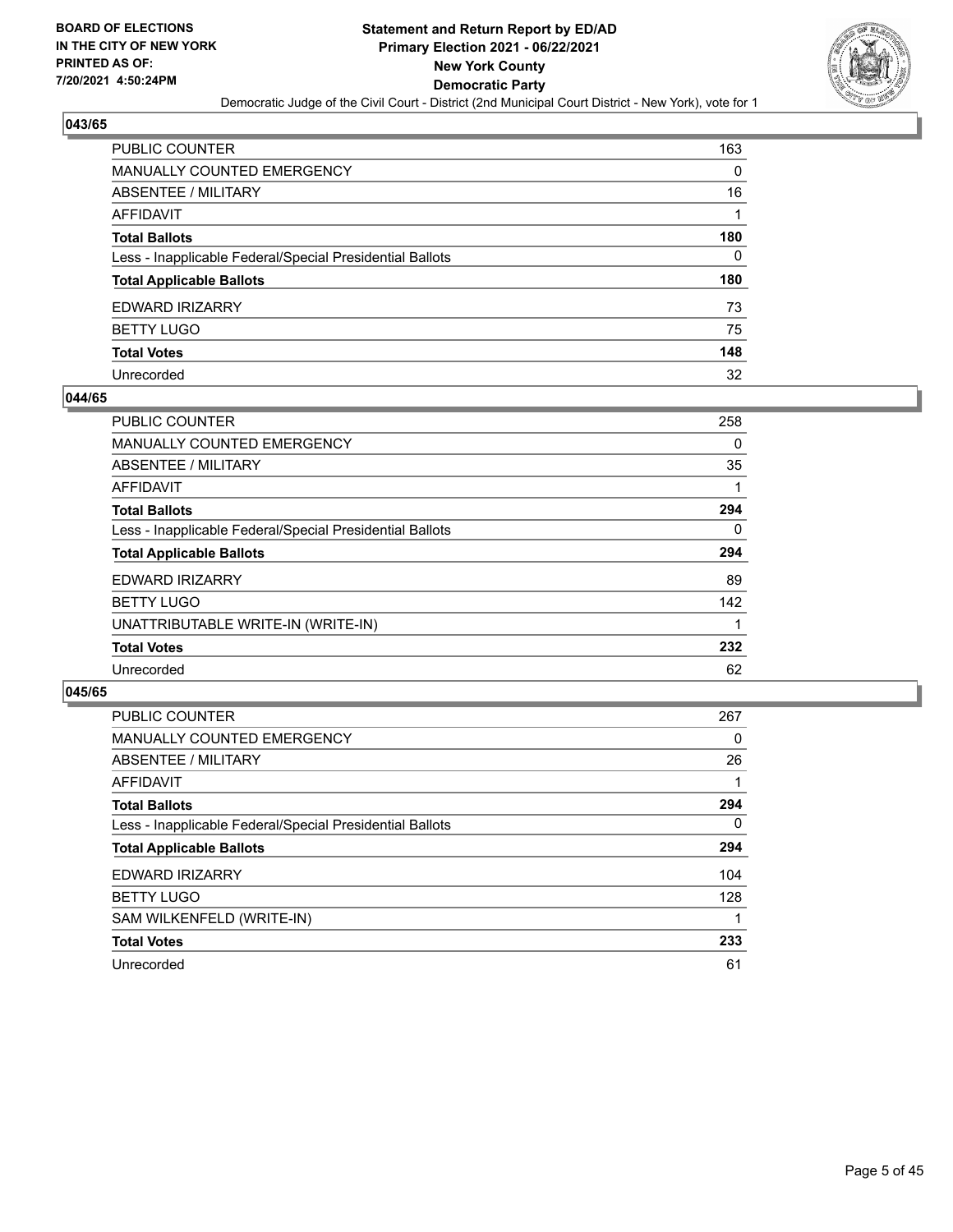

| <b>PUBLIC COUNTER</b>                                    | 243 |
|----------------------------------------------------------|-----|
| <b>MANUALLY COUNTED EMERGENCY</b>                        | 0   |
| ABSENTEE / MILITARY                                      | 19  |
| AFFIDAVIT                                                | 1   |
| <b>Total Ballots</b>                                     | 263 |
| Less - Inapplicable Federal/Special Presidential Ballots | 0   |
| <b>Total Applicable Ballots</b>                          | 263 |
| EDWARD IRIZARRY                                          | 79  |
| <b>BETTY LUGO</b>                                        | 120 |
| ALIZA FRIEDMAN (WRITE-IN)                                | 1   |
| ELI NORTHROP (WRITE-IN)                                  | 1   |
| ETHAN ZOMBERG (WRITE-IN)                                 | 1   |
| RICK SEGAL (WRITE-IN)                                    | 1   |
| <b>Total Votes</b>                                       | 203 |
| Unrecorded                                               | 60  |

## **047/65**

| <b>PUBLIC COUNTER</b>                                    | 209 |
|----------------------------------------------------------|-----|
| <b>MANUALLY COUNTED EMERGENCY</b>                        | 0   |
| ABSENTEE / MILITARY                                      | 16  |
| AFFIDAVIT                                                | 0   |
| <b>Total Ballots</b>                                     | 225 |
| Less - Inapplicable Federal/Special Presidential Ballots | 0   |
| <b>Total Applicable Ballots</b>                          | 225 |
| <b>EDWARD IRIZARRY</b>                                   | 78  |
| <b>BETTY LUGO</b>                                        | 98  |
| NATHAN SCHWARTZBERG (WRITE-IN)                           | 1   |
|                                                          |     |
| <b>Total Votes</b>                                       | 177 |

| PUBLIC COUNTER                                           | 302 |
|----------------------------------------------------------|-----|
| MANUALLY COUNTED EMERGENCY                               | 0   |
| ABSENTEE / MILITARY                                      | 20  |
| AFFIDAVIT                                                |     |
| <b>Total Ballots</b>                                     | 323 |
| Less - Inapplicable Federal/Special Presidential Ballots | 0   |
| <b>Total Applicable Ballots</b>                          | 323 |
| EDWARD IRIZARRY                                          | 132 |
| <b>BETTY LUGO</b>                                        | 126 |
| POPPY MEDOWS (WRITE-IN)                                  |     |
| SHELDON SILVER (WRITE-IN)                                |     |
| <b>Total Votes</b>                                       | 260 |
| Unrecorded                                               | 63  |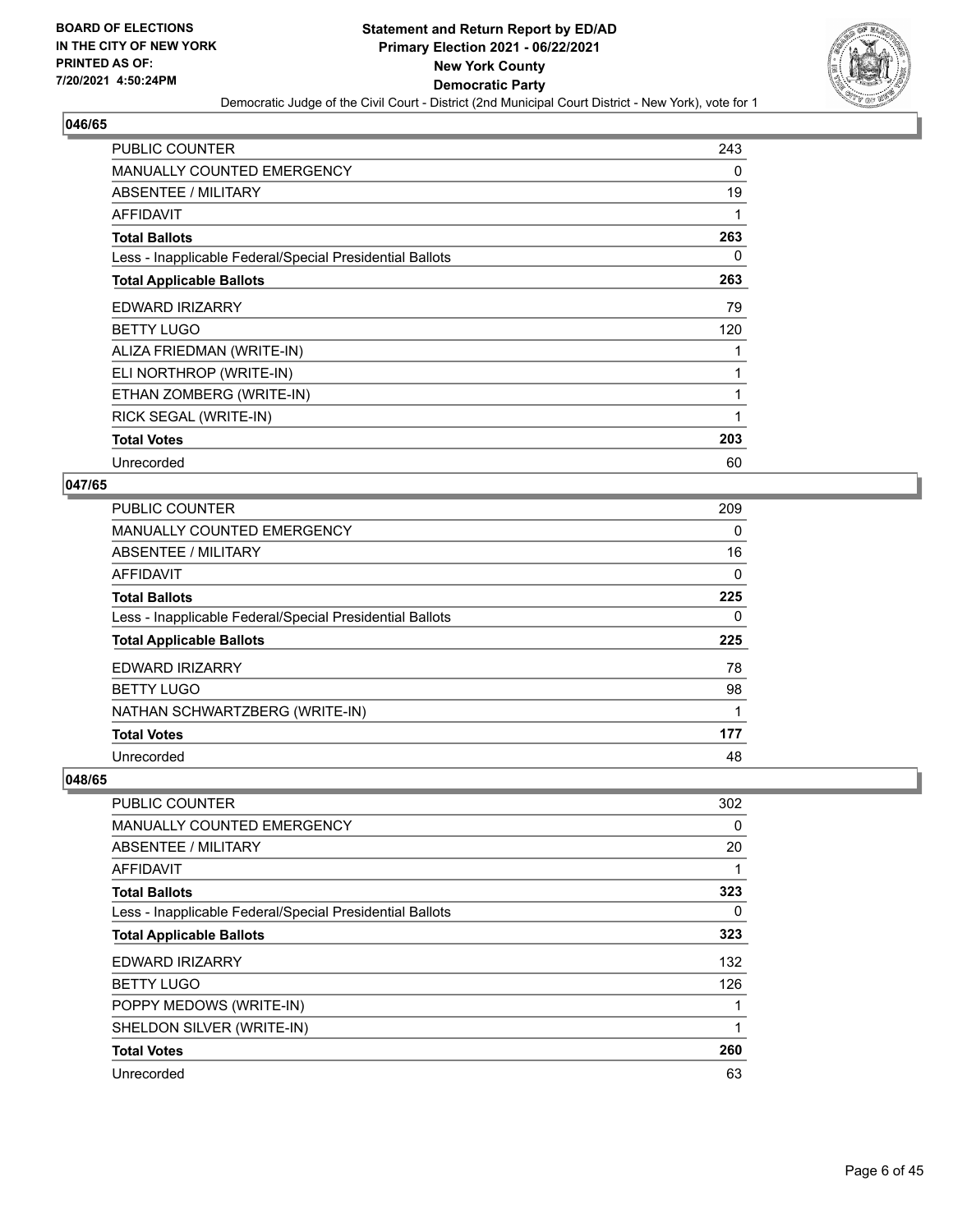

| PUBLIC COUNTER                                           | 237            |
|----------------------------------------------------------|----------------|
| <b>MANUALLY COUNTED EMERGENCY</b>                        | 0              |
| <b>ABSENTEE / MILITARY</b>                               | 12             |
| AFFIDAVIT                                                | 0              |
| <b>Total Ballots</b>                                     | 249            |
| Less - Inapplicable Federal/Special Presidential Ballots | 0              |
| <b>Total Applicable Ballots</b>                          | 249            |
| EDWARD IRIZARRY                                          | 81             |
| <b>BETTY LUGO</b>                                        | 122            |
| MARVA BROWN (WRITE-IN)                                   | $\overline{2}$ |
| <b>Total Votes</b>                                       | 205            |
| Unrecorded                                               | 44             |

#### **050/65**

| <b>PUBLIC COUNTER</b>                                    | 211      |
|----------------------------------------------------------|----------|
| <b>MANUALLY COUNTED EMERGENCY</b>                        | 0        |
| ABSENTEE / MILITARY                                      | 19       |
| <b>AFFIDAVIT</b>                                         | 2        |
| <b>Total Ballots</b>                                     | 232      |
| Less - Inapplicable Federal/Special Presidential Ballots | $\Omega$ |
| <b>Total Applicable Ballots</b>                          | 232      |
| <b>EDWARD IRIZARRY</b>                                   | 88       |
| <b>BETTY LUGO</b>                                        | 107      |
| UNATTRIBUTABLE WRITE-IN (WRITE-IN)                       |          |
| <b>Total Votes</b>                                       | 196      |
| Unrecorded                                               | 36       |

| <b>PUBLIC COUNTER</b>                                    | 257      |
|----------------------------------------------------------|----------|
| MANUALLY COUNTED EMERGENCY                               | 0        |
| ABSENTEE / MILITARY                                      | 32       |
| AFFIDAVIT                                                |          |
| <b>Total Ballots</b>                                     | 290      |
| Less - Inapplicable Federal/Special Presidential Ballots | $\Omega$ |
| <b>Total Applicable Ballots</b>                          | 290      |
| <b>EDWARD IRIZARRY</b>                                   | 119      |
| <b>BETTY LUGO</b>                                        | 97       |
| UNCOUNTED WRITE-IN PER STATUTE (WRITE-IN)                |          |
| <b>Total Votes</b>                                       | 217      |
| Unrecorded                                               | 73       |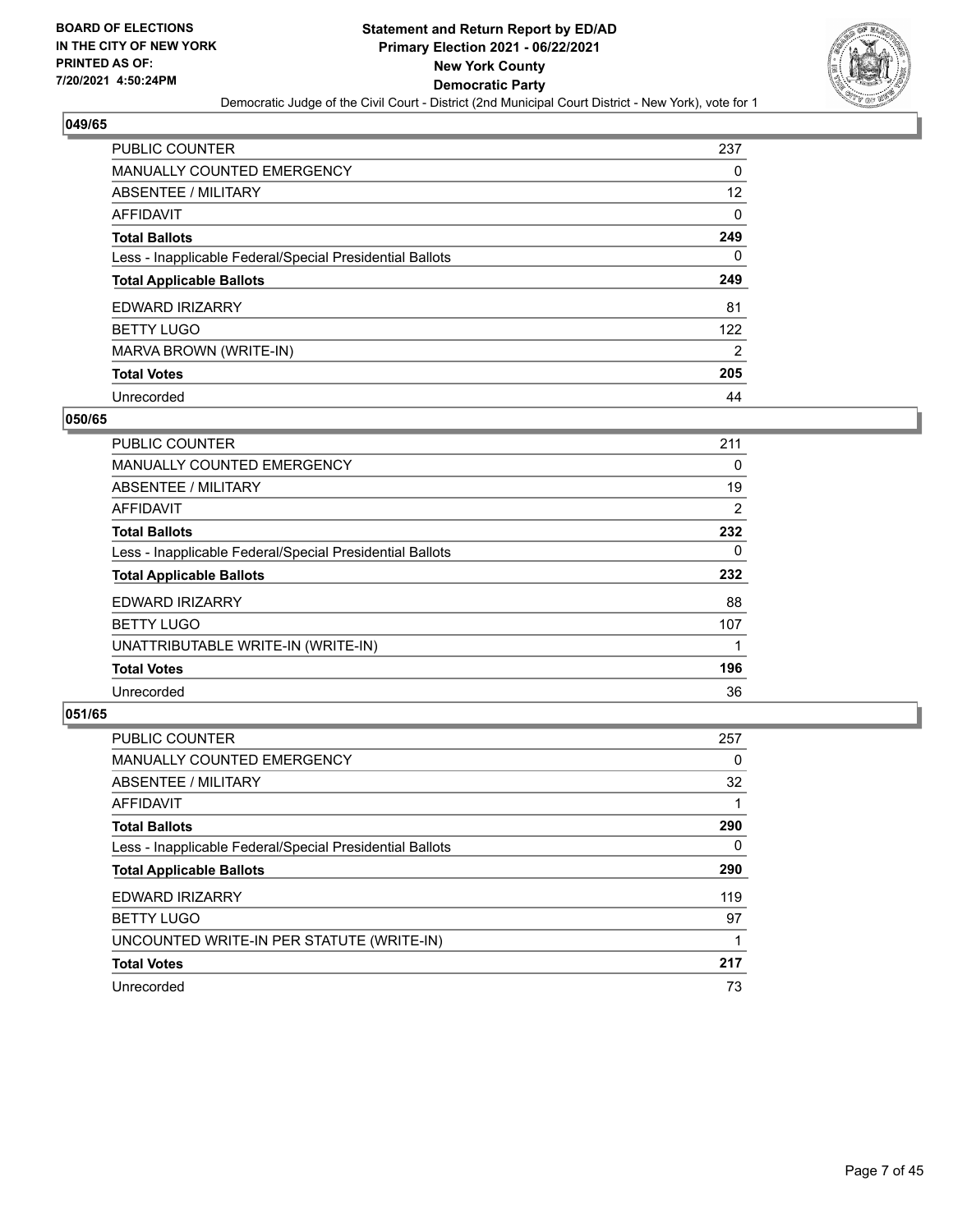

| PUBLIC COUNTER                                           | 238 |
|----------------------------------------------------------|-----|
| MANUALLY COUNTED EMERGENCY                               | 0   |
| ABSENTEE / MILITARY                                      | 14  |
| AFFIDAVIT                                                |     |
| <b>Total Ballots</b>                                     | 253 |
| Less - Inapplicable Federal/Special Presidential Ballots | 0   |
| <b>Total Applicable Ballots</b>                          | 253 |
| EDWARD IRIZARRY                                          | 93  |
| <b>BETTY LUGO</b>                                        | 95  |
| <b>Total Votes</b>                                       | 188 |
| Unrecorded                                               | 65  |

#### **053/65**

| PUBLIC COUNTER                                           | 259 |
|----------------------------------------------------------|-----|
| MANUALLY COUNTED EMERGENCY                               | 0   |
| ABSENTEE / MILITARY                                      | 12  |
| AFFIDAVIT                                                |     |
| <b>Total Ballots</b>                                     | 272 |
| Less - Inapplicable Federal/Special Presidential Ballots | 0   |
| <b>Total Applicable Ballots</b>                          | 272 |
| <b>EDWARD IRIZARRY</b>                                   | 99  |
| <b>BETTY LUGO</b>                                        | 110 |
| <b>Total Votes</b>                                       | 209 |
| Unrecorded                                               | 63  |

| <b>PUBLIC COUNTER</b>                                    | 228 |
|----------------------------------------------------------|-----|
| <b>MANUALLY COUNTED EMERGENCY</b>                        | 0   |
| <b>ABSENTEE / MILITARY</b>                               | 12  |
| <b>AFFIDAVIT</b>                                         |     |
| <b>Total Ballots</b>                                     | 241 |
| Less - Inapplicable Federal/Special Presidential Ballots | 0   |
| <b>Total Applicable Ballots</b>                          | 241 |
| <b>EDWARD IRIZARRY</b>                                   | 82  |
| <b>BETTY LUGO</b>                                        | 88  |
| SAM ZIMMERMAN (WRITE-IN)                                 |     |
|                                                          |     |
| <b>Total Votes</b>                                       | 171 |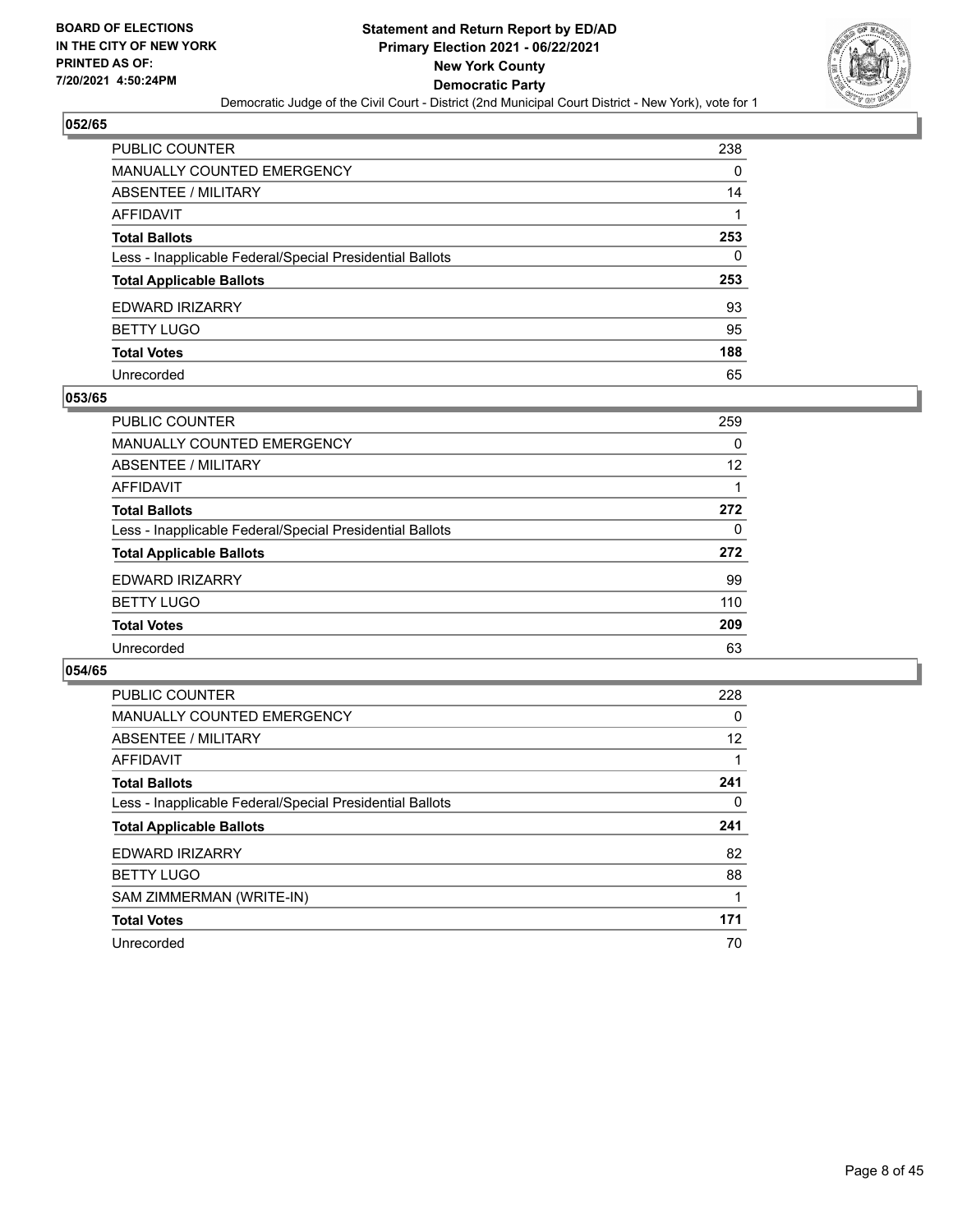

| PUBLIC COUNTER                                           | 246      |
|----------------------------------------------------------|----------|
| <b>MANUALLY COUNTED EMERGENCY</b>                        | 0        |
| ABSENTEE / MILITARY                                      | 8        |
| <b>AFFIDAVIT</b>                                         | 1        |
| <b>Total Ballots</b>                                     | 255      |
| Less - Inapplicable Federal/Special Presidential Ballots | $\Omega$ |
| <b>Total Applicable Ballots</b>                          | 255      |
| <b>EDWARD IRIZARRY</b>                                   | 107      |
| <b>BETTY LUGO</b>                                        | 83       |
| SOPHIE TAENBER ARP (WRITE-IN)                            |          |
| UNATTRIBUTABLE WRITE-IN (WRITE-IN)                       | 1        |
| <b>Total Votes</b>                                       | 192      |
| Unrecorded                                               | 63       |

#### **056/65**

| <b>PUBLIC COUNTER</b>                                    | 201      |
|----------------------------------------------------------|----------|
| <b>MANUALLY COUNTED EMERGENCY</b>                        |          |
| ABSENTEE / MILITARY                                      | 12       |
| AFFIDAVIT                                                | $\Omega$ |
| <b>Total Ballots</b>                                     | 214      |
| Less - Inapplicable Federal/Special Presidential Ballots | $\Omega$ |
| <b>Total Applicable Ballots</b>                          | 214      |
| <b>EDWARD IRIZARRY</b>                                   | 62       |
| <b>BETTY LUGO</b>                                        | 98       |
| UNATTRIBUTABLE WRITE-IN (WRITE-IN)                       |          |
| <b>Total Votes</b>                                       | 161      |
| Unrecorded                                               | 53       |

| PUBLIC COUNTER                                           | 188      |
|----------------------------------------------------------|----------|
| <b>MANUALLY COUNTED EMERGENCY</b>                        | $\Omega$ |
| ABSENTEE / MILITARY                                      | 14       |
| AFFIDAVIT                                                |          |
| <b>Total Ballots</b>                                     | 203      |
| Less - Inapplicable Federal/Special Presidential Ballots | 0        |
| <b>Total Applicable Ballots</b>                          | 203      |
| EDWARD IRIZARRY                                          | 79       |
| <b>BETTY LUGO</b>                                        | 84       |
| <b>Total Votes</b>                                       | 163      |
| Unrecorded                                               | 40       |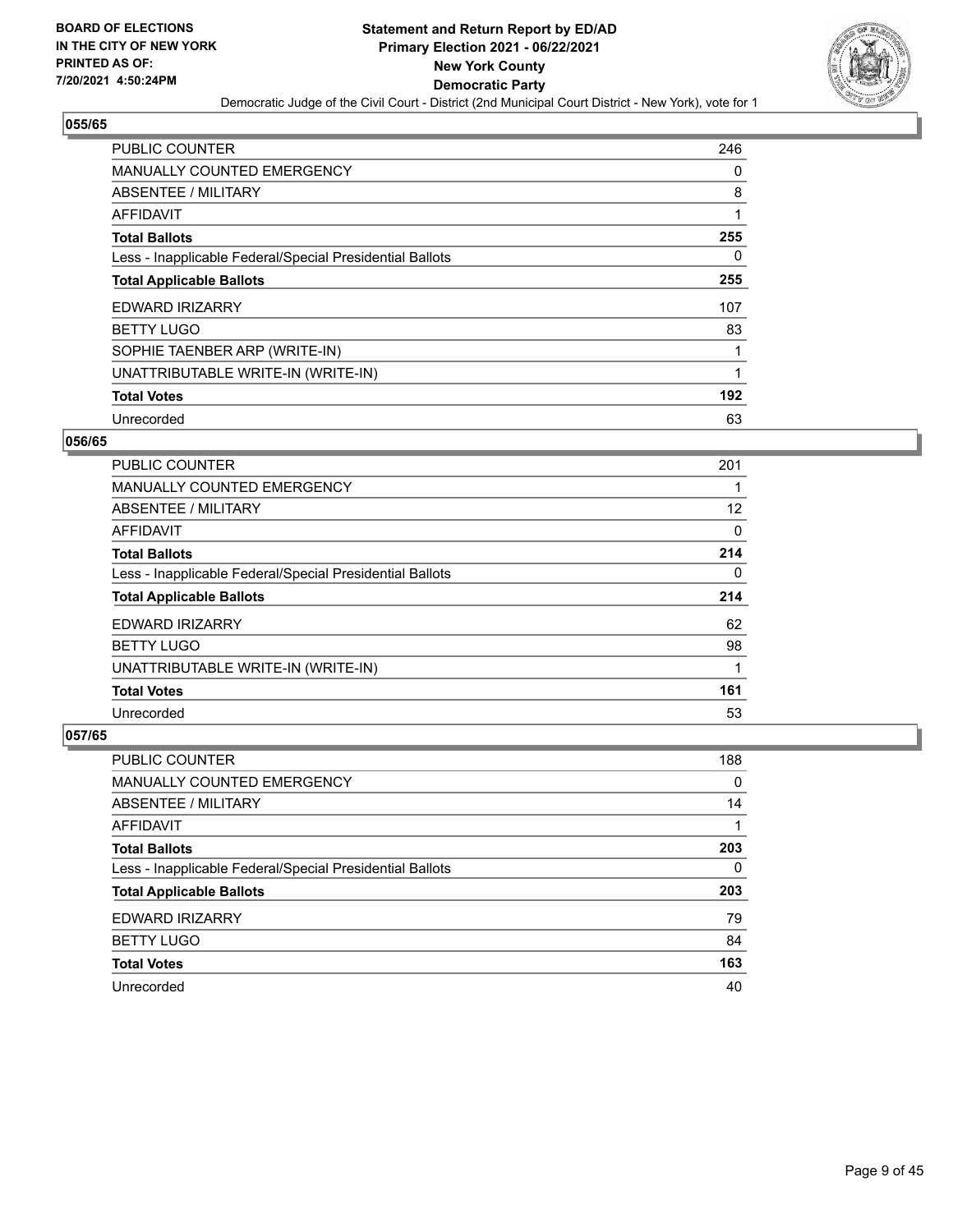

| <b>PUBLIC COUNTER</b>                                    | 207 |
|----------------------------------------------------------|-----|
| <b>MANUALLY COUNTED EMERGENCY</b>                        | 0   |
| ABSENTEE / MILITARY                                      | 20  |
| AFFIDAVIT                                                | 0   |
| <b>Total Ballots</b>                                     | 227 |
| Less - Inapplicable Federal/Special Presidential Ballots | 0   |
| <b>Total Applicable Ballots</b>                          | 227 |
| EDWARD IRIZARRY                                          | 68  |
| <b>BETTY LUGO</b>                                        | 85  |
| MARIA BROWN (WRITE-IN)                                   |     |
| NOEL PURRELL (WRITE-IN)                                  |     |
| <b>Total Votes</b>                                       | 155 |
| Unrecorded                                               | 72  |

#### **059/65**

| <b>PUBLIC COUNTER</b>                                    | 220 |
|----------------------------------------------------------|-----|
| <b>MANUALLY COUNTED EMERGENCY</b>                        | 0   |
| ABSENTEE / MILITARY                                      | 22  |
| AFFIDAVIT                                                | 4   |
| <b>Total Ballots</b>                                     | 246 |
| Less - Inapplicable Federal/Special Presidential Ballots | 0   |
| <b>Total Applicable Ballots</b>                          | 246 |
| <b>EDWARD IRIZARRY</b>                                   | 69  |
| <b>BETTY LUGO</b>                                        | 97  |
| MAX LOCKIE (WRITE-IN)                                    |     |
| <b>Total Votes</b>                                       | 167 |
| Unrecorded                                               | 79  |

| <b>PUBLIC COUNTER</b>                                    | 170 |
|----------------------------------------------------------|-----|
| <b>MANUALLY COUNTED EMERGENCY</b>                        | 0   |
| ABSENTEE / MILITARY                                      | 13  |
| AFFIDAVIT                                                | 4   |
| <b>Total Ballots</b>                                     | 187 |
| Less - Inapplicable Federal/Special Presidential Ballots | 0   |
| <b>Total Applicable Ballots</b>                          | 187 |
| EDWARD IRIZARRY                                          | 47  |
| <b>BETTY LUGO</b>                                        | 72  |
| MARVA BROWN (WRITE-IN)                                   |     |
| UNATTRIBUTABLE WRITE-IN (WRITE-IN)                       |     |
| <b>Total Votes</b>                                       | 121 |
| Unrecorded                                               | 66  |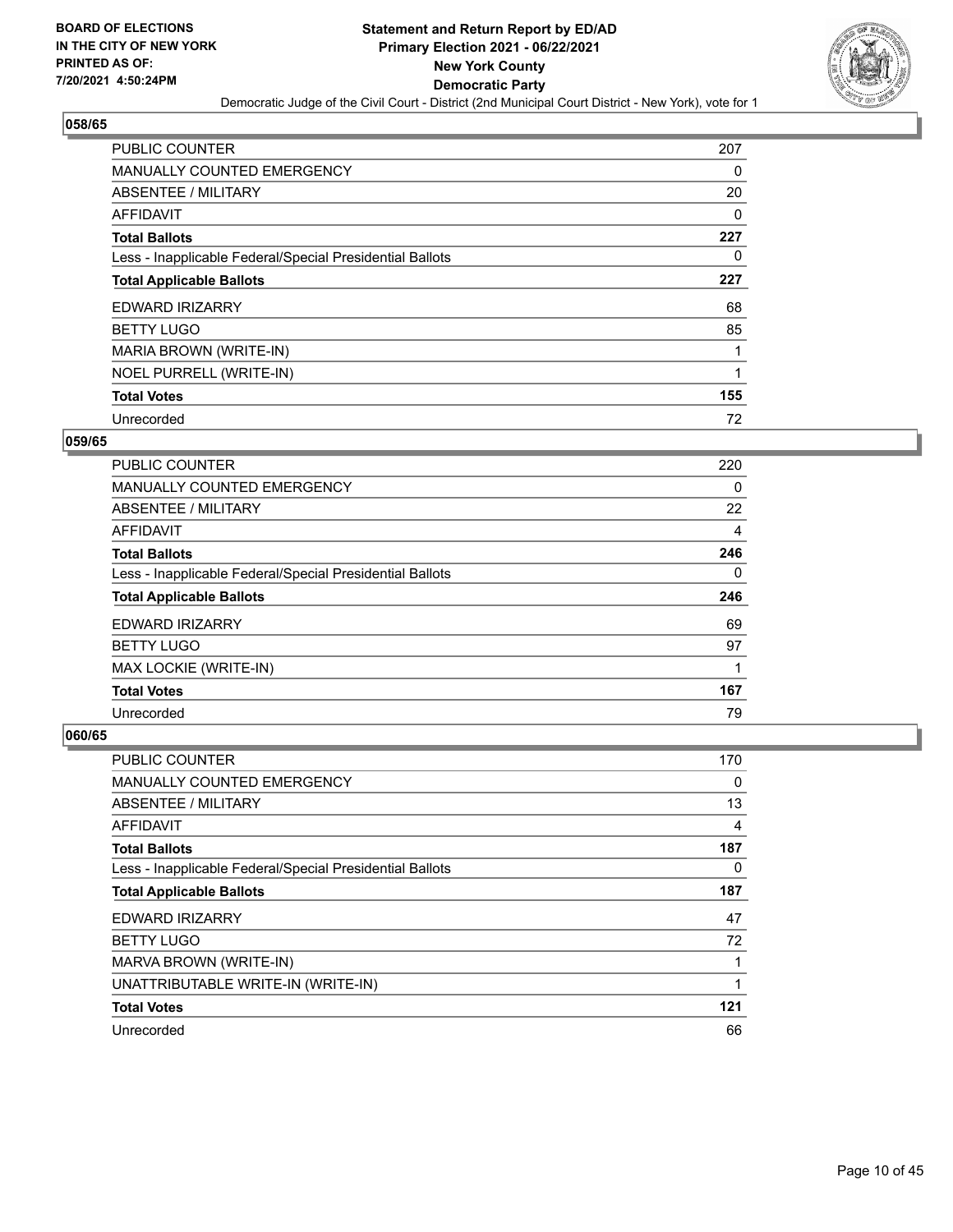

| <b>PUBLIC COUNTER</b>                                    | 187      |
|----------------------------------------------------------|----------|
| <b>MANUALLY COUNTED EMERGENCY</b>                        | $\Omega$ |
| ABSENTEE / MILITARY                                      | 22       |
| AFFIDAVIT                                                | 0        |
| <b>Total Ballots</b>                                     | 209      |
| Less - Inapplicable Federal/Special Presidential Ballots | 0        |
| <b>Total Applicable Ballots</b>                          | 209      |
| EDWARD IRIZARRY                                          | 69       |
| <b>BETTY LUGO</b>                                        | 80       |
| ANDREW YANG (WRITE-IN)                                   |          |
| MARVA BROWN (WRITE-IN)                                   | 1        |
| UNATTRIBUTABLE WRITE-IN (WRITE-IN)                       |          |
| <b>Total Votes</b>                                       | 152      |
| Unrecorded                                               | 57       |

## **062/65**

| <b>PUBLIC COUNTER</b>                                    | 165            |
|----------------------------------------------------------|----------------|
| <b>MANUALLY COUNTED EMERGENCY</b>                        | $\Omega$       |
| ABSENTEE / MILITARY                                      | 11             |
| <b>AFFIDAVIT</b>                                         | $\overline{2}$ |
| <b>Total Ballots</b>                                     | 178            |
| Less - Inapplicable Federal/Special Presidential Ballots | $\Omega$       |
| <b>Total Applicable Ballots</b>                          | 178            |
| EDWARD IRIZARRY                                          | 54             |
| <b>BETTY LUGO</b>                                        | 61             |
| <b>Total Votes</b>                                       | 115            |
| Unrecorded                                               | 63             |

| <b>PUBLIC COUNTER</b>                                    | 193 |
|----------------------------------------------------------|-----|
| <b>MANUALLY COUNTED EMERGENCY</b>                        | 0   |
| <b>ABSENTEE / MILITARY</b>                               | 11  |
| <b>AFFIDAVIT</b>                                         |     |
| <b>Total Ballots</b>                                     | 205 |
| Less - Inapplicable Federal/Special Presidential Ballots | 0   |
|                                                          |     |
| <b>Total Applicable Ballots</b>                          | 205 |
| EDWARD IRIZARRY                                          | 51  |
| <b>BETTY LUGO</b>                                        | 92  |
| UNATTRIBUTABLE WRITE-IN (WRITE-IN)                       |     |
| <b>Total Votes</b>                                       | 144 |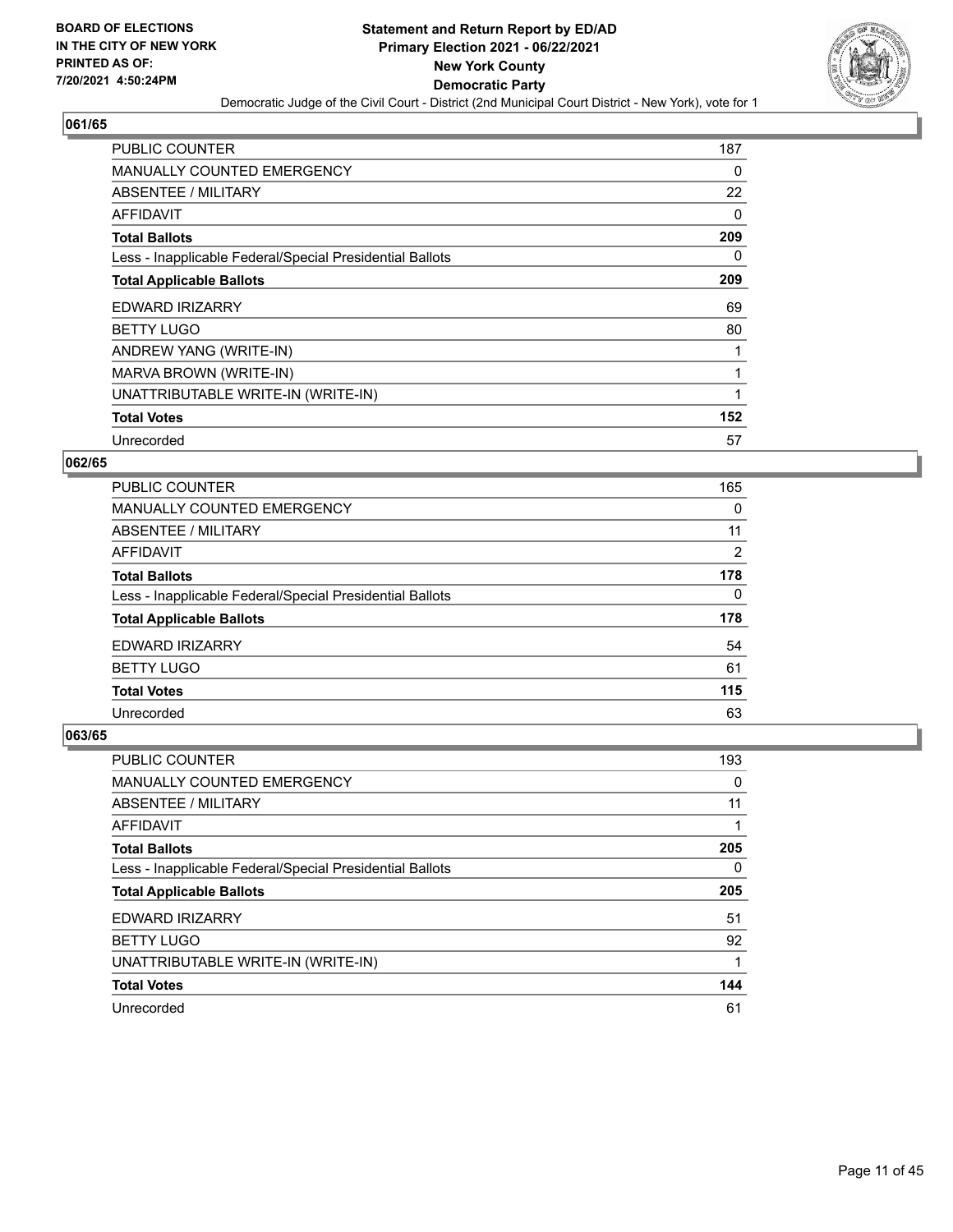

| <b>PUBLIC COUNTER</b>                                    | 173 |
|----------------------------------------------------------|-----|
| MANUALLY COUNTED EMERGENCY                               | 0   |
| ABSENTEE / MILITARY                                      | 16  |
| <b>AFFIDAVIT</b>                                         | 2   |
| <b>Total Ballots</b>                                     | 191 |
| Less - Inapplicable Federal/Special Presidential Ballots | 0   |
| <b>Total Applicable Ballots</b>                          | 191 |
| <b>EDWARD IRIZARRY</b>                                   | 68  |
| <b>BETTY LUGO</b>                                        | 60  |
| CHRISTOPHER CHIN (WRITE-IN)                              |     |
| PAPERBOY LOVE PRINCE (WRITE-IN)                          | 1   |
| <b>Total Votes</b>                                       | 130 |
| Unrecorded                                               | 61  |

#### **065/65**

| <b>PUBLIC COUNTER</b>                                    | 98  |
|----------------------------------------------------------|-----|
| <b>MANUALLY COUNTED EMERGENCY</b>                        | 0   |
| ABSENTEE / MILITARY                                      | 7   |
| AFFIDAVIT                                                | 2   |
| <b>Total Ballots</b>                                     | 107 |
| Less - Inapplicable Federal/Special Presidential Ballots | 0   |
| <b>Total Applicable Ballots</b>                          | 107 |
| <b>EDWARD IRIZARRY</b>                                   | 34  |
| <b>BETTY LUGO</b>                                        | 39  |
| MARVA BROWN (WRITE-IN)                                   | 3   |
| <b>Total Votes</b>                                       | 76  |
| Unrecorded                                               | 31  |

| <b>PUBLIC COUNTER</b>                                    | 81       |
|----------------------------------------------------------|----------|
| <b>MANUALLY COUNTED EMERGENCY</b>                        | 0        |
| ABSENTEE / MILITARY                                      | 12       |
| AFFIDAVIT                                                |          |
| <b>Total Ballots</b>                                     | 94       |
| Less - Inapplicable Federal/Special Presidential Ballots | $\Omega$ |
| <b>Total Applicable Ballots</b>                          | 94       |
| EDWARD IRIZARRY                                          | 32       |
| <b>BETTY LUGO</b>                                        | 33       |
| CHRISTOPHER CHIN (WRITE-IN)                              | 1        |
| <b>Total Votes</b>                                       | 66       |
| Unrecorded                                               | 28       |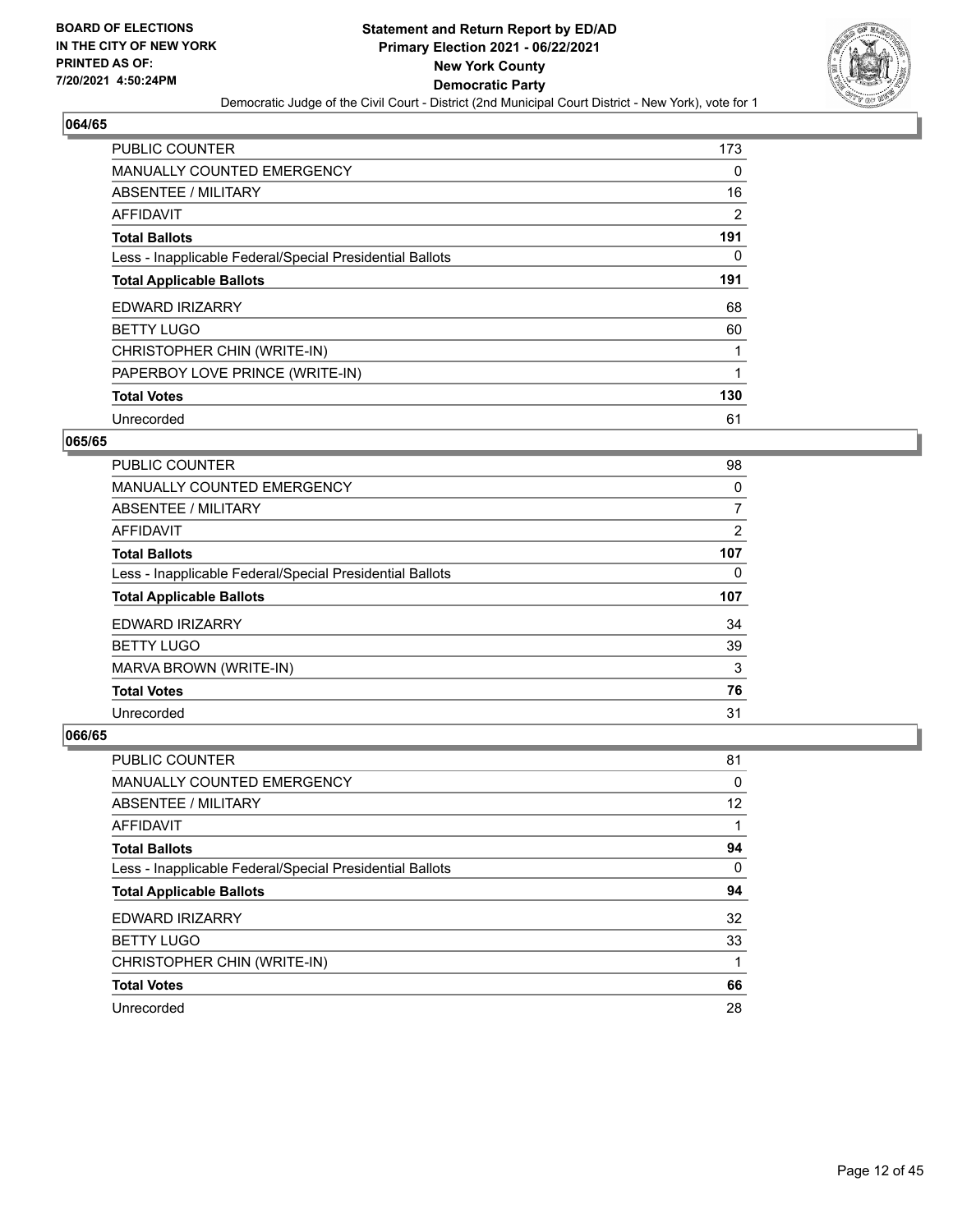

| PUBLIC COUNTER                                           | 181 |
|----------------------------------------------------------|-----|
| MANUALLY COUNTED EMERGENCY                               | 0   |
| ABSENTEE / MILITARY                                      | 27  |
| AFFIDAVIT                                                | 0   |
| <b>Total Ballots</b>                                     | 208 |
| Less - Inapplicable Federal/Special Presidential Ballots | 0   |
| <b>Total Applicable Ballots</b>                          | 208 |
| EDWARD IRIZARRY                                          | 61  |
| BETTY LUGO                                               | 85  |
| <b>Total Votes</b>                                       | 146 |
| Unrecorded                                               | 62  |

#### **069/65**

| <b>PUBLIC COUNTER</b>                                    | 116 |
|----------------------------------------------------------|-----|
| <b>MANUALLY COUNTED EMERGENCY</b>                        | 0   |
| ABSENTEE / MILITARY                                      | 10  |
| AFFIDAVIT                                                | 2   |
| <b>Total Ballots</b>                                     | 128 |
| Less - Inapplicable Federal/Special Presidential Ballots | 0   |
| <b>Total Applicable Ballots</b>                          | 128 |
| <b>EDWARD IRIZARRY</b>                                   | 37  |
| <b>BETTY LUGO</b>                                        | 56  |
| UNATTRIBUTABLE WRITE-IN (WRITE-IN)                       |     |
| <b>Total Votes</b>                                       | 94  |
| Unrecorded                                               | 34  |

| PUBLIC COUNTER                                           | 37 |
|----------------------------------------------------------|----|
| MANUALLY COUNTED EMERGENCY                               | 0  |
| ABSENTEE / MILITARY                                      | 7  |
| AFFIDAVIT                                                | 3  |
| <b>Total Ballots</b>                                     | 47 |
| Less - Inapplicable Federal/Special Presidential Ballots | 0  |
| <b>Total Applicable Ballots</b>                          | 47 |
| EDWARD IRIZARRY                                          | 10 |
| <b>BETTY LUGO</b>                                        | 20 |
| <b>Total Votes</b>                                       | 30 |
| Unrecorded                                               | 17 |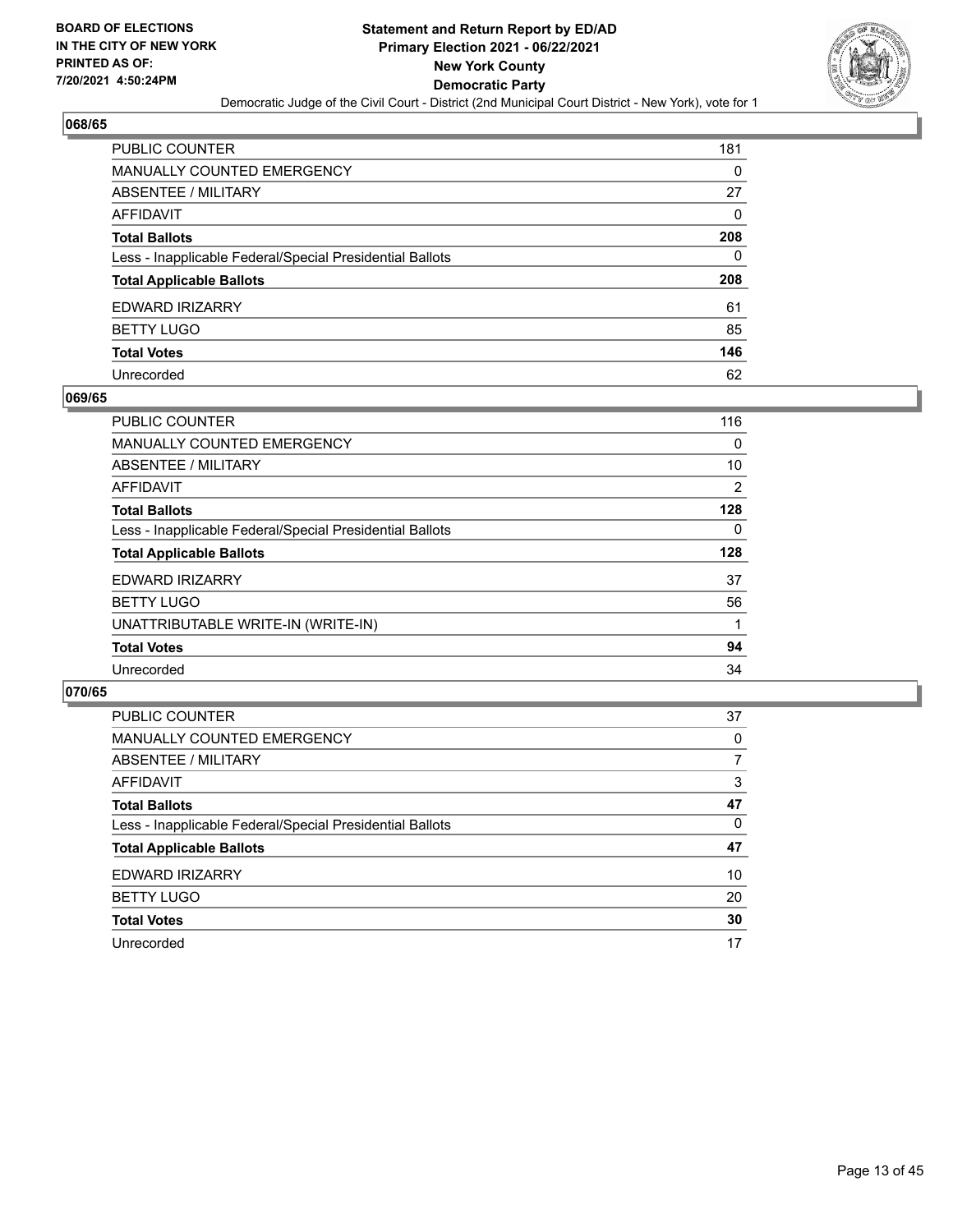

| PUBLIC COUNTER                                           | 171 |
|----------------------------------------------------------|-----|
| MANUALLY COUNTED EMERGENCY                               | 0   |
| ABSENTEE / MILITARY                                      | 23  |
| AFFIDAVIT                                                |     |
| <b>Total Ballots</b>                                     | 195 |
| Less - Inapplicable Federal/Special Presidential Ballots | 0   |
| <b>Total Applicable Ballots</b>                          | 195 |
| EDWARD IRIZARRY                                          | 54  |
| BETTY LUGO                                               | 89  |
| <b>Total Votes</b>                                       | 143 |
| Unrecorded                                               | 52  |

#### **072/65**

| <b>PUBLIC COUNTER</b>                                    | 145      |
|----------------------------------------------------------|----------|
| <b>MANUALLY COUNTED EMERGENCY</b>                        | 0        |
| ABSENTEE / MILITARY                                      | 16       |
| AFFIDAVIT                                                | 3        |
| <b>Total Ballots</b>                                     | 164      |
| Less - Inapplicable Federal/Special Presidential Ballots | $\Omega$ |
| <b>Total Applicable Ballots</b>                          | 164      |
| <b>EDWARD IRIZARRY</b>                                   | 50       |
| <b>BETTY LUGO</b>                                        | 57       |
| <b>Total Votes</b>                                       | 107      |
| Unrecorded                                               | 57       |

| <b>PUBLIC COUNTER</b>                                    | 140 |
|----------------------------------------------------------|-----|
| <b>MANUALLY COUNTED EMERGENCY</b>                        | 0   |
| ABSENTEE / MILITARY                                      | 24  |
| AFFIDAVIT                                                | 4   |
| <b>Total Ballots</b>                                     | 168 |
| Less - Inapplicable Federal/Special Presidential Ballots | 0   |
| <b>Total Applicable Ballots</b>                          | 168 |
| <b>EDWARD IRIZARRY</b>                                   | 49  |
| <b>BETTY LUGO</b>                                        | 71  |
| UNATTRIBUTABLE WRITE-IN (WRITE-IN)                       |     |
| <b>Total Votes</b>                                       | 121 |
| Unrecorded                                               | 47  |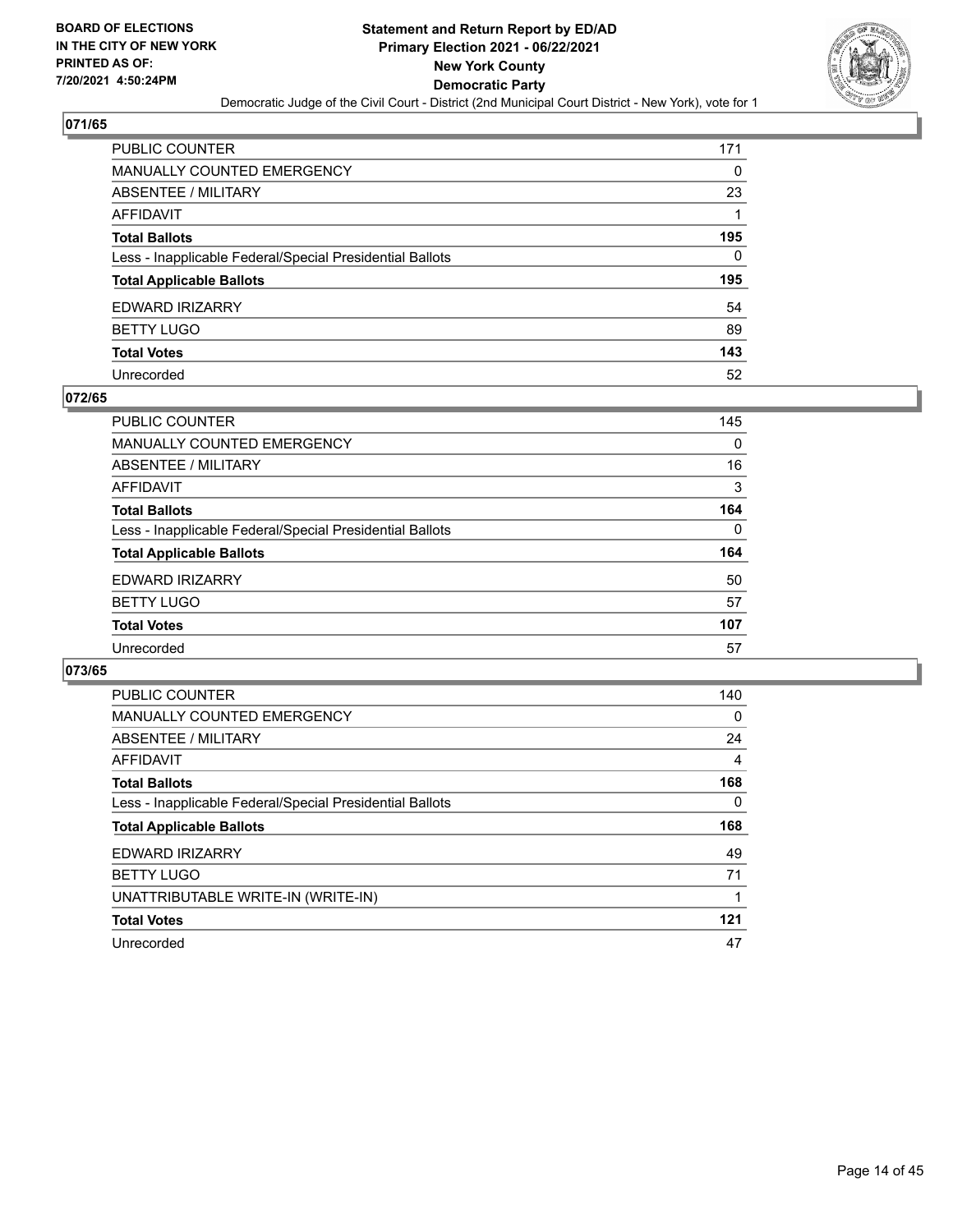

| PUBLIC COUNTER                                           | 191      |
|----------------------------------------------------------|----------|
| <b>MANUALLY COUNTED EMERGENCY</b>                        | $\Omega$ |
| ABSENTEE / MILITARY                                      | 13       |
| AFFIDAVIT                                                | 2        |
| <b>Total Ballots</b>                                     | 206      |
| Less - Inapplicable Federal/Special Presidential Ballots | $\Omega$ |
| <b>Total Applicable Ballots</b>                          | 206      |
| <b>EDWARD IRIZARRY</b>                                   | 68       |
| <b>BETTY LUGO</b>                                        | 89       |
| JOHN G. ROBERTS JR. (WRITE-IN)                           | 1        |
| UNATTRIBUTABLE WRITE-IN (WRITE-IN)                       | 1        |
| <b>Total Votes</b>                                       | 159      |
| Unrecorded                                               | 47       |

#### **075/65**

| <b>PUBLIC COUNTER</b>                                    | 177 |
|----------------------------------------------------------|-----|
| <b>MANUALLY COUNTED EMERGENCY</b>                        | 0   |
| ABSENTEE / MILITARY                                      | 21  |
| <b>AFFIDAVIT</b>                                         | 3   |
| <b>Total Ballots</b>                                     | 201 |
| Less - Inapplicable Federal/Special Presidential Ballots | 0   |
| <b>Total Applicable Ballots</b>                          | 201 |
| EDWARD IRIZARRY                                          | 53  |
| <b>BETTY LUGO</b>                                        | 85  |
| <b>Total Votes</b>                                       | 138 |
| Unrecorded                                               | 63  |

| <b>PUBLIC COUNTER</b>                                    | 217 |
|----------------------------------------------------------|-----|
| <b>MANUALLY COUNTED EMERGENCY</b>                        | 0   |
| ABSENTEE / MILITARY                                      | 13  |
| AFFIDAVIT                                                | 7   |
| <b>Total Ballots</b>                                     | 237 |
| Less - Inapplicable Federal/Special Presidential Ballots | 0   |
| <b>Total Applicable Ballots</b>                          | 237 |
| EDWARD IRIZARRY                                          | 64  |
| <b>BETTY LUGO</b>                                        | 104 |
| <b>Total Votes</b>                                       | 168 |
| Unrecorded                                               | 69  |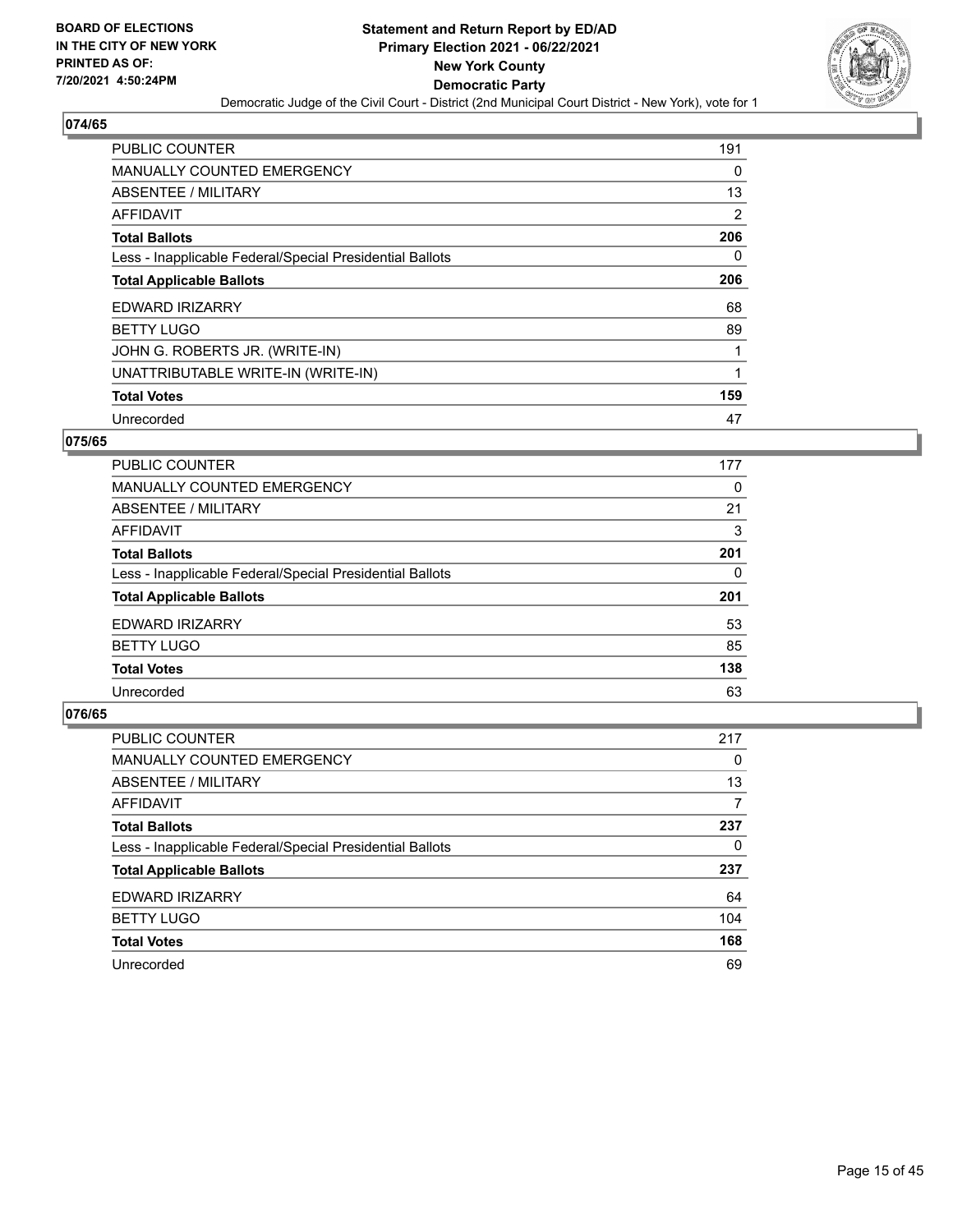

| PUBLIC COUNTER                                           | 248      |
|----------------------------------------------------------|----------|
| <b>MANUALLY COUNTED EMERGENCY</b>                        | $\Omega$ |
| ABSENTEE / MILITARY                                      | 13       |
| AFFIDAVIT                                                | 5        |
| <b>Total Ballots</b>                                     | 266      |
| Less - Inapplicable Federal/Special Presidential Ballots | 0        |
| <b>Total Applicable Ballots</b>                          | 266      |
| <b>EDWARD IRIZARRY</b>                                   | 73       |
| <b>BETTY LUGO</b>                                        | 114      |
| DAVID BROWN (WRITE-IN)                                   | 1        |
| UNATTRIBUTABLE WRITE-IN (WRITE-IN)                       | 1        |
| <b>Total Votes</b>                                       | 189      |
| Unrecorded                                               | 77       |

#### **078/65**

| <b>PUBLIC COUNTER</b>                                    | 144      |
|----------------------------------------------------------|----------|
| <b>MANUALLY COUNTED EMERGENCY</b>                        | 0        |
| ABSENTEE / MILITARY                                      | 10       |
| AFFIDAVIT                                                | 2        |
| <b>Total Ballots</b>                                     | 156      |
| Less - Inapplicable Federal/Special Presidential Ballots | $\Omega$ |
| <b>Total Applicable Ballots</b>                          | 156      |
| <b>EDWARD IRIZARRY</b>                                   | 41       |
| <b>BETTY LUGO</b>                                        | 72       |
| MARVA BROWN (WRITE-IN)                                   |          |
| <b>Total Votes</b>                                       | 114      |
| Unrecorded                                               | 42       |

| <b>PUBLIC COUNTER</b>                                    | 222 |
|----------------------------------------------------------|-----|
| <b>MANUALLY COUNTED EMERGENCY</b>                        | 0   |
| ABSENTEE / MILITARY                                      | 29  |
| AFFIDAVIT                                                | 2   |
| <b>Total Ballots</b>                                     | 253 |
| Less - Inapplicable Federal/Special Presidential Ballots | 0   |
| <b>Total Applicable Ballots</b>                          | 253 |
| EDWARD IRIZARRY                                          | 79  |
| <b>BETTY LUGO</b>                                        | 114 |
| KANYE WEST (WRITE-IN)                                    |     |
| <b>Total Votes</b>                                       | 194 |
| Unrecorded                                               | 59  |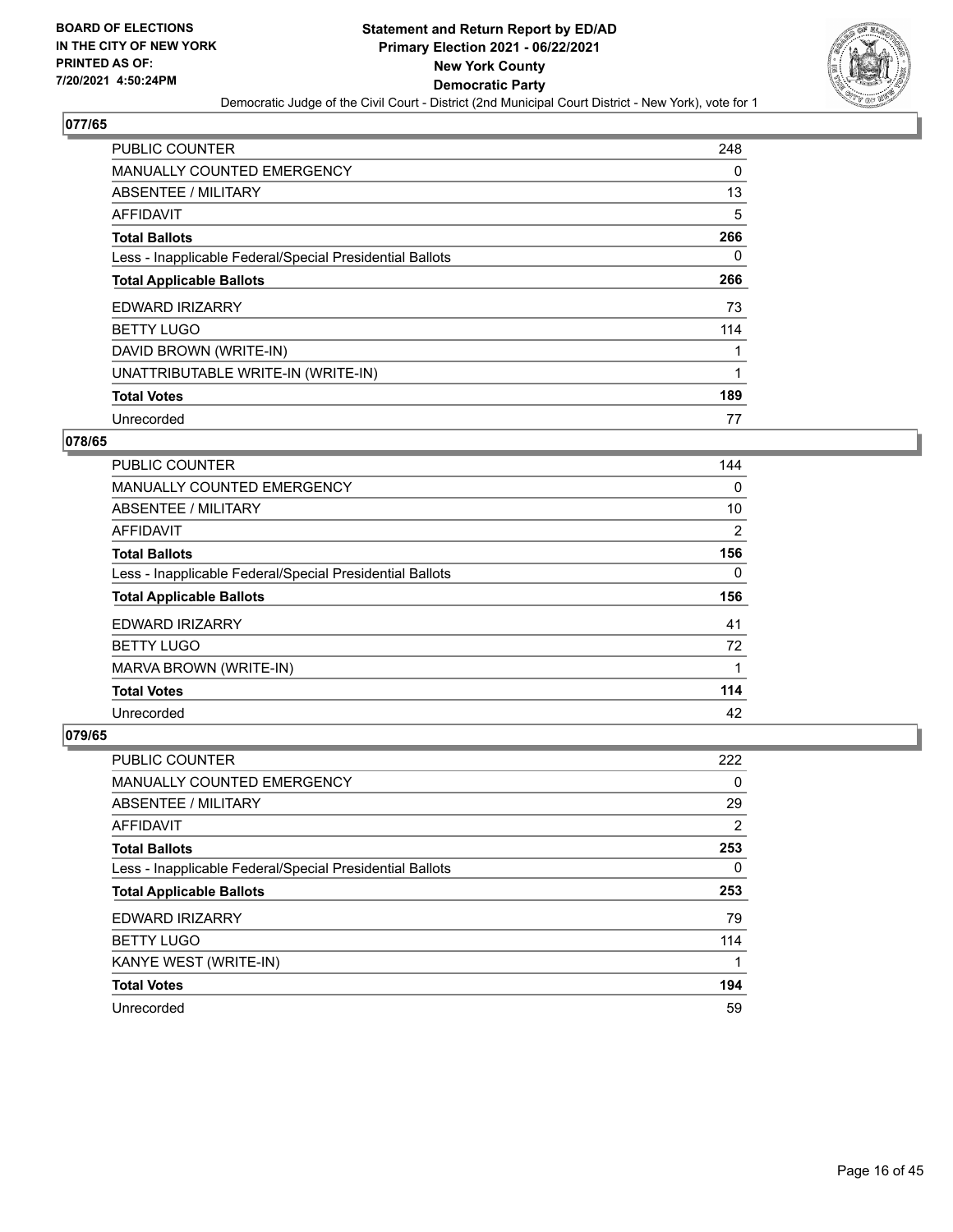

| PUBLIC COUNTER                                           | 231 |
|----------------------------------------------------------|-----|
| <b>MANUALLY COUNTED EMERGENCY</b>                        | 0   |
| <b>ABSENTEE / MILITARY</b>                               | 17  |
| <b>AFFIDAVIT</b>                                         | 2   |
| <b>Total Ballots</b>                                     | 250 |
| Less - Inapplicable Federal/Special Presidential Ballots | 0   |
| <b>Total Applicable Ballots</b>                          | 250 |
| EDWARD IRIZARRY                                          | 71  |
| <b>BETTY LUGO</b>                                        | 105 |
| UNATTRIBUTABLE WRITE-IN (WRITE-IN)                       |     |
|                                                          |     |
| <b>Total Votes</b>                                       | 177 |

#### **081/65**

| <b>PUBLIC COUNTER</b>                                    | 193      |
|----------------------------------------------------------|----------|
| MANUALLY COUNTED EMERGENCY                               | $\Omega$ |
| ABSENTEE / MILITARY                                      | 12       |
| <b>AFFIDAVIT</b>                                         | 3        |
| <b>Total Ballots</b>                                     | 208      |
| Less - Inapplicable Federal/Special Presidential Ballots | $\Omega$ |
| <b>Total Applicable Ballots</b>                          | 208      |
| EDWARD IRIZARRY                                          | 65       |
| <b>BETTY LUGO</b>                                        | 74       |
| <b>Total Votes</b>                                       | 139      |
| Unrecorded                                               | 69       |

| PUBLIC COUNTER                                           | 133      |
|----------------------------------------------------------|----------|
| <b>MANUALLY COUNTED EMERGENCY</b>                        | 0        |
| ABSENTEE / MILITARY                                      | 8        |
| <b>AFFIDAVIT</b>                                         |          |
| <b>Total Ballots</b>                                     | 142      |
| Less - Inapplicable Federal/Special Presidential Ballots | $\Omega$ |
| <b>Total Applicable Ballots</b>                          | 142      |
| EDWARD IRIZARRY                                          | 44       |
| <b>BETTY LUGO</b>                                        | 60       |
| PEDRO CARDI (WRITE-IN)                                   |          |
| <b>Total Votes</b>                                       | 105      |
| Unrecorded                                               | 37       |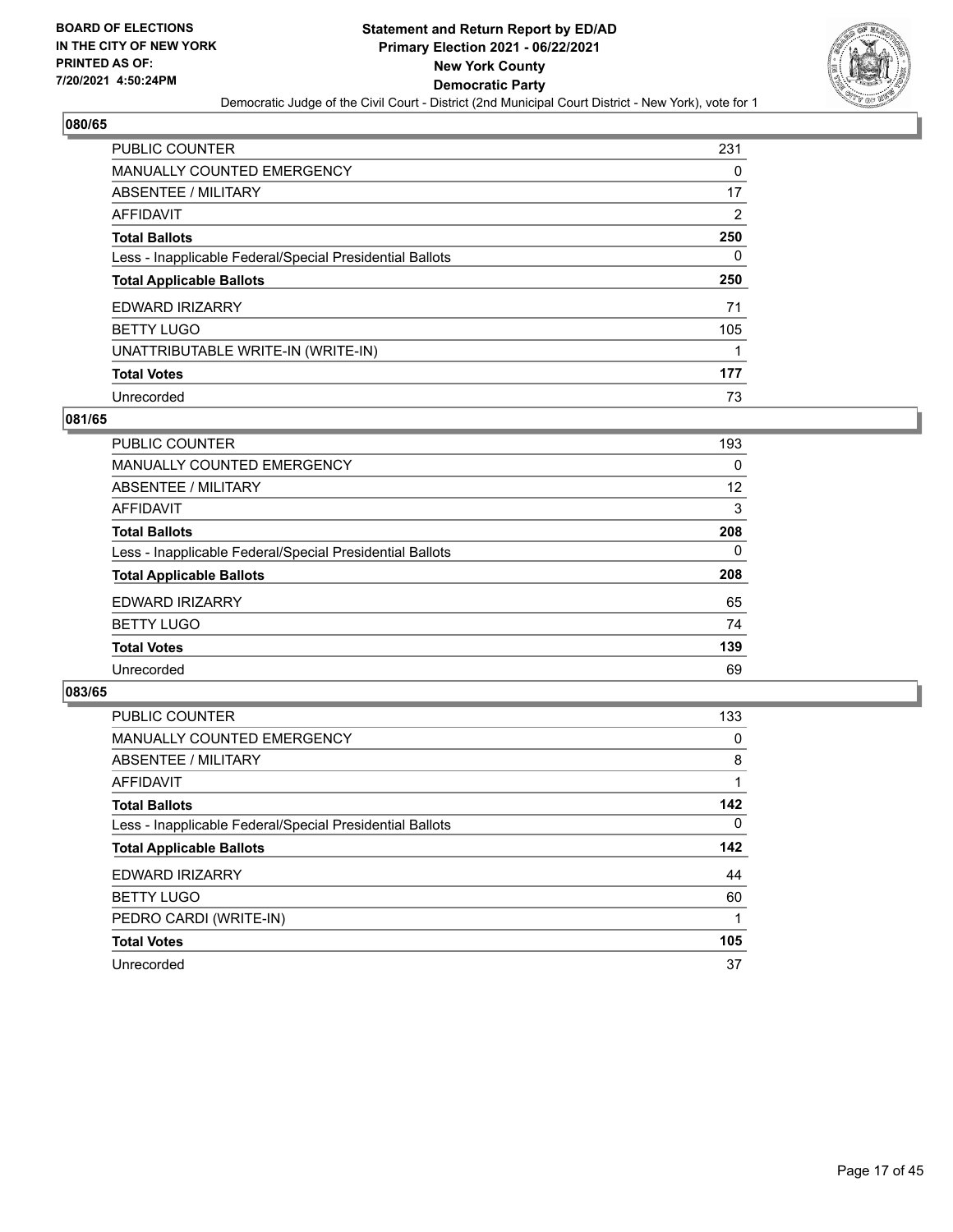

| <b>PUBLIC COUNTER</b>                                    | 99  |
|----------------------------------------------------------|-----|
| <b>MANUALLY COUNTED EMERGENCY</b>                        | 0   |
| ABSENTEE / MILITARY                                      | 7   |
| AFFIDAVIT                                                | 4   |
| <b>Total Ballots</b>                                     | 110 |
| Less - Inapplicable Federal/Special Presidential Ballots | 0   |
| <b>Total Applicable Ballots</b>                          | 110 |
| <b>EDWARD IRIZARRY</b>                                   | 33  |
| <b>BETTY LUGO</b>                                        | 37  |
| <b>Total Votes</b>                                       | 70  |
| Unrecorded                                               | 40  |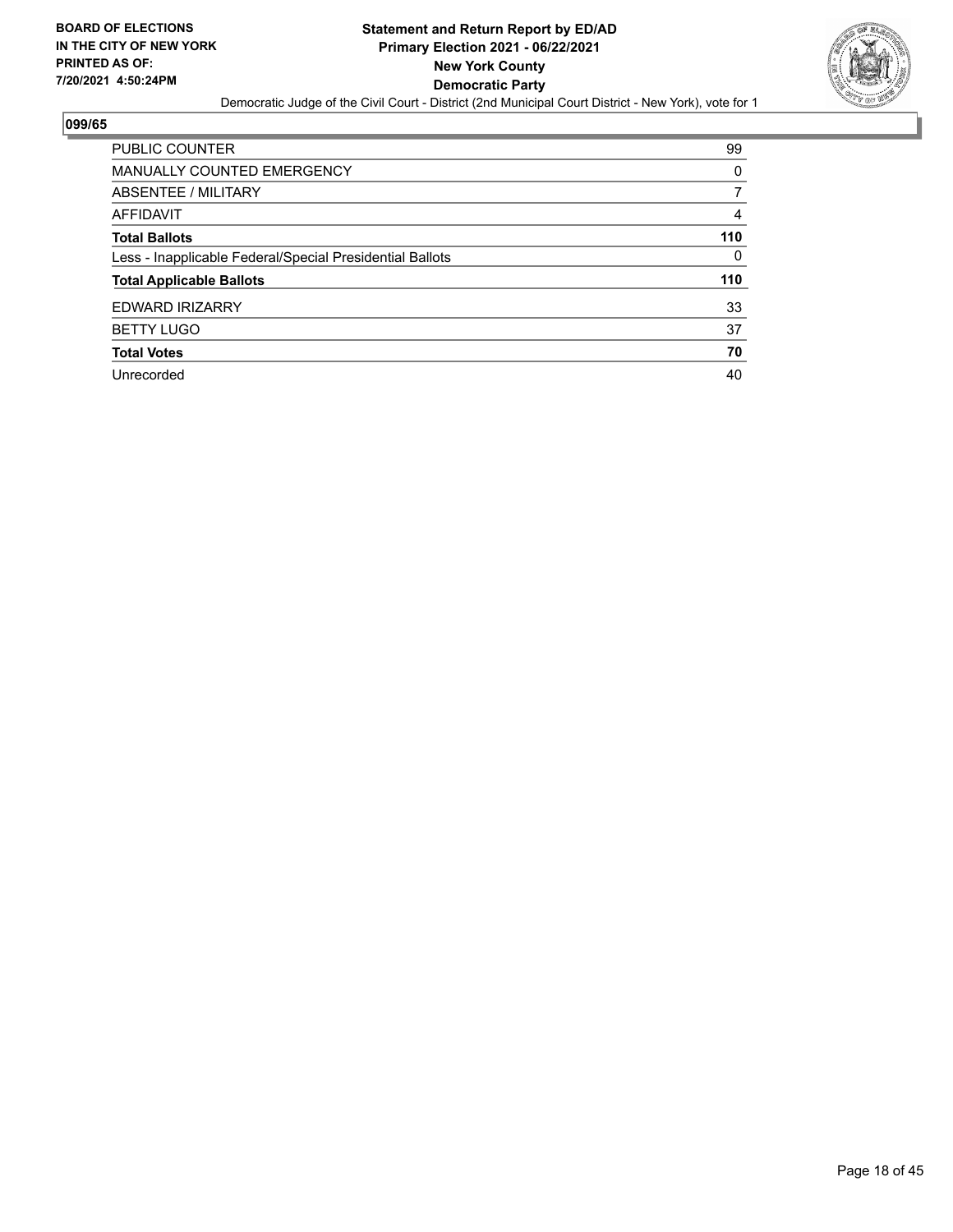

| PUBLIC COUNTER                                           | 18 |
|----------------------------------------------------------|----|
| <b>MANUALLY COUNTED EMERGENCY</b>                        | 0  |
| ABSENTEE / MILITARY                                      | 0  |
| AFFIDAVIT                                                | 0  |
| <b>Total Ballots</b>                                     | 18 |
| Less - Inapplicable Federal/Special Presidential Ballots | 0  |
| <b>Total Applicable Ballots</b>                          | 18 |
| EDWARD IRIZARRY                                          | 8  |
| <b>BETTY LUGO</b>                                        | 9  |
| <b>Total Votes</b>                                       | 17 |
| Unrecorded                                               |    |

## **017/66 COMBINED into: 016/66**

#### **018/66**

| PUBLIC COUNTER                                           | 281      |
|----------------------------------------------------------|----------|
| <b>MANUALLY COUNTED EMERGENCY</b>                        | 0        |
| ABSENTEE / MILITARY                                      | 40       |
| AFFIDAVIT                                                | 4        |
| <b>Total Ballots</b>                                     | 325      |
| Less - Inapplicable Federal/Special Presidential Ballots | $\Omega$ |
| <b>Total Applicable Ballots</b>                          | 325      |
| EDWARD IRIZARRY                                          | 135      |
| <b>BETTY LUGO</b>                                        | 101      |
| CHRISTOPHER CHIN (WRITE-IN)                              | 2        |
| RICHARD TROSE (WRITE-IN)                                 | 1        |
| <b>Total Votes</b>                                       | 239      |
| Unrecorded                                               | 86       |

| <b>PUBLIC COUNTER</b>                                    | 265      |
|----------------------------------------------------------|----------|
| MANUALLY COUNTED EMERGENCY                               | 0        |
| ABSENTEE / MILITARY                                      | 49       |
| AFFIDAVIT                                                | 3        |
| <b>Total Ballots</b>                                     | 317      |
| Less - Inapplicable Federal/Special Presidential Ballots | $\Omega$ |
| <b>Total Applicable Ballots</b>                          | 317      |
| EDWARD IRIZARRY                                          | 113      |
| <b>BETTY LUGO</b>                                        | 114      |
| MARY BOONE (WRITE-IN)                                    | 1        |
| MEGAN DEVORSEY (WRITE-IN)                                | 1        |
| <b>Total Votes</b>                                       | 229      |
| Unrecorded                                               | 88       |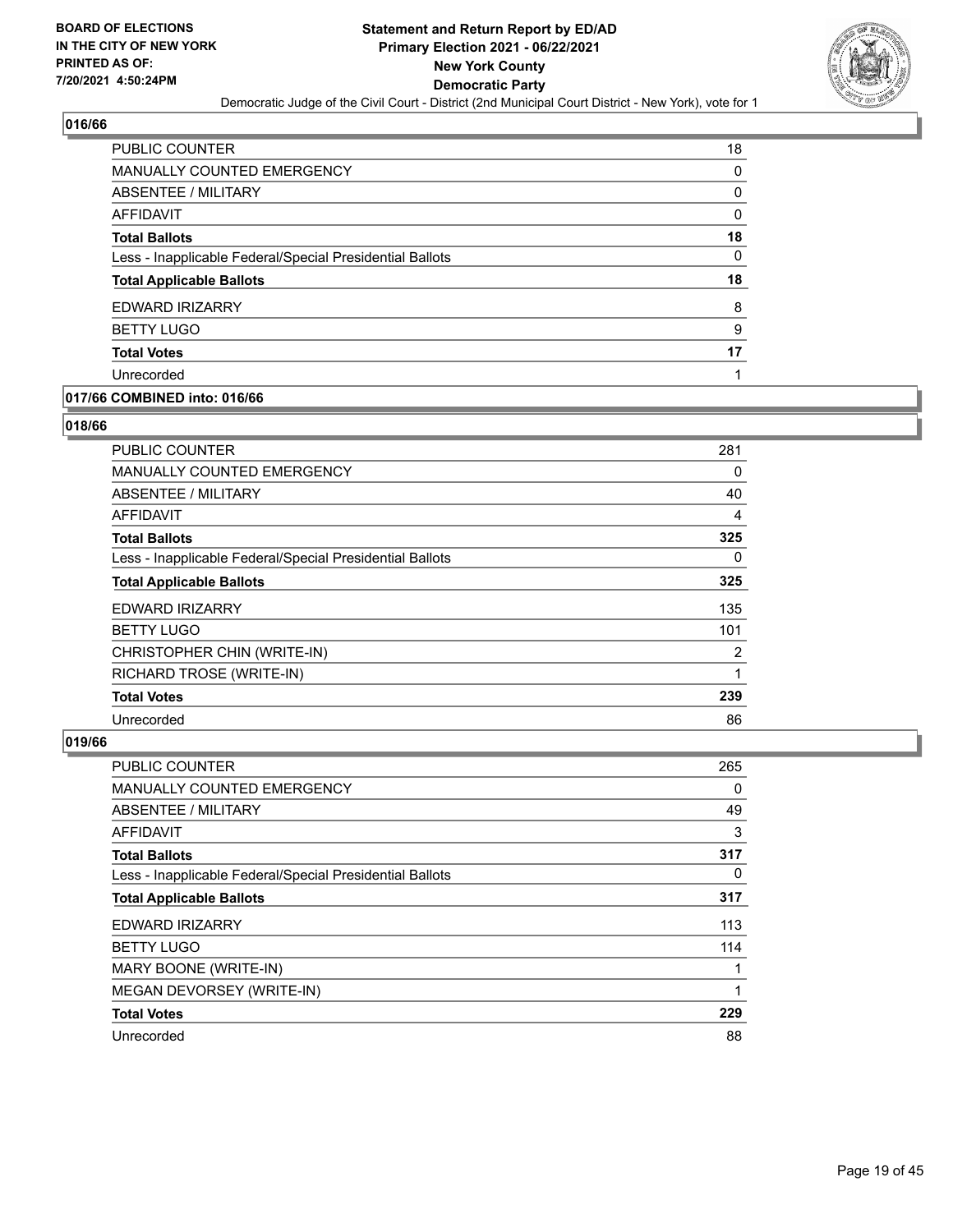

| PUBLIC COUNTER                                           | 156 |
|----------------------------------------------------------|-----|
| MANUALLY COUNTED EMERGENCY                               | 0   |
| ABSENTEE / MILITARY                                      | 31  |
| AFFIDAVIT                                                | 3   |
| Total Ballots                                            | 190 |
| Less - Inapplicable Federal/Special Presidential Ballots | 0   |
| <b>Total Applicable Ballots</b>                          | 190 |
| EDWARD IRIZARRY                                          | 75  |
| <b>BETTY LUGO</b>                                        | 63  |
| <b>Total Votes</b>                                       | 138 |
| Unrecorded                                               | 52  |

#### **021/66**

| <b>PUBLIC COUNTER</b>                                    | 262 |
|----------------------------------------------------------|-----|
| <b>MANUALLY COUNTED EMERGENCY</b>                        | 0   |
| ABSENTEE / MILITARY                                      | 36  |
| AFFIDAVIT                                                |     |
| <b>Total Ballots</b>                                     | 299 |
| Less - Inapplicable Federal/Special Presidential Ballots | 0   |
| <b>Total Applicable Ballots</b>                          | 299 |
| EDWARD IRIZARRY                                          | 88  |
| <b>BETTY LUGO</b>                                        | 118 |
| UNATTRIBUTABLE WRITE-IN (WRITE-IN)                       |     |
| <b>Total Votes</b>                                       | 207 |
| Unrecorded                                               | 92  |

| <b>PUBLIC COUNTER</b>                                    | 242 |
|----------------------------------------------------------|-----|
| <b>MANUALLY COUNTED EMERGENCY</b>                        | 0   |
| ABSENTEE / MILITARY                                      | 40  |
| <b>AFFIDAVIT</b>                                         | 2   |
| <b>Total Ballots</b>                                     | 284 |
| Less - Inapplicable Federal/Special Presidential Ballots | 0   |
| <b>Total Applicable Ballots</b>                          | 284 |
| <b>EDWARD IRIZARRY</b>                                   | 96  |
| <b>BETTY LUGO</b>                                        | 100 |
| HALLIE FRANICS (WRITE-IN)                                |     |
| UNATTRIBUTABLE WRITE-IN (WRITE-IN)                       |     |
| <b>Total Votes</b>                                       | 198 |
| Unrecorded                                               | 86  |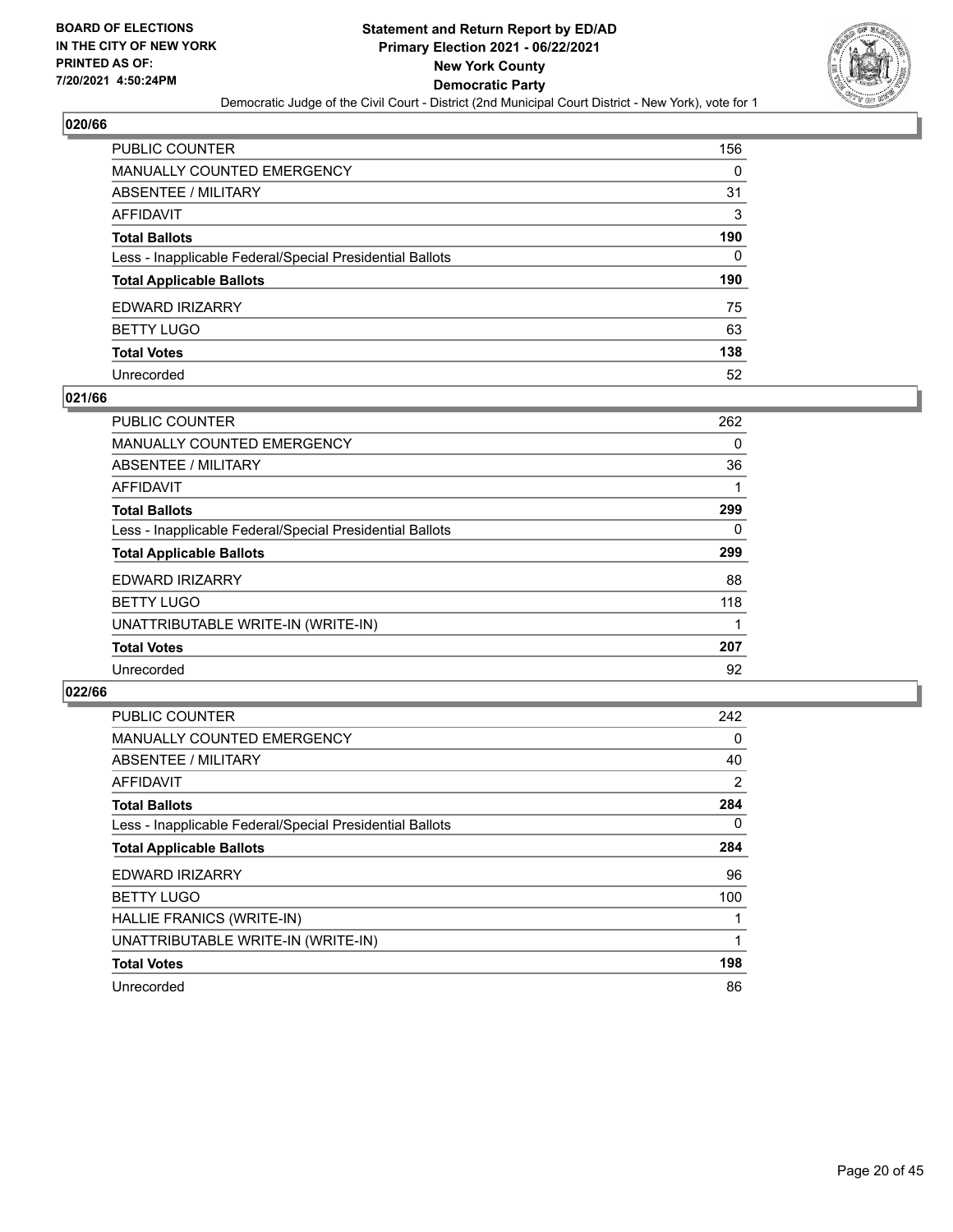

| <b>PUBLIC COUNTER</b>                                    | 390      |
|----------------------------------------------------------|----------|
| MANUALLY COUNTED EMERGENCY                               | 0        |
| ABSENTEE / MILITARY                                      | 48       |
| AFFIDAVIT                                                |          |
| <b>Total Ballots</b>                                     | 439      |
| Less - Inapplicable Federal/Special Presidential Ballots | $\Omega$ |
| <b>Total Applicable Ballots</b>                          | 439      |
| EDWARD IRIZARRY                                          | 137      |
| <b>BETTY LUGO</b>                                        | 158      |
| MARVA BROWN (WRITE-IN)                                   |          |
| UNATTRIBUTABLE WRITE-IN (WRITE-IN)                       |          |
| <b>Total Votes</b>                                       | 297      |
| Unrecorded                                               | 142      |

#### **024/66**

| PUBLIC COUNTER                                           | 162 |
|----------------------------------------------------------|-----|
| <b>MANUALLY COUNTED EMERGENCY</b>                        | 0   |
| ABSENTEE / MILITARY                                      | 37  |
| <b>AFFIDAVIT</b>                                         | 2   |
| <b>Total Ballots</b>                                     | 201 |
| Less - Inapplicable Federal/Special Presidential Ballots | 0   |
| <b>Total Applicable Ballots</b>                          | 201 |
| EDWARD IRIZARRY                                          | 57  |
| <b>BETTY LUGO</b>                                        | 91  |
| <b>Total Votes</b>                                       | 148 |
| Unrecorded                                               | 53  |

| <b>PUBLIC COUNTER</b>                                    | 102 <sub>1</sub> |
|----------------------------------------------------------|------------------|
| <b>MANUALLY COUNTED EMERGENCY</b>                        | $\Omega$         |
| ABSENTEE / MILITARY                                      | 22               |
| AFFIDAVIT                                                | $\Omega$         |
| <b>Total Ballots</b>                                     | 124              |
| Less - Inapplicable Federal/Special Presidential Ballots | 0                |
| <b>Total Applicable Ballots</b>                          | 124              |
| EDWARD IRIZARRY                                          | 47               |
| <b>BETTY LUGO</b>                                        | 48               |
| <b>Total Votes</b>                                       | 95               |
| Unrecorded                                               | 29               |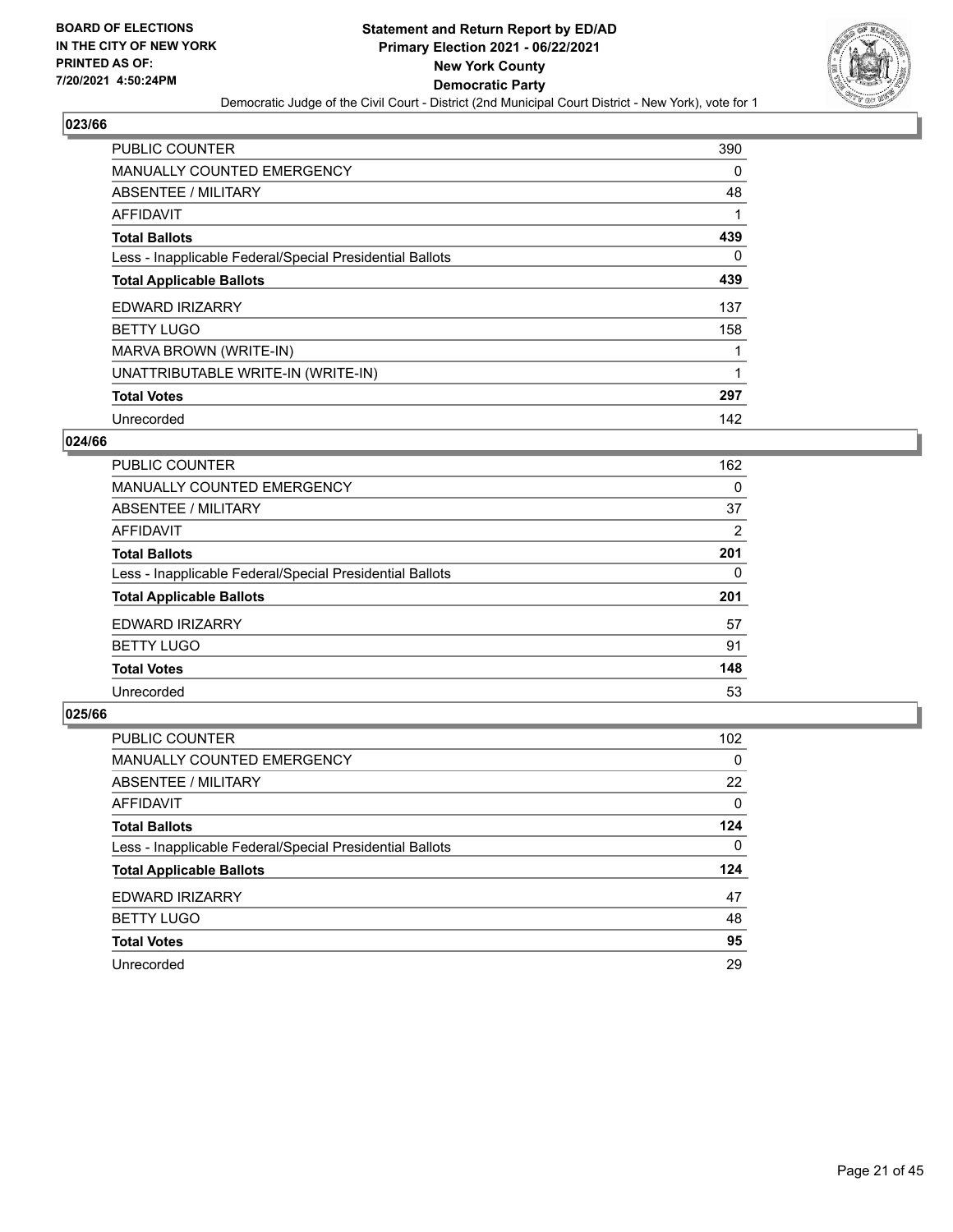

| PUBLIC COUNTER                                           | 144            |
|----------------------------------------------------------|----------------|
| MANUALLY COUNTED EMERGENCY                               | 0              |
| ABSENTEE / MILITARY                                      | 25             |
| AFFIDAVIT                                                | $\overline{2}$ |
| Total Ballots                                            | 171            |
| Less - Inapplicable Federal/Special Presidential Ballots | 0              |
| <b>Total Applicable Ballots</b>                          | 171            |
| EDWARD IRIZARRY                                          | 41             |
| <b>BETTY LUGO</b>                                        | 73             |
| <b>Total Votes</b>                                       | 114            |
| Unrecorded                                               | 57             |

#### **027/66**

| <b>PUBLIC COUNTER</b>                                    | 153 |
|----------------------------------------------------------|-----|
| MANUALLY COUNTED EMERGENCY                               | 0   |
| ABSENTEE / MILITARY                                      | 17  |
| <b>AFFIDAVIT</b>                                         | 4   |
| <b>Total Ballots</b>                                     | 174 |
| Less - Inapplicable Federal/Special Presidential Ballots | 0   |
| <b>Total Applicable Ballots</b>                          | 174 |
| <b>EDWARD IRIZARRY</b>                                   | 39  |
| <b>BETTY LUGO</b>                                        | 80  |
| SABRINA DIPASQUALE (WRITE-IN)                            |     |
| <b>Total Votes</b>                                       | 120 |
| Unrecorded                                               | 54  |

| PUBLIC COUNTER                                           | 207              |
|----------------------------------------------------------|------------------|
| <b>MANUALLY COUNTED EMERGENCY</b>                        | 0                |
| ABSENTEE / MILITARY                                      | 16               |
| <b>AFFIDAVIT</b>                                         | $\overline{2}$   |
| <b>Total Ballots</b>                                     | 225              |
| Less - Inapplicable Federal/Special Presidential Ballots | $\Omega$         |
| <b>Total Applicable Ballots</b>                          | 225              |
| <b>EDWARD IRIZARRY</b>                                   | 70               |
| <b>BETTY LUGO</b>                                        | 102 <sub>1</sub> |
| DIANE GREEN (WRITE-IN)                                   |                  |
| <b>Total Votes</b>                                       | 173              |
| Unrecorded                                               | 52               |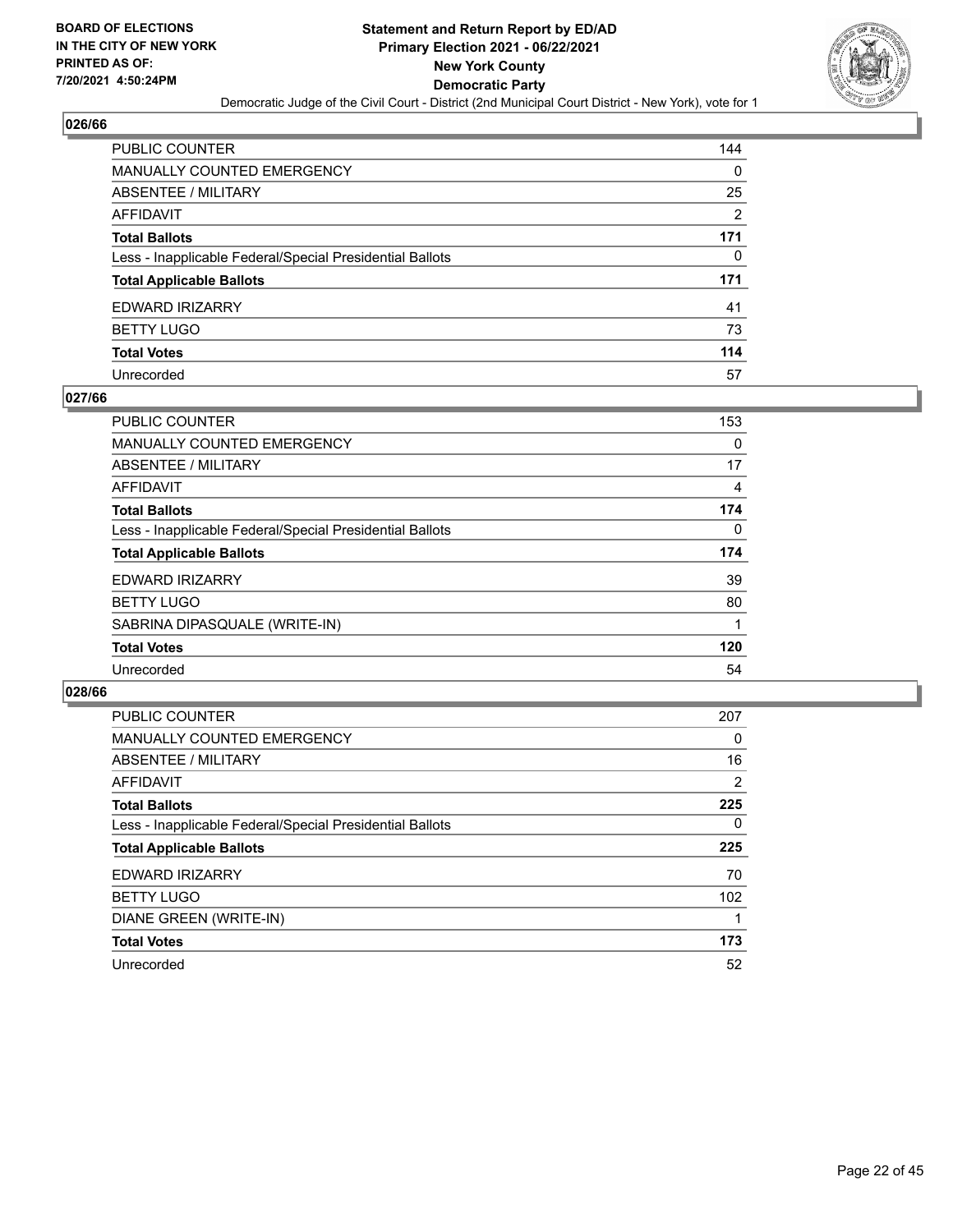

| PUBLIC COUNTER                                           | 135      |
|----------------------------------------------------------|----------|
| MANUALLY COUNTED EMERGENCY                               | 0        |
| <b>ABSENTEE / MILITARY</b>                               | 21       |
| AFFIDAVIT                                                | 3        |
| Total Ballots                                            | 159      |
| Less - Inapplicable Federal/Special Presidential Ballots | $\Omega$ |
| <b>Total Applicable Ballots</b>                          | 159      |
| EDWARD IRIZARRY                                          | 44       |
| <b>BETTY LUGO</b>                                        | 68       |
| <b>Total Votes</b>                                       | $112$    |
| Unrecorded                                               | 47       |

#### **030/66**

| <b>PUBLIC COUNTER</b>                                    | 255 |
|----------------------------------------------------------|-----|
| MANUALLY COUNTED EMERGENCY                               | 0   |
| ABSENTEE / MILITARY                                      | 18  |
| AFFIDAVIT                                                | 9   |
| <b>Total Ballots</b>                                     | 282 |
| Less - Inapplicable Federal/Special Presidential Ballots | 0   |
| <b>Total Applicable Ballots</b>                          | 282 |
| <b>EDWARD IRIZARRY</b>                                   | 71  |
| <b>BETTY LUGO</b>                                        | 120 |
| <b>Total Votes</b>                                       | 191 |
| Unrecorded                                               | 91  |

| PUBLIC COUNTER                                           | 121      |
|----------------------------------------------------------|----------|
| <b>MANUALLY COUNTED EMERGENCY</b>                        | 0        |
| ABSENTEE / MILITARY                                      | 17       |
| AFFIDAVIT                                                |          |
| <b>Total Ballots</b>                                     | 139      |
| Less - Inapplicable Federal/Special Presidential Ballots | $\Omega$ |
| <b>Total Applicable Ballots</b>                          | 139      |
| EDWARD IRIZARRY                                          | 38       |
| <b>BETTY LUGO</b>                                        | 72       |
| <b>Total Votes</b>                                       | 110      |
| Unrecorded                                               | 29       |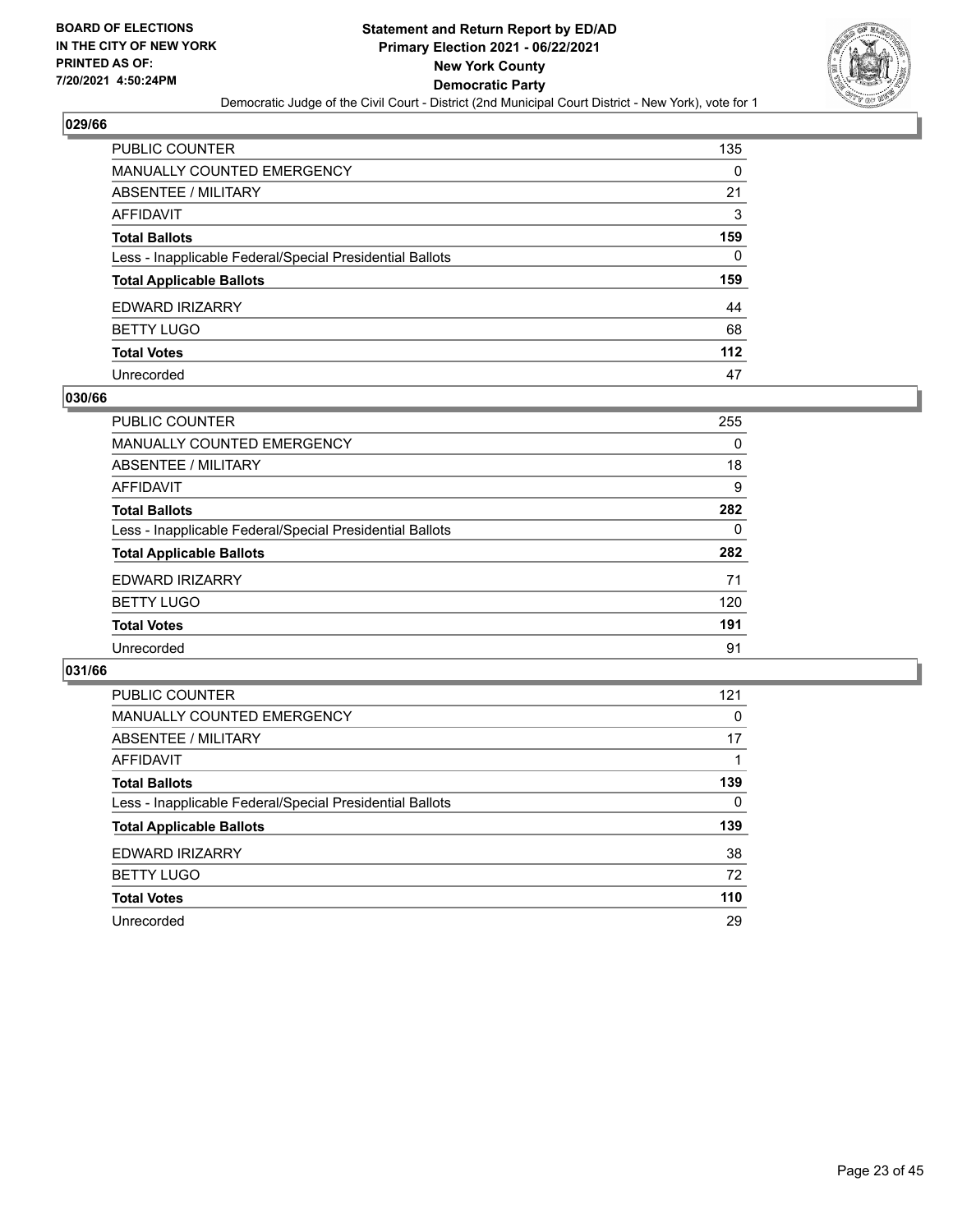

| <b>PUBLIC COUNTER</b>                                    | 240      |
|----------------------------------------------------------|----------|
| <b>MANUALLY COUNTED EMERGENCY</b>                        | 0        |
| ABSENTEE / MILITARY                                      | 27       |
| AFFIDAVIT                                                | 6        |
| <b>Total Ballots</b>                                     | 273      |
| Less - Inapplicable Federal/Special Presidential Ballots | $\Omega$ |
| <b>Total Applicable Ballots</b>                          | 273      |
| <b>EDWARD IRIZARRY</b>                                   | 68       |
| <b>BETTY LUGO</b>                                        | 129      |
| DAVID ZORNOW (WRITE-IN)                                  |          |
| EZRA GLASER (WRITE-IN)                                   |          |
| HILLARY CLINTON (WRITE-IN)                               |          |
| <b>Total Votes</b>                                       | 200      |
| Unrecorded                                               | 73       |

#### **033/66**

| <b>PUBLIC COUNTER</b>                                    | 140 |
|----------------------------------------------------------|-----|
| <b>MANUALLY COUNTED EMERGENCY</b>                        | 0   |
| ABSENTEE / MILITARY                                      | 17  |
| <b>AFFIDAVIT</b>                                         | 0   |
| <b>Total Ballots</b>                                     | 157 |
| Less - Inapplicable Federal/Special Presidential Ballots | 0   |
| <b>Total Applicable Ballots</b>                          | 157 |
| <b>EDWARD IRIZARRY</b>                                   | 41  |
| <b>BETTY LUGO</b>                                        | 80  |
| <b>Total Votes</b>                                       | 121 |
| Unrecorded                                               | 36  |

| PUBLIC COUNTER                                           | 244      |
|----------------------------------------------------------|----------|
| <b>MANUALLY COUNTED EMERGENCY</b>                        | 0        |
| ABSENTEE / MILITARY                                      | 26       |
| AFFIDAVIT                                                | 2        |
| <b>Total Ballots</b>                                     | 272      |
| Less - Inapplicable Federal/Special Presidential Ballots | $\Omega$ |
| <b>Total Applicable Ballots</b>                          | 272      |
| EDWARD IRIZARRY                                          | 67       |
| <b>BETTY LUGO</b>                                        | 139      |
| CHRISTOPHER CHIN (WRITE-IN)                              |          |
| JOSEPH WEINER (WRITE-IN)                                 |          |
| <b>TYLER MERTEN (WRITE-IN)</b>                           | 2        |
| <b>Total Votes</b>                                       | 210      |
| Unrecorded                                               | 62       |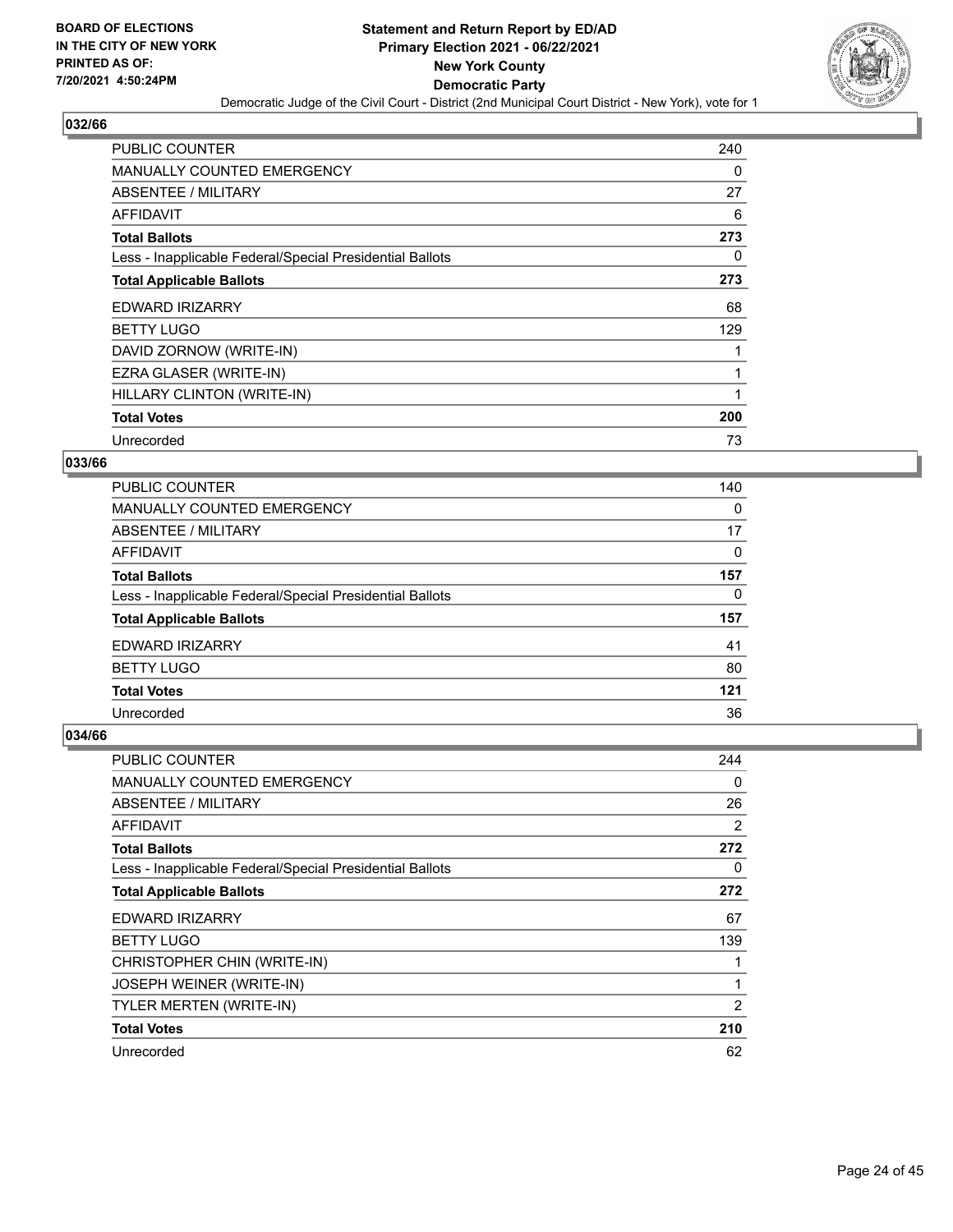

| PUBLIC COUNTER                                           | 242 |
|----------------------------------------------------------|-----|
| MANUALLY COUNTED EMERGENCY                               | 0   |
| ABSENTEE / MILITARY                                      | 23  |
| AFFIDAVIT                                                | 6   |
| <b>Total Ballots</b>                                     | 271 |
| Less - Inapplicable Federal/Special Presidential Ballots | 0   |
| <b>Total Applicable Ballots</b>                          | 271 |
| EDWARD IRIZARRY                                          | 86  |
| BETTY LUGO                                               | 113 |
| <b>Total Votes</b>                                       | 199 |
| Unrecorded                                               | 72  |

#### **036/66**

| <b>PUBLIC COUNTER</b>                                    | 210 |
|----------------------------------------------------------|-----|
| MANUALLY COUNTED EMERGENCY                               | 0   |
| ABSENTEE / MILITARY                                      | 25  |
| <b>AFFIDAVIT</b>                                         | 2   |
| <b>Total Ballots</b>                                     | 237 |
| Less - Inapplicable Federal/Special Presidential Ballots | 0   |
| <b>Total Applicable Ballots</b>                          | 237 |
| <b>EDWARD IRIZARRY</b>                                   | 66  |
| <b>BETTY LUGO</b>                                        | 107 |
| UNATTRIBUTABLE WRITE-IN (WRITE-IN)                       |     |
| <b>Total Votes</b>                                       | 174 |
| Unrecorded                                               | 63  |

| <b>PUBLIC COUNTER</b>                                    | 195 |
|----------------------------------------------------------|-----|
| <b>MANUALLY COUNTED EMERGENCY</b>                        | 0   |
| ABSENTEE / MILITARY                                      | 14  |
| <b>AFFIDAVIT</b>                                         | 2   |
| <b>Total Ballots</b>                                     | 211 |
| Less - Inapplicable Federal/Special Presidential Ballots | 0   |
| <b>Total Applicable Ballots</b>                          | 211 |
| <b>EDWARD IRIZARRY</b>                                   | 51  |
| <b>BETTY LUGO</b>                                        | 107 |
| ELIZA ORLINS (WRITE-IN)                                  |     |
| UNATTRIBUTABLE WRITE-IN (WRITE-IN)                       |     |
| <b>Total Votes</b>                                       | 160 |
| Unrecorded                                               | 51  |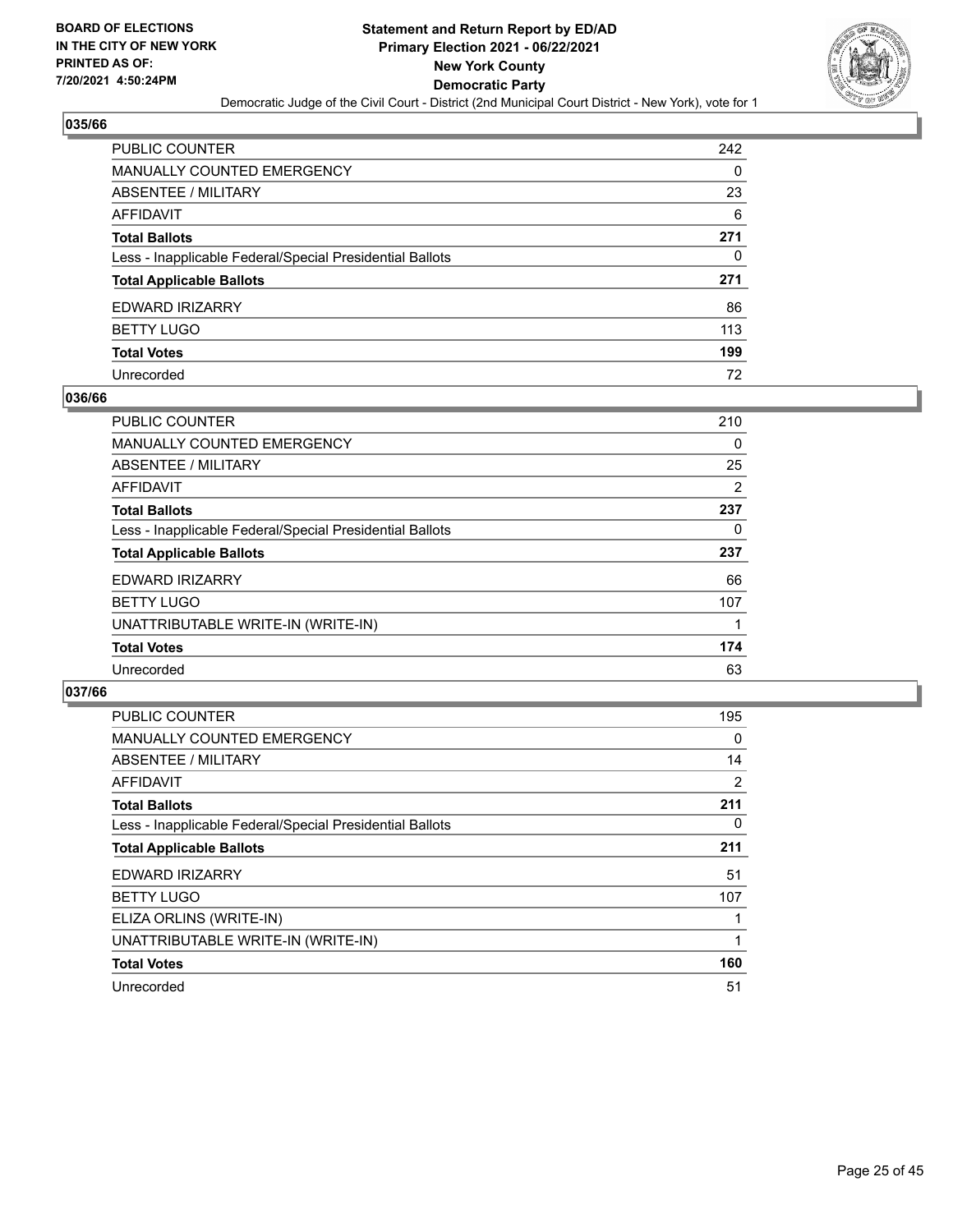

| PUBLIC COUNTER                                           | 166      |
|----------------------------------------------------------|----------|
| <b>MANUALLY COUNTED EMERGENCY</b>                        | $\Omega$ |
| <b>ABSENTEE / MILITARY</b>                               | 39       |
| <b>AFFIDAVIT</b>                                         | 2        |
| <b>Total Ballots</b>                                     | 207      |
| Less - Inapplicable Federal/Special Presidential Ballots | 0        |
| <b>Total Applicable Ballots</b>                          | 207      |
| <b>EDWARD IRIZARRY</b>                                   | 44       |
| <b>BETTY LUGO</b>                                        | 102      |
| UNATTRIBUTABLE WRITE-IN (WRITE-IN)                       |          |
| <b>Total Votes</b>                                       | 147      |
|                                                          |          |

#### **039/66**

| <b>PUBLIC COUNTER</b>                                    | 92       |
|----------------------------------------------------------|----------|
| <b>MANUALLY COUNTED EMERGENCY</b>                        | 0        |
| ABSENTEE / MILITARY                                      | 8        |
| <b>AFFIDAVIT</b>                                         | 3        |
| <b>Total Ballots</b>                                     | 103      |
| Less - Inapplicable Federal/Special Presidential Ballots | $\Omega$ |
| <b>Total Applicable Ballots</b>                          | 103      |
| EDWARD IRIZARRY                                          | 30       |
| <b>BETTY LUGO</b>                                        | 46       |
| <b>Total Votes</b>                                       | 76       |
| Unrecorded                                               | 27       |

| PUBLIC COUNTER                                           | 129      |
|----------------------------------------------------------|----------|
| <b>MANUALLY COUNTED EMERGENCY</b>                        | 0        |
| ABSENTEE / MILITARY                                      | 18       |
| <b>AFFIDAVIT</b>                                         |          |
| <b>Total Ballots</b>                                     | 148      |
| Less - Inapplicable Federal/Special Presidential Ballots | $\Omega$ |
| <b>Total Applicable Ballots</b>                          | 148      |
| <b>EDWARD IRIZARRY</b>                                   | 49       |
| <b>BETTY LUGO</b>                                        | 50       |
| <b>JUSTIN GREEN, ESQ. (WRITE-IN)</b>                     |          |
| <b>Total Votes</b>                                       | 100      |
| Unrecorded                                               | 48       |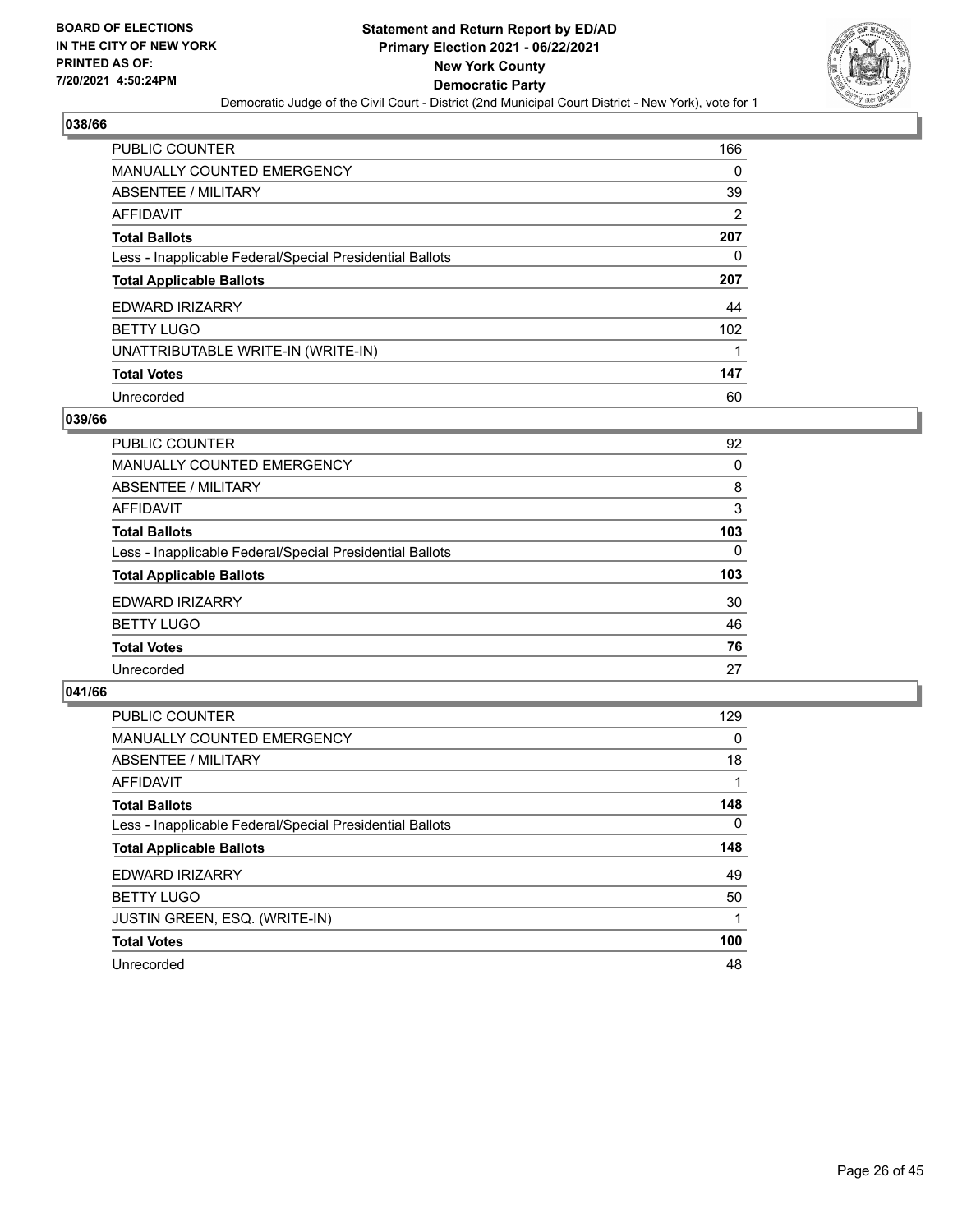

| PUBLIC COUNTER                                           | 149      |
|----------------------------------------------------------|----------|
| MANUALLY COUNTED EMERGENCY                               | 0        |
| ABSENTEE / MILITARY                                      | 32       |
| AFFIDAVIT                                                | 3        |
| Total Ballots                                            | 184      |
| Less - Inapplicable Federal/Special Presidential Ballots | $\Omega$ |
| <b>Total Applicable Ballots</b>                          | 184      |
| EDWARD IRIZARRY                                          | 47       |
| <b>BETTY LUGO</b>                                        | 68       |
| <b>Total Votes</b>                                       | 115      |
| Unrecorded                                               | 69       |

#### **044/66**

| PUBLIC COUNTER                                           | 170      |
|----------------------------------------------------------|----------|
| <b>MANUALLY COUNTED EMERGENCY</b>                        | $\Omega$ |
| ABSENTEE / MILITARY                                      | 20       |
| AFFIDAVIT                                                | 3        |
| <b>Total Ballots</b>                                     | 193      |
| Less - Inapplicable Federal/Special Presidential Ballots | $\Omega$ |
| <b>Total Applicable Ballots</b>                          | 193      |
| <b>EDWARD IRIZARRY</b>                                   | 59       |
| <b>BETTY LUGO</b>                                        | 79       |
| <b>Total Votes</b>                                       | 138      |
| Unrecorded                                               | 55       |

| <b>PUBLIC COUNTER</b>                                    | 245 |
|----------------------------------------------------------|-----|
| <b>MANUALLY COUNTED EMERGENCY</b>                        | 0   |
| ABSENTEE / MILITARY                                      | 39  |
| <b>AFFIDAVIT</b>                                         | 2   |
| <b>Total Ballots</b>                                     | 286 |
| Less - Inapplicable Federal/Special Presidential Ballots | 0   |
| <b>Total Applicable Ballots</b>                          | 286 |
| <b>EDWARD IRIZARRY</b>                                   | 78  |
| <b>BETTY LUGO</b>                                        | 110 |
| ANTHONY WEINER (WRITE-IN)                                |     |
| CHRISTOPHER CHIN (WRITE-IN)                              |     |
| UNATTRIBUTABLE WRITE-IN (WRITE-IN)                       |     |
|                                                          |     |
| <b>Total Votes</b>                                       | 191 |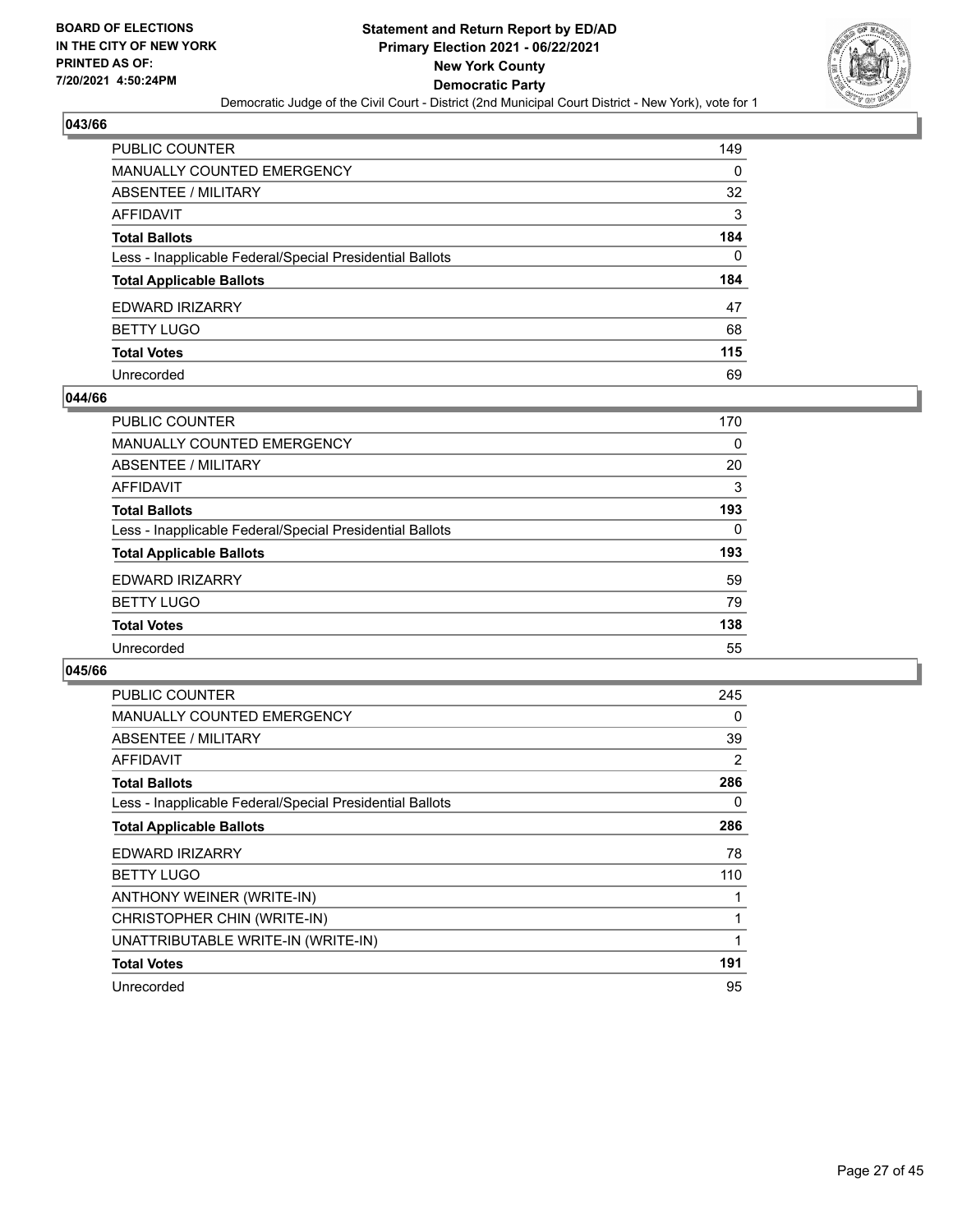

| <b>PUBLIC COUNTER</b>                                    | 177      |
|----------------------------------------------------------|----------|
| <b>MANUALLY COUNTED EMERGENCY</b>                        | 0        |
| ABSENTEE / MILITARY                                      | 27       |
| AFFIDAVIT                                                | 0        |
| <b>Total Ballots</b>                                     | 204      |
| Less - Inapplicable Federal/Special Presidential Ballots | $\Omega$ |
| <b>Total Applicable Ballots</b>                          | 204      |
| EDWARD IRIZARRY                                          | 63       |
| <b>BETTY LUGO</b>                                        | 79       |
| BERNIE SANDERS (WRITE-IN)                                |          |
| JERROLD ZIMAN (WRITE-IN)                                 |          |
| <b>Total Votes</b>                                       | 144      |
| Unrecorded                                               | 60       |

## **066/66**

| PUBLIC COUNTER                                           | 154      |
|----------------------------------------------------------|----------|
| <b>MANUALLY COUNTED EMERGENCY</b>                        | $\Omega$ |
| <b>ABSENTEE / MILITARY</b>                               | 26       |
| <b>AFFIDAVIT</b>                                         |          |
| <b>Total Ballots</b>                                     | 181      |
| Less - Inapplicable Federal/Special Presidential Ballots | $\Omega$ |
| <b>Total Applicable Ballots</b>                          | 181      |
| EDWARD IRIZARRY                                          | 55       |
| <b>BETTY LUGO</b>                                        | 71       |
| <b>Total Votes</b>                                       | 126      |
| Unrecorded                                               | 55       |

| <b>PUBLIC COUNTER</b>                                    | 165      |
|----------------------------------------------------------|----------|
| <b>MANUALLY COUNTED EMERGENCY</b>                        | $\Omega$ |
| ABSENTEE / MILITARY                                      | 21       |
| AFFIDAVIT                                                | $\Omega$ |
| <b>Total Ballots</b>                                     | 186      |
| Less - Inapplicable Federal/Special Presidential Ballots | $\Omega$ |
| <b>Total Applicable Ballots</b>                          | 186      |
| <b>EDWARD IRIZARRY</b>                                   | 43       |
| <b>BETTY LUGO</b>                                        | 84       |
| UNATTRIBUTABLE WRITE-IN (WRITE-IN)                       |          |
| <b>Total Votes</b>                                       | 128      |
| Unrecorded                                               | 58       |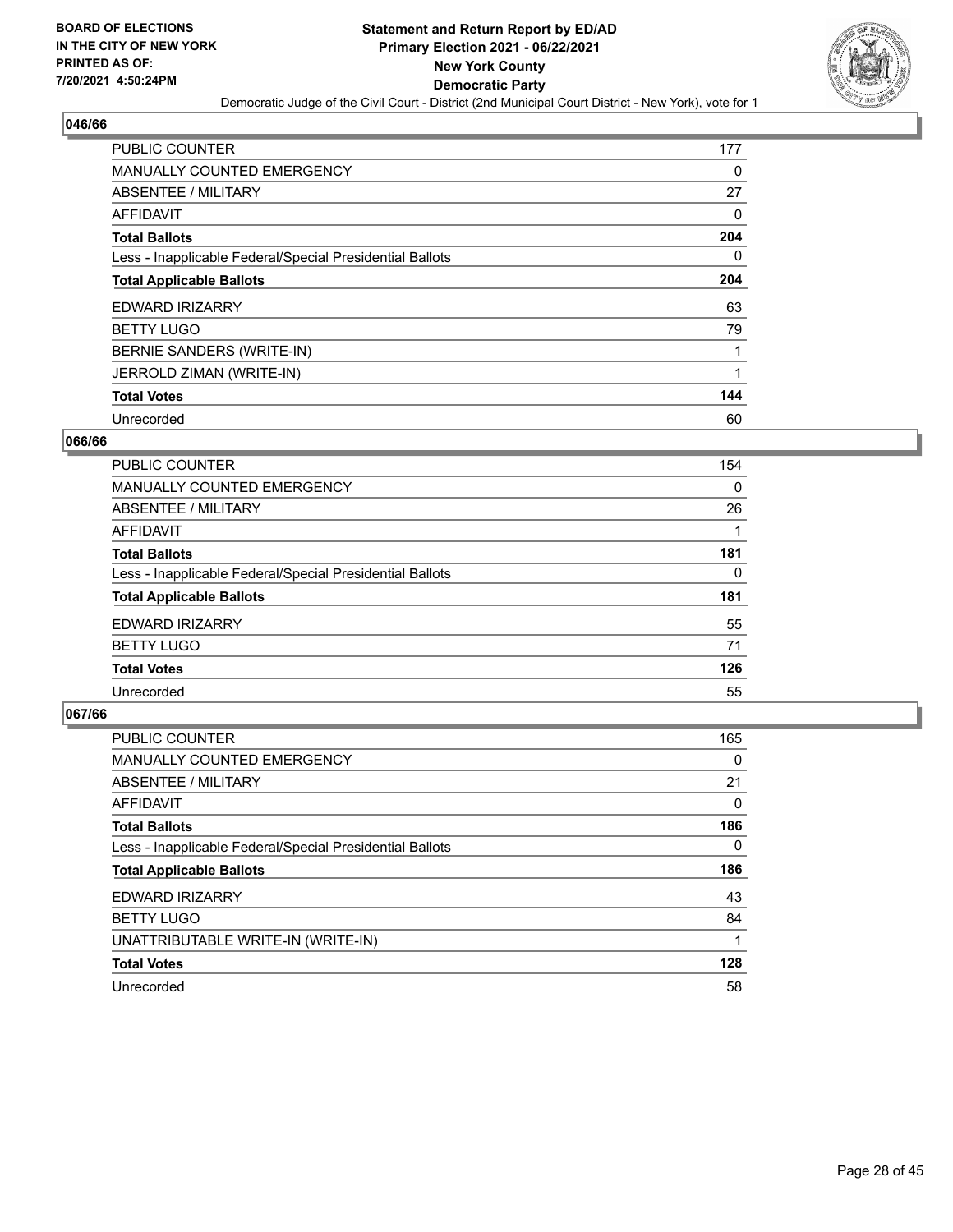

| PUBLIC COUNTER                                           | 183 |
|----------------------------------------------------------|-----|
| <b>MANUALLY COUNTED EMERGENCY</b>                        | 0   |
| ABSENTEE / MILITARY                                      | 27  |
| AFFIDAVIT                                                | 5   |
| <b>Total Ballots</b>                                     | 215 |
| Less - Inapplicable Federal/Special Presidential Ballots | 0   |
| <b>Total Applicable Ballots</b>                          | 215 |
| <b>EDWARD IRIZARRY</b>                                   | 53  |
| <b>BETTY LUGO</b>                                        | 93  |
|                                                          |     |
| ORLANDO MOLINA (WRITE-IN)                                | 1   |
| <b>Total Votes</b>                                       | 147 |

#### **097/66**

| PUBLIC COUNTER                                           | 157      |
|----------------------------------------------------------|----------|
| <b>MANUALLY COUNTED EMERGENCY</b>                        | 0        |
| ABSENTEE / MILITARY                                      | 12       |
| AFFIDAVIT                                                |          |
| <b>Total Ballots</b>                                     | 170      |
| Less - Inapplicable Federal/Special Presidential Ballots | $\Omega$ |
| <b>Total Applicable Ballots</b>                          | 170      |
| <b>EDWARD IRIZARRY</b>                                   | 57       |
| <b>BETTY LUGO</b>                                        | 87       |
| <b>Total Votes</b>                                       | 144      |
| Unrecorded                                               | 26       |

| <b>PUBLIC COUNTER</b>                                    | 225      |
|----------------------------------------------------------|----------|
| MANUALLY COUNTED EMERGENCY                               | $\Omega$ |
| ABSENTEE / MILITARY                                      | 19       |
| AFFIDAVIT                                                | 7        |
| <b>Total Ballots</b>                                     | 251      |
| Less - Inapplicable Federal/Special Presidential Ballots | $\Omega$ |
| <b>Total Applicable Ballots</b>                          | 251      |
| EDWARD IRIZARRY                                          | 60       |
| <b>BETTY LUGO</b>                                        | 106      |
| <b>Total Votes</b>                                       | 166      |
| Unrecorded                                               | 85       |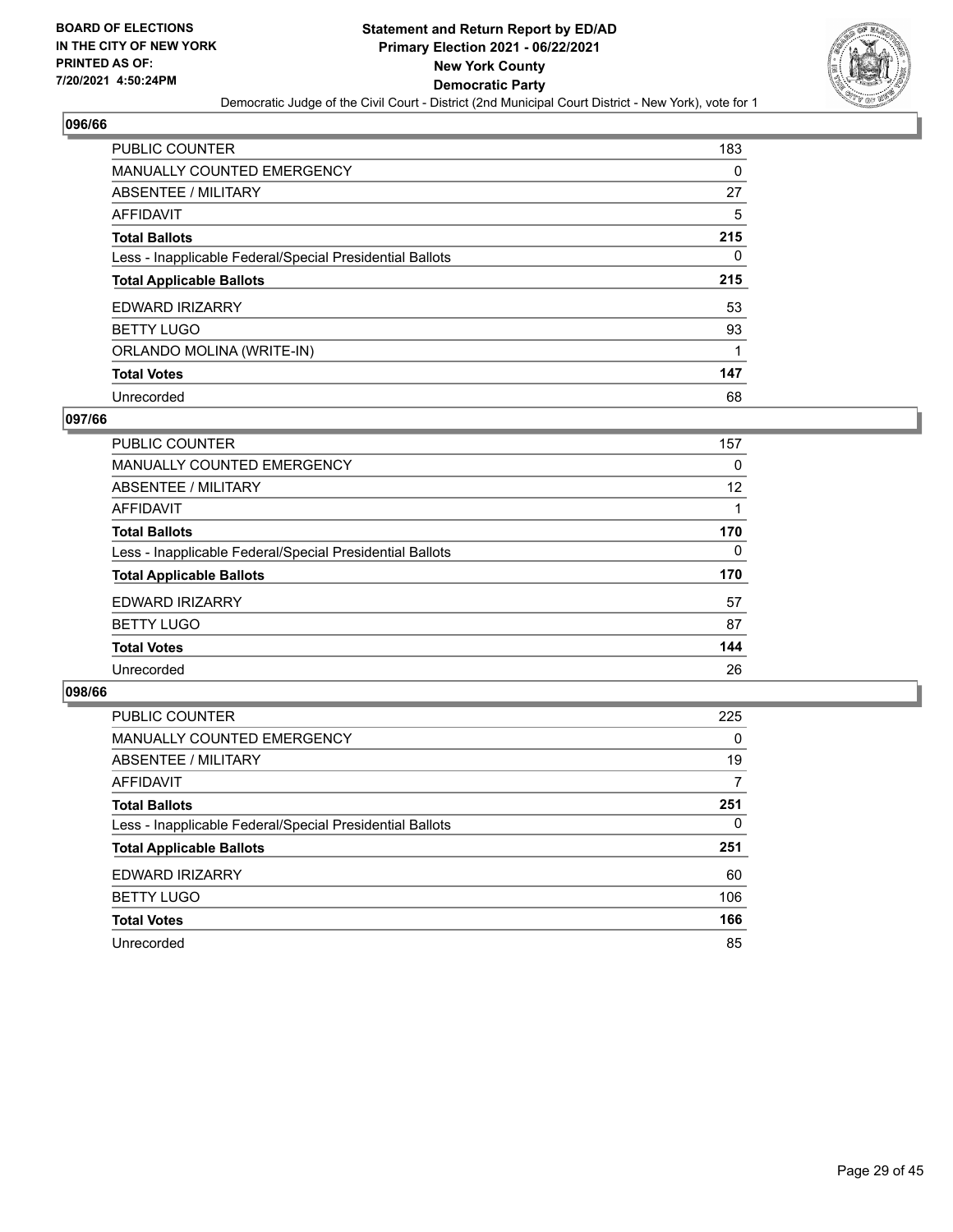

| PUBLIC COUNTER                                           | 179            |
|----------------------------------------------------------|----------------|
| MANUALLY COUNTED EMERGENCY                               | 0              |
| ABSENTEE / MILITARY                                      | 40             |
| AFFIDAVIT                                                | $\overline{4}$ |
| Total Ballots                                            | 223            |
| Less - Inapplicable Federal/Special Presidential Ballots | 0              |
| <b>Total Applicable Ballots</b>                          | 223            |
| EDWARD IRIZARRY                                          | 69             |
| <b>BETTY LUGO</b>                                        | 84             |
| <b>Total Votes</b>                                       | 153            |
| Unrecorded                                               | 70             |

#### **103/66**

| <b>PUBLIC COUNTER</b>                                    | 124      |
|----------------------------------------------------------|----------|
| MANUALLY COUNTED EMERGENCY                               | $\Omega$ |
| ABSENTEE / MILITARY                                      | 18       |
| AFFIDAVIT                                                |          |
| <b>Total Ballots</b>                                     | 143      |
| Less - Inapplicable Federal/Special Presidential Ballots | 0        |
| <b>Total Applicable Ballots</b>                          | 143      |
| EDWARD IRIZARRY                                          | 35       |
| <b>BETTY LUGO</b>                                        | 68       |
| UNATTRIBUTABLE WRITE-IN (WRITE-IN)                       | 2        |
| <b>Total Votes</b>                                       | 105      |
| Unrecorded                                               | 38       |

| <b>PUBLIC COUNTER</b>                                    | 108            |
|----------------------------------------------------------|----------------|
| MANUALLY COUNTED EMERGENCY                               | $\Omega$       |
| ABSENTEE / MILITARY                                      | 16             |
| AFFIDAVIT                                                | $\overline{2}$ |
| <b>Total Ballots</b>                                     | 126            |
| Less - Inapplicable Federal/Special Presidential Ballots | $\Omega$       |
| <b>Total Applicable Ballots</b>                          | 126            |
| EDWARD IRIZARRY                                          | 38             |
| <b>BETTY LUGO</b>                                        | 51             |
| <b>Total Votes</b>                                       | 89             |
| Unrecorded                                               | 37             |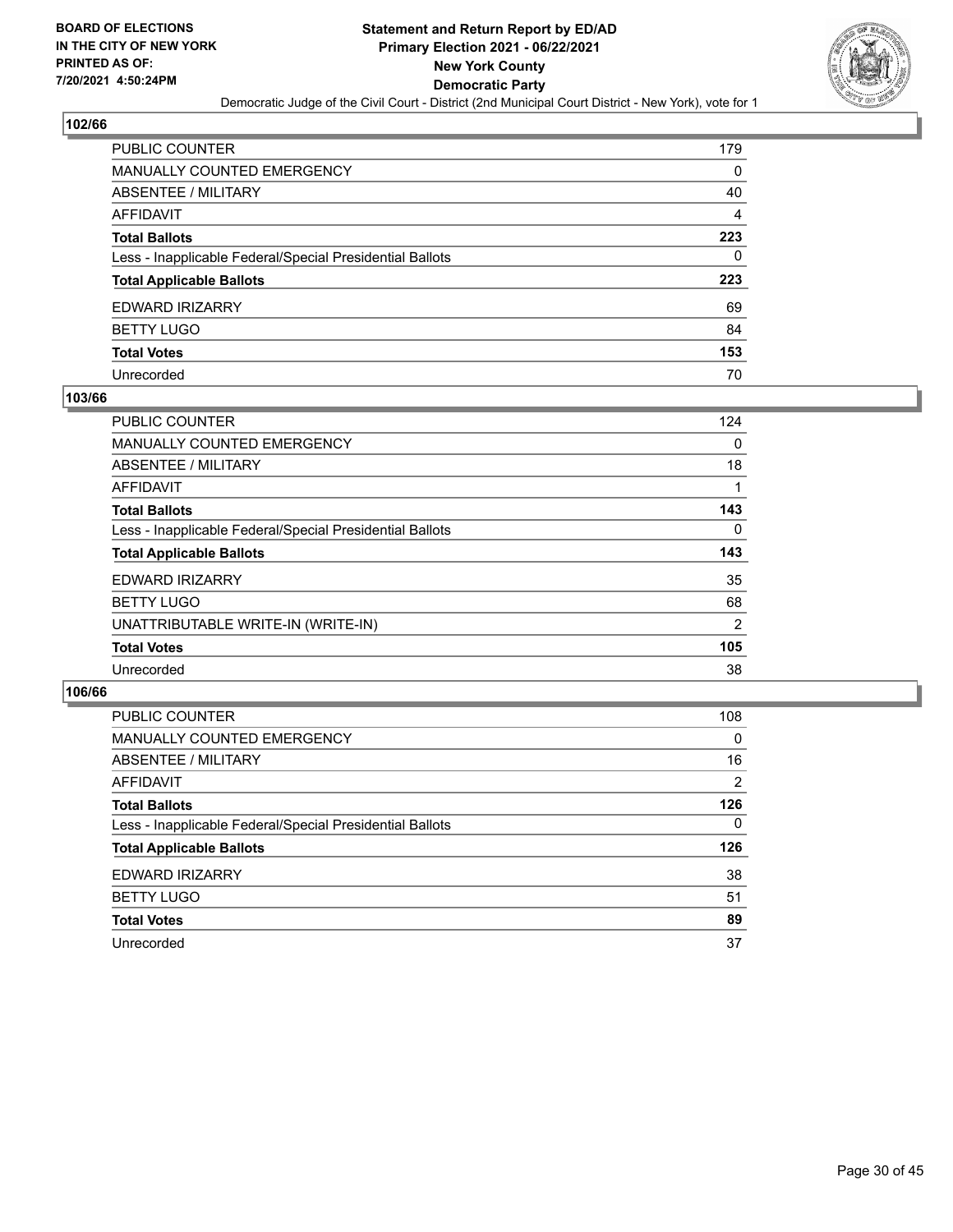

| PUBLIC COUNTER                                           | 96  |
|----------------------------------------------------------|-----|
| MANUALLY COUNTED EMERGENCY                               | 0   |
| ABSENTEE / MILITARY                                      | 13  |
| AFFIDAVIT                                                | 0   |
| Total Ballots                                            | 109 |
| Less - Inapplicable Federal/Special Presidential Ballots | 0   |
| <b>Total Applicable Ballots</b>                          | 109 |
| EDWARD IRIZARRY                                          | 40  |
| <b>BETTY LUGO</b>                                        | 39  |
| <b>Total Votes</b>                                       | 79  |
| Unrecorded                                               |     |

#### **002/74**

| <b>PUBLIC COUNTER</b>                                    | 117 |
|----------------------------------------------------------|-----|
| <b>MANUALLY COUNTED EMERGENCY</b>                        | 0   |
| ABSENTEE / MILITARY                                      | 13  |
| AFFIDAVIT                                                | 3   |
| <b>Total Ballots</b>                                     | 133 |
| Less - Inapplicable Federal/Special Presidential Ballots | 0   |
| <b>Total Applicable Ballots</b>                          | 133 |
| <b>EDWARD IRIZARRY</b>                                   | 50  |
| <b>BETTY LUGO</b>                                        | 45  |
| UNATTRIBUTABLE WRITE-IN (WRITE-IN)                       | 2   |
| <b>Total Votes</b>                                       | 97  |
| Unrecorded                                               | 36  |

| <b>PUBLIC COUNTER</b>                                    | 101 |
|----------------------------------------------------------|-----|
| <b>MANUALLY COUNTED EMERGENCY</b>                        | 0   |
| ABSENTEE / MILITARY                                      | 13  |
| AFFIDAVIT                                                | 1   |
| <b>Total Ballots</b>                                     | 115 |
| Less - Inapplicable Federal/Special Presidential Ballots | 0   |
| <b>Total Applicable Ballots</b>                          | 115 |
| <b>EDWARD IRIZARRY</b>                                   | 42  |
| <b>BETTY LUGO</b>                                        | 45  |
| THURGOOD MARSHALL (WRITE-IN)                             |     |
| <b>Total Votes</b>                                       | 88  |
| Unrecorded                                               | 27  |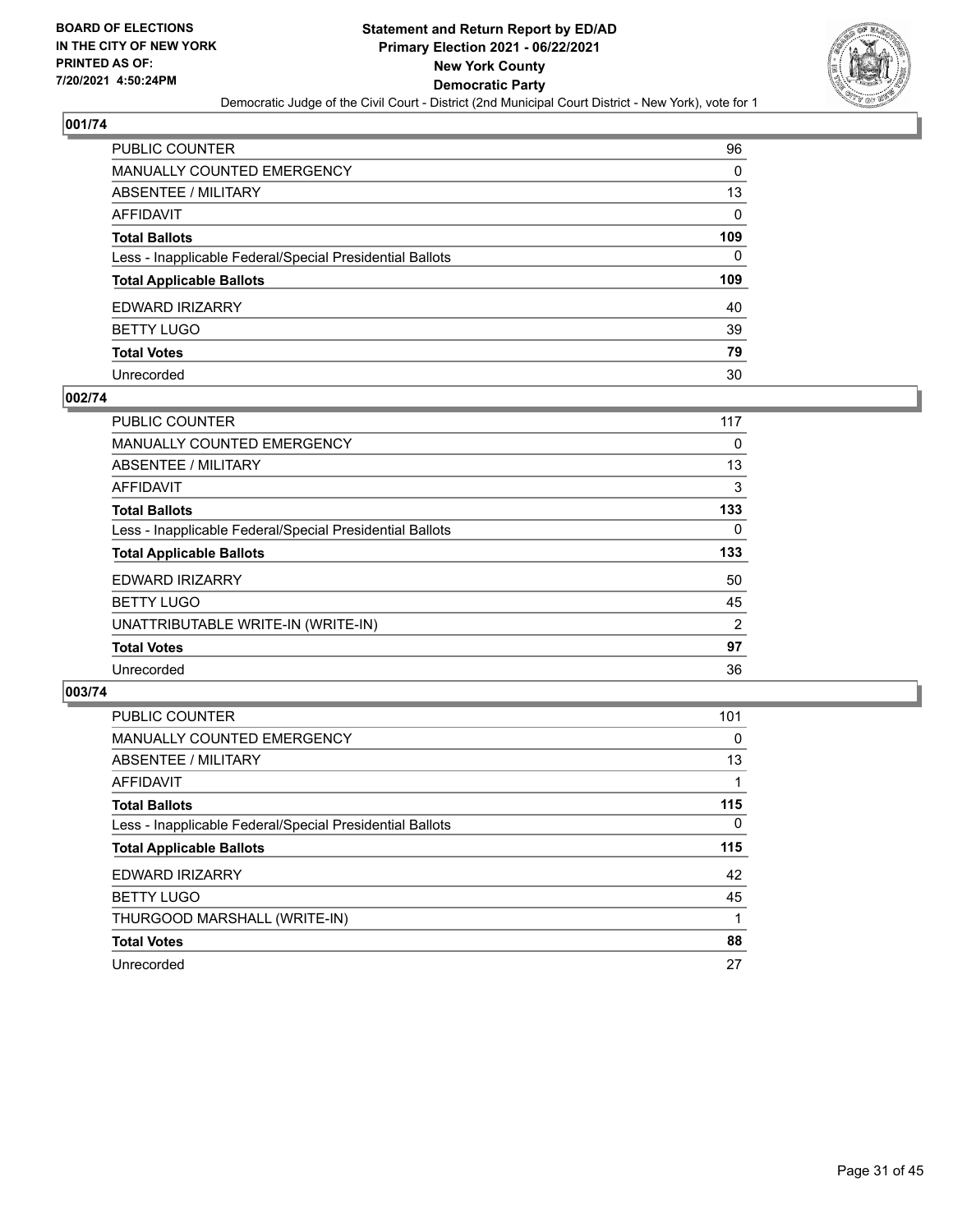

| PUBLIC COUNTER                                           | 107 |
|----------------------------------------------------------|-----|
| <b>MANUALLY COUNTED EMERGENCY</b>                        | 0   |
| ABSENTEE / MILITARY                                      | 4   |
| <b>AFFIDAVIT</b>                                         |     |
| <b>Total Ballots</b>                                     | 112 |
| Less - Inapplicable Federal/Special Presidential Ballots | 0   |
| <b>Total Applicable Ballots</b>                          | 112 |
| <b>EDWARD IRIZARRY</b>                                   | 41  |
| <b>BETTY LUGO</b>                                        | 44  |
| UNATTRIBUTABLE WRITE-IN (WRITE-IN)                       | 1   |
| <b>Total Votes</b>                                       | 86  |
| Unrecorded                                               | 26  |

## **005/74**

| PUBLIC COUNTER                                           | 83       |
|----------------------------------------------------------|----------|
| <b>MANUALLY COUNTED EMERGENCY</b>                        | 0        |
| <b>ABSENTEE / MILITARY</b>                               | 3        |
| AFFIDAVIT                                                | 0        |
| <b>Total Ballots</b>                                     | 86       |
| Less - Inapplicable Federal/Special Presidential Ballots | $\Omega$ |
| <b>Total Applicable Ballots</b>                          | 86       |
| EDWARD IRIZARRY                                          | 34       |
| <b>BETTY LUGO</b>                                        | 30       |
| <b>Total Votes</b>                                       | 64       |
| Unrecorded                                               | 22       |

| <b>PUBLIC COUNTER</b>                                    | 127      |
|----------------------------------------------------------|----------|
| MANUALLY COUNTED EMERGENCY                               | $\Omega$ |
| ABSENTEE / MILITARY                                      | 7        |
| AFFIDAVIT                                                |          |
| <b>Total Ballots</b>                                     | 135      |
| Less - Inapplicable Federal/Special Presidential Ballots | $\Omega$ |
| <b>Total Applicable Ballots</b>                          | 135      |
| EDWARD IRIZARRY                                          | 37       |
| <b>BETTY LUGO</b>                                        | 58       |
| <b>Total Votes</b>                                       | 95       |
| Unrecorded                                               | 40       |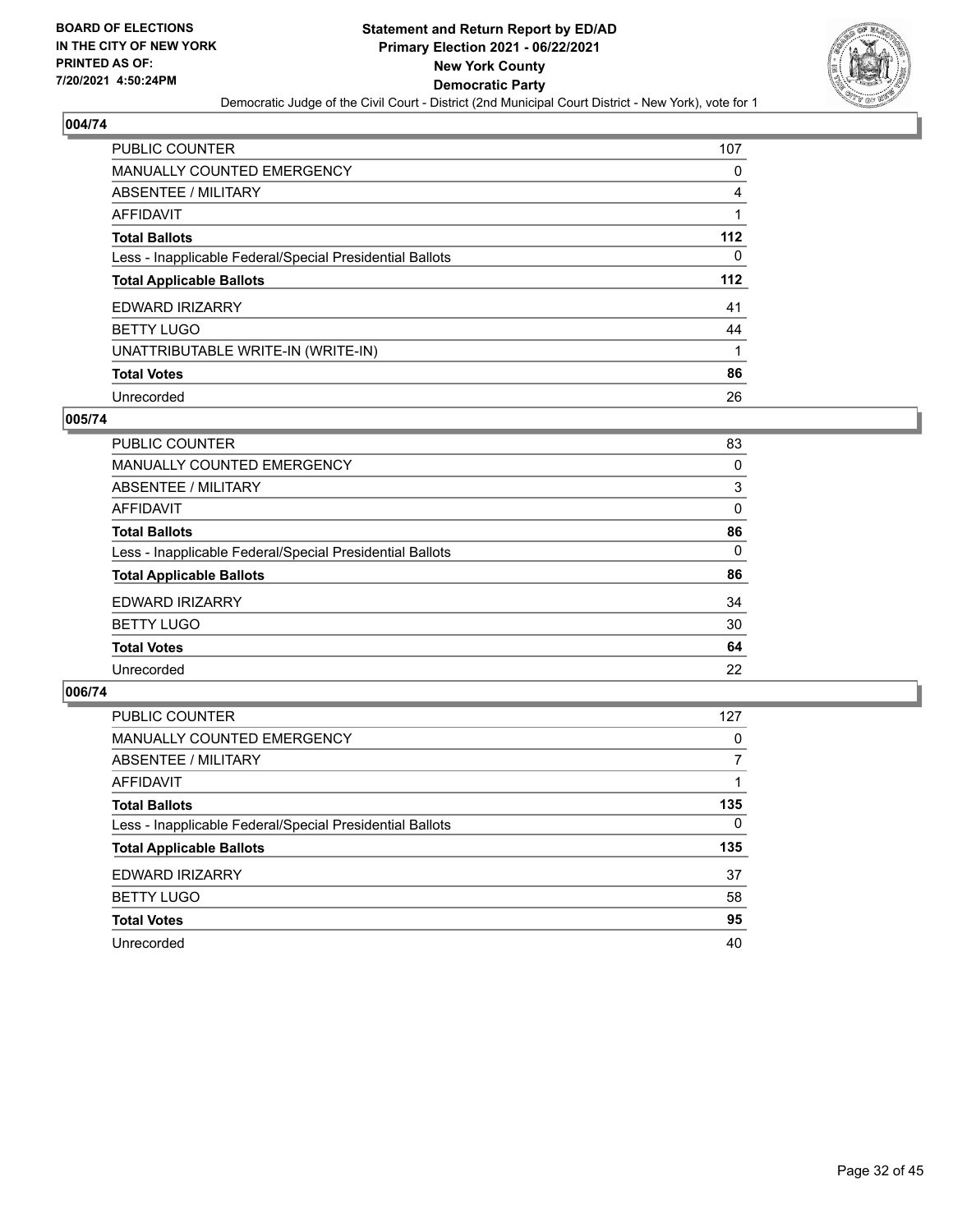

| <b>PUBLIC COUNTER</b>                                    | 150      |
|----------------------------------------------------------|----------|
| <b>MANUALLY COUNTED EMERGENCY</b>                        | 0        |
| ABSENTEE / MILITARY                                      | 6        |
| AFFIDAVIT                                                | 0        |
| <b>Total Ballots</b>                                     | 156      |
| Less - Inapplicable Federal/Special Presidential Ballots | $\Omega$ |
| <b>Total Applicable Ballots</b>                          | 156      |
| <b>EDWARD IRIZARRY</b>                                   | 45       |
| <b>BETTY LUGO</b>                                        | 78       |
| EUGENE FASTOOU (WRITE-IN)                                |          |
| STEVEN SALZ GEBER (WRITE-IN)                             |          |
| <b>Total Votes</b>                                       | 125      |
| Unrecorded                                               | 31       |

#### **008/74**

| <b>PUBLIC COUNTER</b>                                    | 164 |
|----------------------------------------------------------|-----|
| <b>MANUALLY COUNTED EMERGENCY</b>                        | 0   |
| ABSENTEE / MILITARY                                      | 11  |
| <b>AFFIDAVIT</b>                                         | 5   |
| <b>Total Ballots</b>                                     | 180 |
| Less - Inapplicable Federal/Special Presidential Ballots | 0   |
| <b>Total Applicable Ballots</b>                          | 180 |
| <b>EDWARD IRIZARRY</b>                                   | 55  |
| <b>BETTY LUGO</b>                                        | 78  |
| STEVE KAPLAN (WRITE-IN)                                  |     |
| UNATTRIBUTABLE WRITE-IN (WRITE-IN)                       | 2   |
| <b>Total Votes</b>                                       | 136 |
| Unrecorded                                               | 44  |

| <b>PUBLIC COUNTER</b>                                    | 71             |
|----------------------------------------------------------|----------------|
| <b>MANUALLY COUNTED EMERGENCY</b>                        | 0              |
| ABSENTEE / MILITARY                                      | 2              |
| AFFIDAVIT                                                | $\overline{2}$ |
| <b>Total Ballots</b>                                     | 75             |
| Less - Inapplicable Federal/Special Presidential Ballots | $\Omega$       |
| <b>Total Applicable Ballots</b>                          | 75             |
| EDWARD IRIZARRY                                          | 17             |
| <b>BETTY LUGO</b>                                        | 40             |
| <b>Total Votes</b>                                       | 57             |
| Unrecorded                                               | 18             |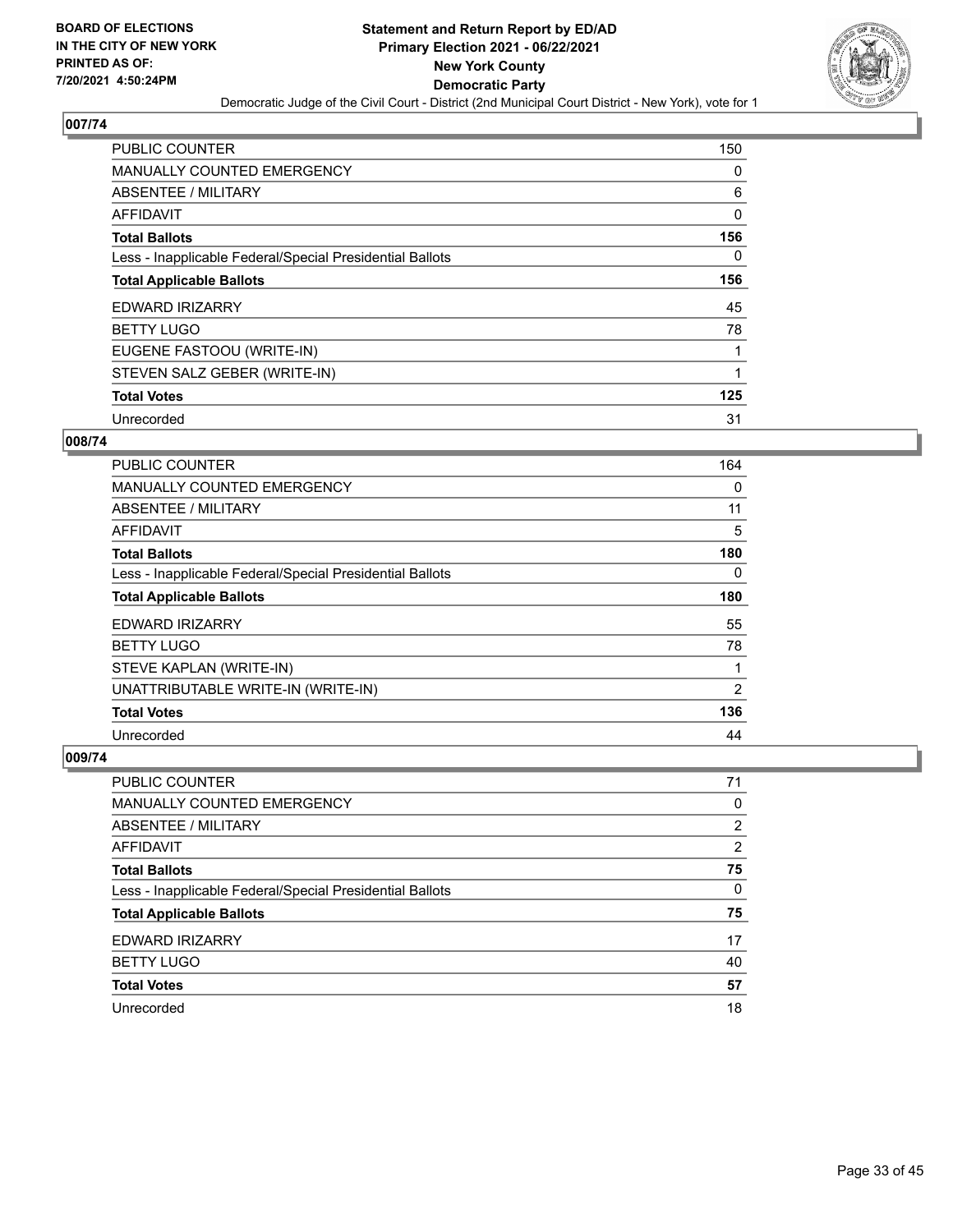

| PUBLIC COUNTER                                           | 110      |
|----------------------------------------------------------|----------|
| MANUALLY COUNTED EMERGENCY                               | 0        |
| ABSENTEE / MILITARY                                      | 14       |
| AFFIDAVIT                                                |          |
| Total Ballots                                            | 125      |
| Less - Inapplicable Federal/Special Presidential Ballots | $\Omega$ |
| <b>Total Applicable Ballots</b>                          | 125      |
| EDWARD IRIZARRY                                          | 46       |
| <b>BETTY LUGO</b>                                        | 54       |
| <b>Total Votes</b>                                       | 100      |
| Unrecorded                                               | 25       |

#### **011/74**

| PUBLIC COUNTER                                           | 122 |
|----------------------------------------------------------|-----|
| <b>MANUALLY COUNTED EMERGENCY</b>                        | 0   |
| ABSENTEE / MILITARY                                      | 6   |
| AFFIDAVIT                                                |     |
| <b>Total Ballots</b>                                     | 129 |
| Less - Inapplicable Federal/Special Presidential Ballots | 0   |
| <b>Total Applicable Ballots</b>                          | 129 |
| EDWARD IRIZARRY                                          | 44  |
| <b>BETTY LUGO</b>                                        | 57  |
| <b>Total Votes</b>                                       | 101 |
| Unrecorded                                               | 28  |

| PUBLIC COUNTER                                           | 111 |
|----------------------------------------------------------|-----|
| <b>MANUALLY COUNTED EMERGENCY</b>                        | 0   |
| ABSENTEE / MILITARY                                      | 8   |
| <b>AFFIDAVIT</b>                                         | 0   |
| <b>Total Ballots</b>                                     | 119 |
| Less - Inapplicable Federal/Special Presidential Ballots | 0   |
| <b>Total Applicable Ballots</b>                          | 119 |
| EDWARD IRIZARRY                                          | 34  |
|                                                          |     |
| <b>BETTY LUGO</b>                                        | 62  |
| UNATTRIBUTABLE WRITE-IN (WRITE-IN)                       |     |
| <b>Total Votes</b>                                       | 97  |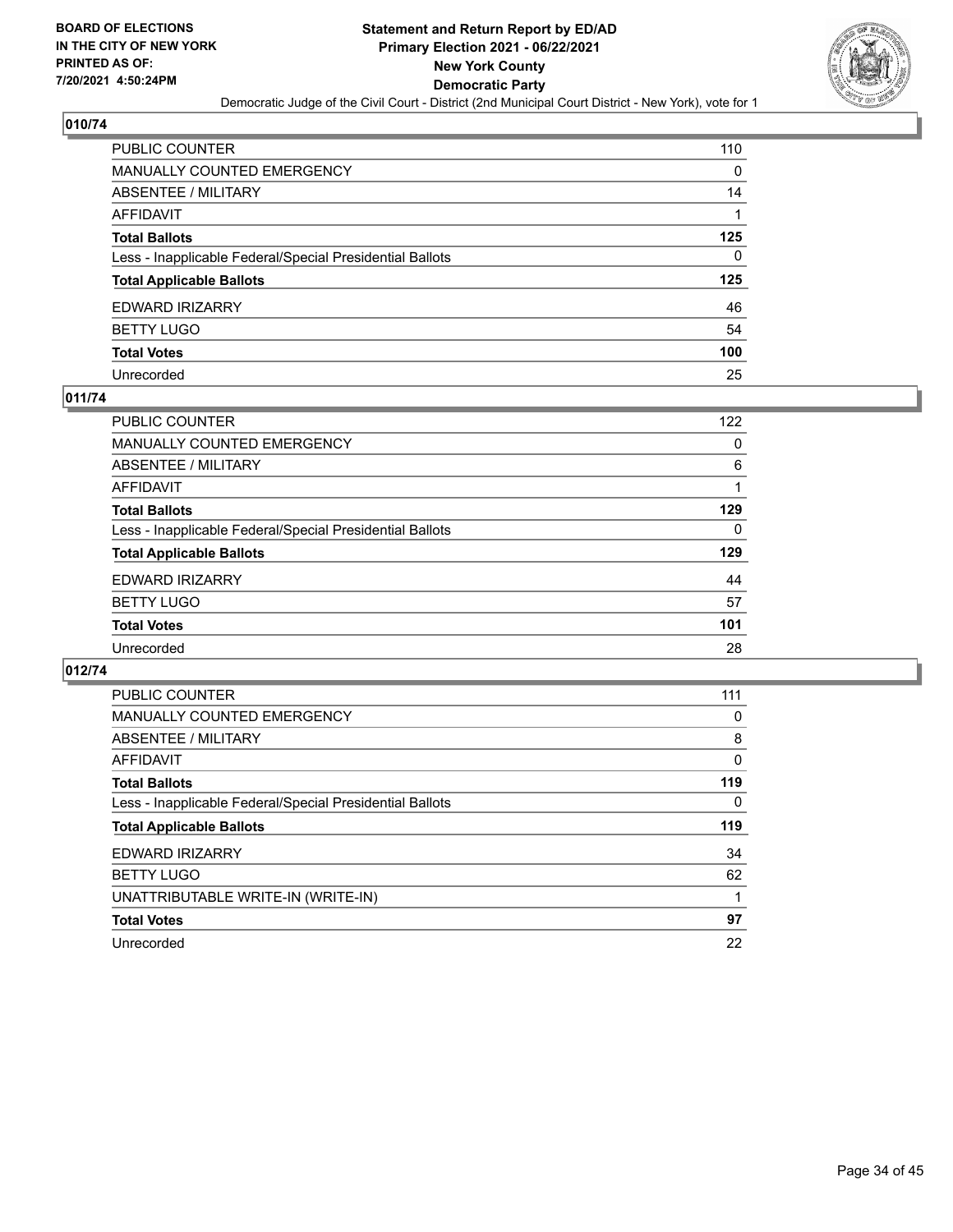

| PUBLIC COUNTER                                           | 100 |
|----------------------------------------------------------|-----|
| MANUALLY COUNTED EMERGENCY                               | 0   |
| ABSENTEE / MILITARY                                      | 3   |
| AFFIDAVIT                                                |     |
| Total Ballots                                            | 104 |
| Less - Inapplicable Federal/Special Presidential Ballots | 0   |
| <b>Total Applicable Ballots</b>                          | 104 |
| EDWARD IRIZARRY                                          | 28  |
| <b>BETTY LUGO</b>                                        | 53  |
| <b>Total Votes</b>                                       | 81  |
| Unrecorded                                               | 23  |

#### **014/74**

| PUBLIC COUNTER                                           | 118 |
|----------------------------------------------------------|-----|
| <b>MANUALLY COUNTED EMERGENCY</b>                        | 0   |
| ABSENTEE / MILITARY                                      | 5   |
| AFFIDAVIT                                                |     |
| <b>Total Ballots</b>                                     | 124 |
| Less - Inapplicable Federal/Special Presidential Ballots | 0   |
| <b>Total Applicable Ballots</b>                          | 124 |
| EDWARD IRIZARRY                                          | 35  |
| <b>BETTY LUGO</b>                                        | 59  |
| <b>Total Votes</b>                                       | 94  |
| Unrecorded                                               | 30  |

| <b>PUBLIC COUNTER</b>                                    | 149      |
|----------------------------------------------------------|----------|
| MANUALLY COUNTED EMERGENCY                               | $\Omega$ |
| ABSENTEE / MILITARY                                      | 19       |
| AFFIDAVIT                                                | 2        |
| <b>Total Ballots</b>                                     | 170      |
| Less - Inapplicable Federal/Special Presidential Ballots | $\Omega$ |
| <b>Total Applicable Ballots</b>                          | 170      |
| EDWARD IRIZARRY                                          | 62       |
| <b>BETTY LUGO</b>                                        | 76       |
| <b>Total Votes</b>                                       | 138      |
| Unrecorded                                               | 32       |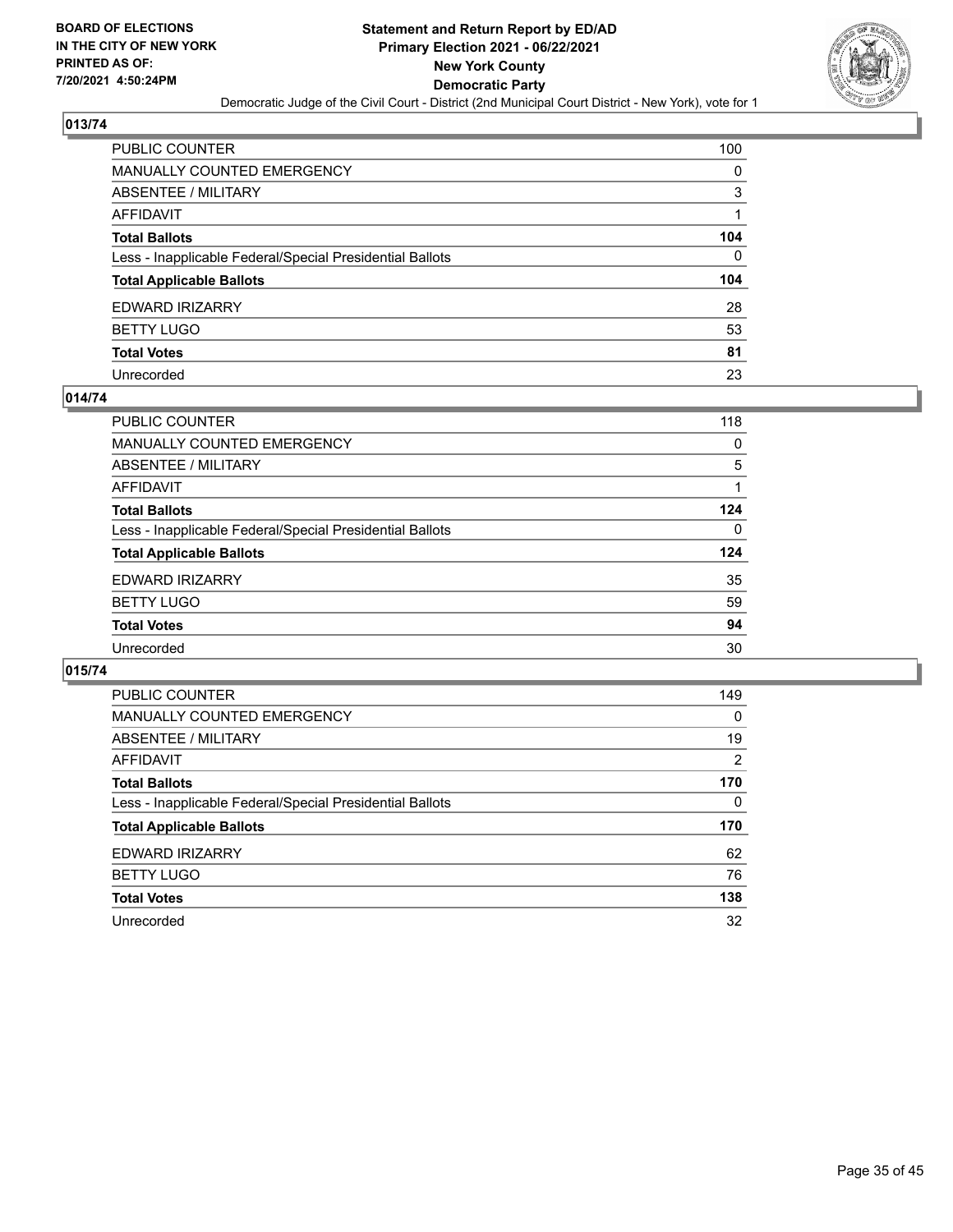

| PUBLIC COUNTER                                           | 78       |
|----------------------------------------------------------|----------|
| <b>MANUALLY COUNTED EMERGENCY</b>                        | 0        |
| ABSENTEE / MILITARY                                      | 14       |
| <b>AFFIDAVIT</b>                                         |          |
| <b>Total Ballots</b>                                     | 93       |
| Less - Inapplicable Federal/Special Presidential Ballots | $\Omega$ |
| <b>Total Applicable Ballots</b>                          | 93       |
| <b>EDWARD IRIZARRY</b>                                   | 26       |
| <b>BETTY LUGO</b>                                        | 47       |
| ANGEL CRUZ (WRITE-IN)                                    |          |
| <b>Total Votes</b>                                       | 74       |
| Unrecorded                                               | 19       |

## **017/74**

| <b>PUBLIC COUNTER</b>                                    | 121      |
|----------------------------------------------------------|----------|
| <b>MANUALLY COUNTED EMERGENCY</b>                        | 0        |
| ABSENTEE / MILITARY                                      | 13       |
| AFFIDAVIT                                                | 2        |
| <b>Total Ballots</b>                                     | 136      |
| Less - Inapplicable Federal/Special Presidential Ballots | $\Omega$ |
| <b>Total Applicable Ballots</b>                          | 136      |
| <b>EDWARD IRIZARRY</b>                                   | 32       |
| <b>BETTY LUGO</b>                                        | 70       |
| <b>Total Votes</b>                                       | 102      |
| Unrecorded                                               | 34       |

| PUBLIC COUNTER                                           | 74       |
|----------------------------------------------------------|----------|
| <b>MANUALLY COUNTED EMERGENCY</b>                        | 0        |
| ABSENTEE / MILITARY                                      | 6        |
| AFFIDAVIT                                                | $\Omega$ |
| <b>Total Ballots</b>                                     | 80       |
| Less - Inapplicable Federal/Special Presidential Ballots | $\Omega$ |
| <b>Total Applicable Ballots</b>                          | 80       |
| EDWARD IRIZARRY                                          | 21       |
| <b>BETTY LUGO</b>                                        | 42       |
| <b>Total Votes</b>                                       | 63       |
| Unrecorded                                               | 17       |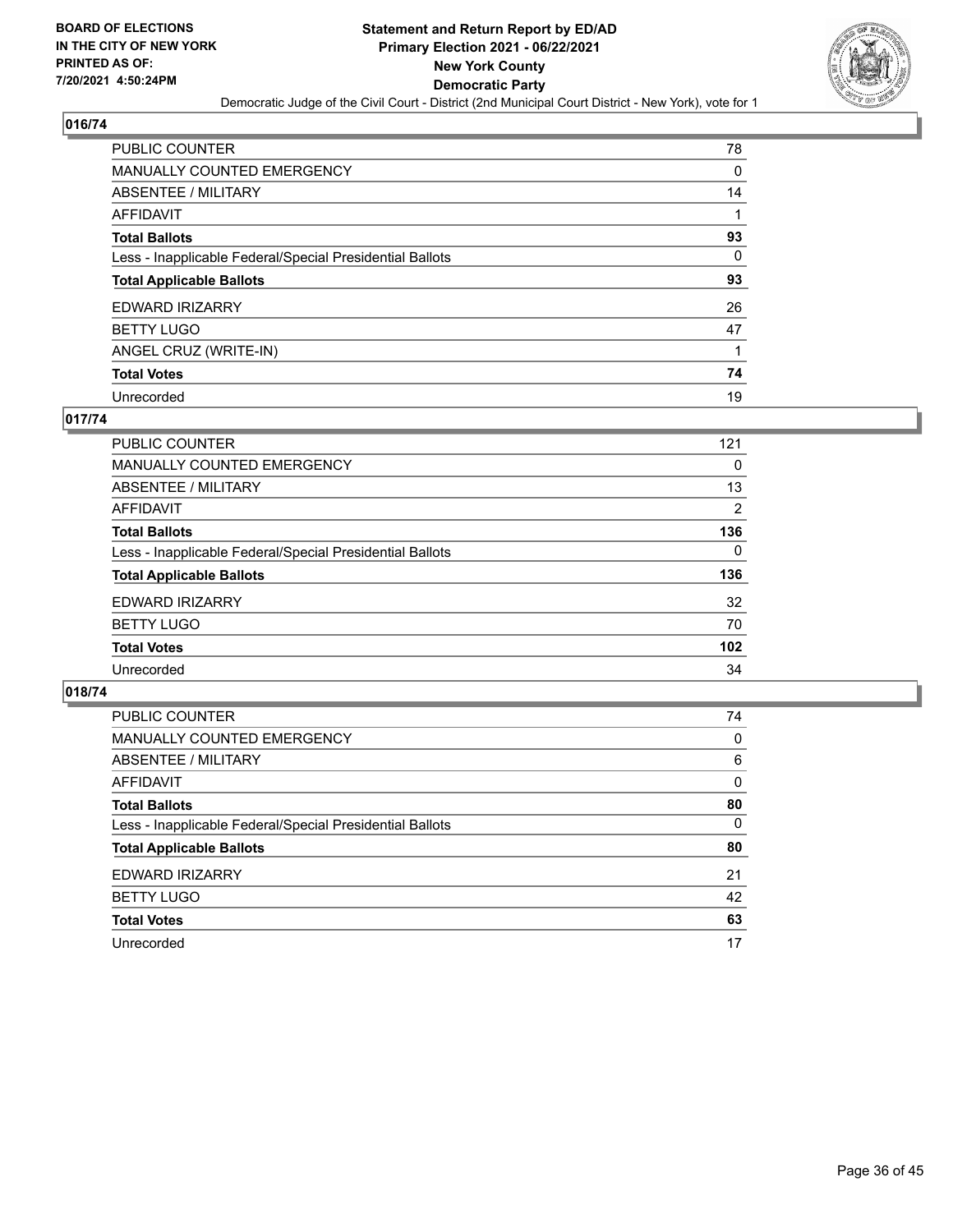

| PUBLIC COUNTER                                           | 179 |
|----------------------------------------------------------|-----|
| MANUALLY COUNTED EMERGENCY                               | 0   |
| <b>ABSENTEE / MILITARY</b>                               | 21  |
| AFFIDAVIT                                                |     |
| Total Ballots                                            | 201 |
| Less - Inapplicable Federal/Special Presidential Ballots | 0   |
| <b>Total Applicable Ballots</b>                          | 201 |
| EDWARD IRIZARRY                                          | 79  |
| <b>BETTY LUGO</b>                                        | 80  |
| <b>Total Votes</b>                                       | 159 |
| Unrecorded                                               | 42  |

#### **020/74**

| <b>PUBLIC COUNTER</b>                                    | 244 |
|----------------------------------------------------------|-----|
| MANUALLY COUNTED EMERGENCY                               | 0   |
| ABSENTEE / MILITARY                                      | 28  |
| AFFIDAVIT                                                | 2   |
| <b>Total Ballots</b>                                     | 274 |
| Less - Inapplicable Federal/Special Presidential Ballots | 0   |
| <b>Total Applicable Ballots</b>                          | 274 |
| EDWARD IRIZARRY                                          | 83  |
| <b>BETTY LUGO</b>                                        | 110 |
| SCOTT PEREZ (WRITE-IN)                                   |     |
| <b>Total Votes</b>                                       | 194 |
| Unrecorded                                               | 80  |

| <b>PUBLIC COUNTER</b>                                    | 235      |
|----------------------------------------------------------|----------|
| <b>MANUALLY COUNTED EMERGENCY</b>                        | 0        |
| ABSENTEE / MILITARY                                      | 20       |
| AFFIDAVIT                                                | 5        |
| <b>Total Ballots</b>                                     | 260      |
| Less - Inapplicable Federal/Special Presidential Ballots | $\Omega$ |
| <b>Total Applicable Ballots</b>                          | 260      |
| EDWARD IRIZARRY                                          | 81       |
| <b>BETTY LUGO</b>                                        | 114      |
| MARVA BROWN (WRITE-IN)                                   |          |
| <b>Total Votes</b>                                       | 196      |
| Unrecorded                                               | 64       |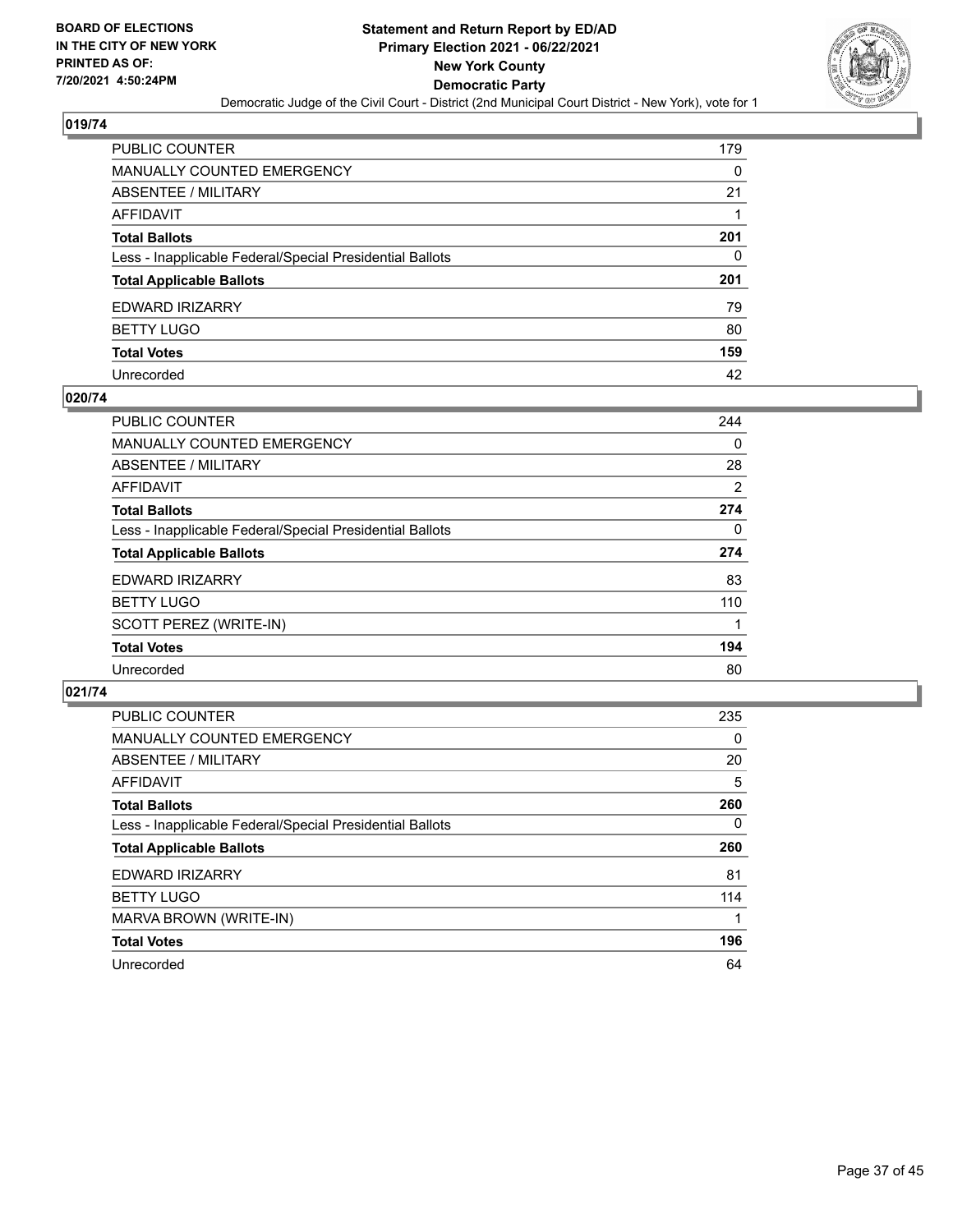

| PUBLIC COUNTER                                           | 242 |
|----------------------------------------------------------|-----|
| MANUALLY COUNTED EMERGENCY                               | 0   |
| <b>ABSENTEE / MILITARY</b>                               | 25  |
| AFFIDAVIT                                                | 5   |
| Total Ballots                                            | 272 |
| Less - Inapplicable Federal/Special Presidential Ballots | 0   |
| <b>Total Applicable Ballots</b>                          | 272 |
| EDWARD IRIZARRY                                          | 76  |
| <b>BETTY LUGO</b>                                        | 132 |
| <b>Total Votes</b>                                       | 208 |
| Unrecorded                                               | 64  |

#### **023/74**

| <b>PUBLIC COUNTER</b>                                    | 228 |
|----------------------------------------------------------|-----|
| MANUALLY COUNTED EMERGENCY                               | 0   |
| ABSENTEE / MILITARY                                      | 20  |
| <b>AFFIDAVIT</b>                                         | 6   |
| <b>Total Ballots</b>                                     | 254 |
| Less - Inapplicable Federal/Special Presidential Ballots | 0   |
| <b>Total Applicable Ballots</b>                          | 254 |
| <b>EDWARD IRIZARRY</b>                                   | 71  |
| <b>BETTY LUGO</b>                                        | 114 |
| UNATTRIBUTABLE WRITE-IN (WRITE-IN)                       | 2   |
| <b>Total Votes</b>                                       | 187 |
| Unrecorded                                               | 67  |

| <b>PUBLIC COUNTER</b>                                    | 206      |
|----------------------------------------------------------|----------|
| MANUALLY COUNTED EMERGENCY                               | $\Omega$ |
| ABSENTEE / MILITARY                                      | 16       |
| AFFIDAVIT                                                |          |
| <b>Total Ballots</b>                                     | 223      |
| Less - Inapplicable Federal/Special Presidential Ballots | 0        |
| <b>Total Applicable Ballots</b>                          | 223      |
| EDWARD IRIZARRY                                          | 66       |
| <b>BETTY LUGO</b>                                        | 108      |
| <b>Total Votes</b>                                       | 174      |
| Unrecorded                                               | 49       |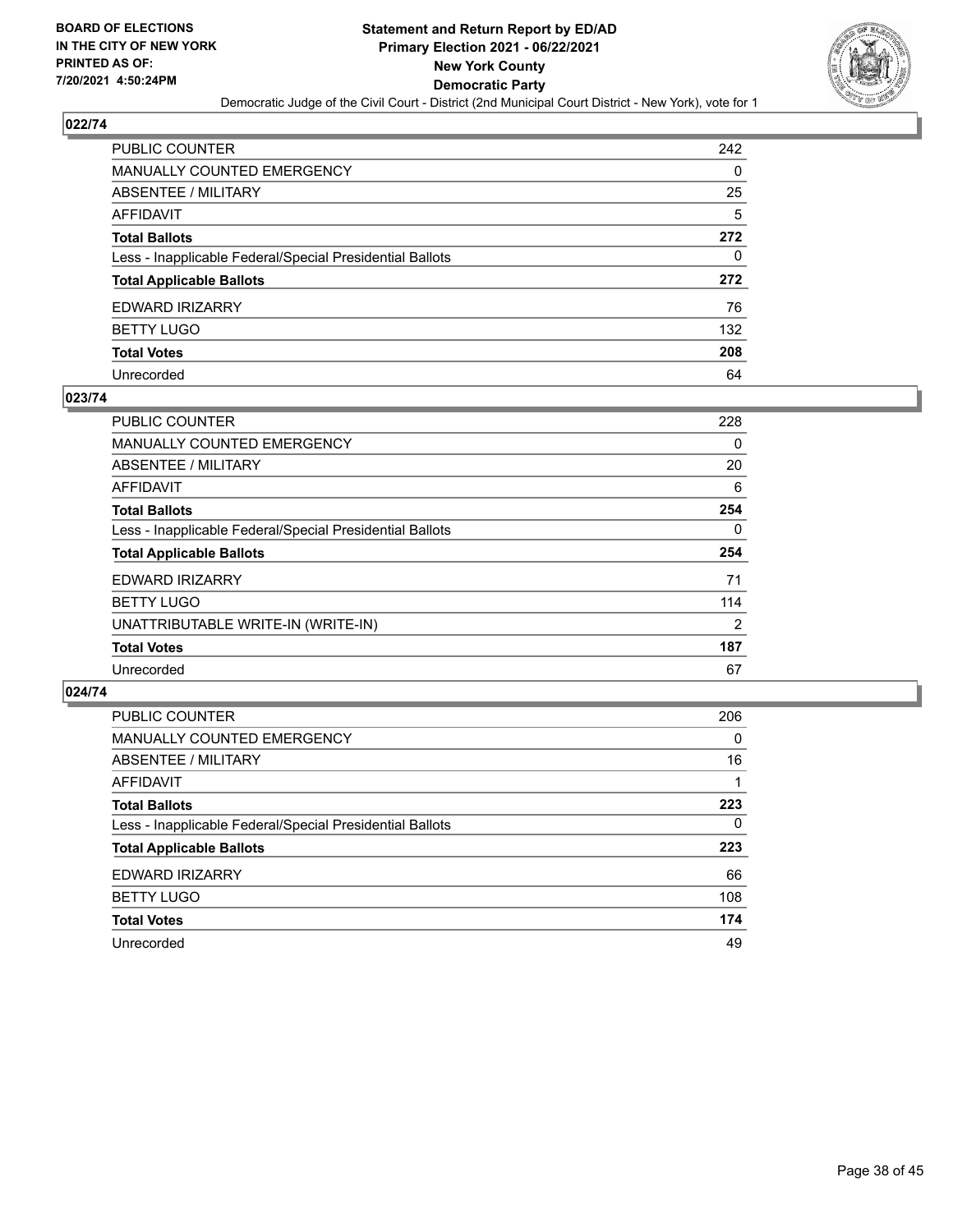

| PUBLIC COUNTER                                           | 159      |
|----------------------------------------------------------|----------|
| <b>MANUALLY COUNTED EMERGENCY</b>                        | $\Omega$ |
| <b>ABSENTEE / MILITARY</b>                               |          |
| <b>AFFIDAVIT</b>                                         | 5        |
| <b>Total Ballots</b>                                     | 171      |
| Less - Inapplicable Federal/Special Presidential Ballots | 0        |
| <b>Total Applicable Ballots</b>                          | 171      |
| <b>EDWARD IRIZARRY</b>                                   | 41       |
| <b>BETTY LUGO</b>                                        | 87       |
| UNATTRIBUTABLE WRITE-IN (WRITE-IN)                       | 2        |
| <b>Total Votes</b>                                       | 130      |
| Unrecorded                                               | 41       |

#### **026/74**

| <b>PUBLIC COUNTER</b>                                    | 131            |
|----------------------------------------------------------|----------------|
| <b>MANUALLY COUNTED EMERGENCY</b>                        | 0              |
| ABSENTEE / MILITARY                                      | 8              |
| <b>AFFIDAVIT</b>                                         |                |
| <b>Total Ballots</b>                                     | 140            |
| Less - Inapplicable Federal/Special Presidential Ballots | $\Omega$       |
| <b>Total Applicable Ballots</b>                          | 140            |
| <b>EDWARD IRIZARRY</b>                                   | 53             |
| <b>BETTY LUGO</b>                                        | 65             |
| UNATTRIBUTABLE WRITE-IN (WRITE-IN)                       | $\overline{2}$ |
| <b>Total Votes</b>                                       | 120            |
| Unrecorded                                               | 20             |

| <b>PUBLIC COUNTER</b>                                    | 116      |
|----------------------------------------------------------|----------|
| <b>MANUALLY COUNTED EMERGENCY</b>                        | $\Omega$ |
| ABSENTEE / MILITARY                                      | 4        |
| AFFIDAVIT                                                |          |
| <b>Total Ballots</b>                                     | 121      |
| Less - Inapplicable Federal/Special Presidential Ballots | 0        |
| <b>Total Applicable Ballots</b>                          | 121      |
| EDWARD IRIZARRY                                          | 27       |
| <b>BETTY LUGO</b>                                        | 81       |
| <b>Total Votes</b>                                       | 108      |
| Unrecorded                                               | 13       |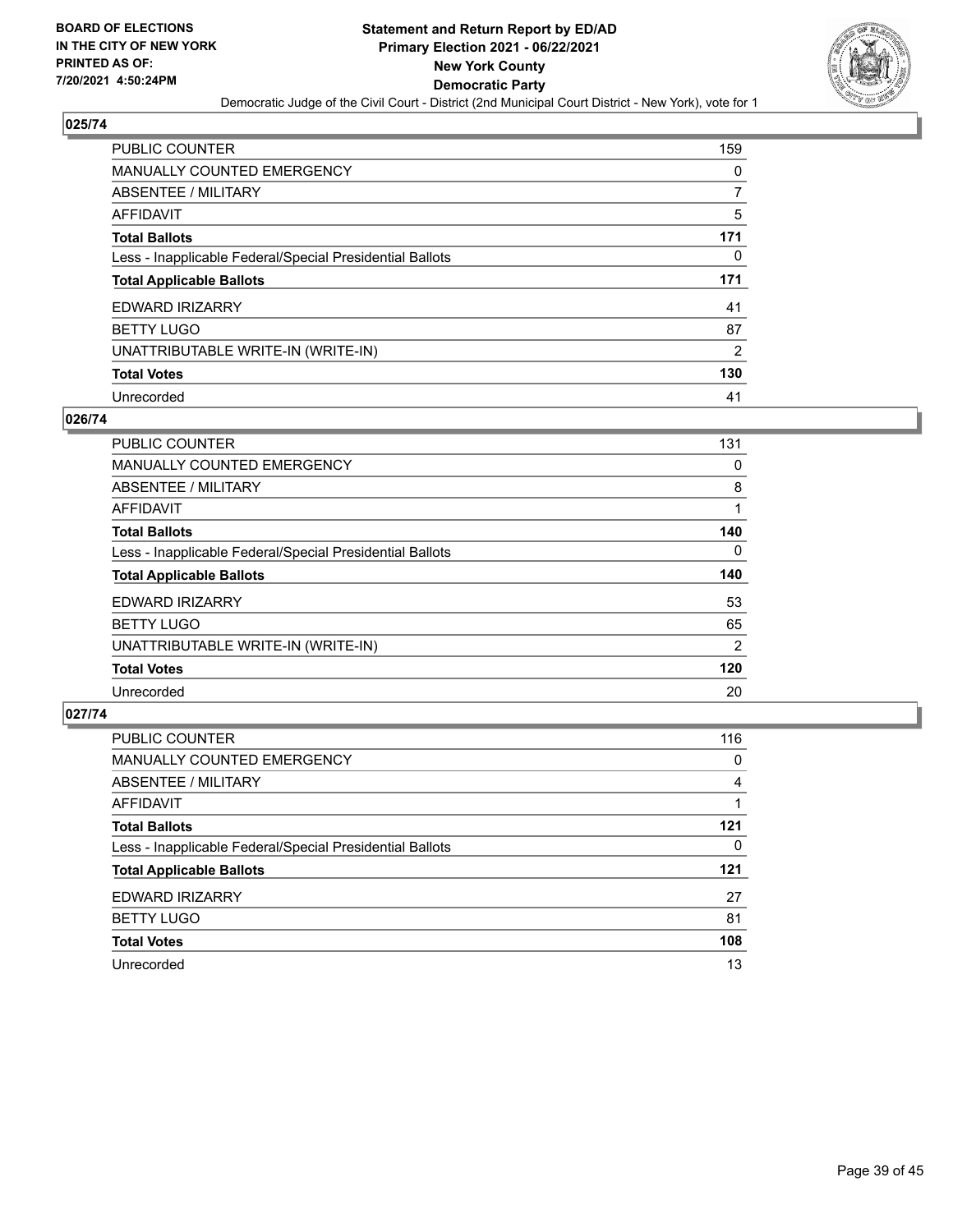

| PUBLIC COUNTER                                           | 87       |
|----------------------------------------------------------|----------|
| <b>MANUALLY COUNTED EMERGENCY</b>                        | 0        |
| <b>ABSENTEE / MILITARY</b>                               | 4        |
| <b>AFFIDAVIT</b>                                         | 0        |
| <b>Total Ballots</b>                                     | 91       |
| Less - Inapplicable Federal/Special Presidential Ballots | $\Omega$ |
| <b>Total Applicable Ballots</b>                          | 91       |
| <b>EDWARD IRIZARRY</b>                                   | 25       |
| <b>BETTY LUGO</b>                                        | 52       |
| CHRISTOPHER CHIN (WRITE-IN)                              |          |
| <b>Total Votes</b>                                       | 78       |
| Unrecorded                                               | 13       |

#### **029/74**

| PUBLIC COUNTER                                           | 122      |
|----------------------------------------------------------|----------|
| MANUALLY COUNTED EMERGENCY                               | 0        |
| ABSENTEE / MILITARY                                      | 10       |
| AFFIDAVIT                                                | 2        |
| <b>Total Ballots</b>                                     | 134      |
| Less - Inapplicable Federal/Special Presidential Ballots | $\Omega$ |
| <b>Total Applicable Ballots</b>                          | 134      |
| <b>EDWARD IRIZARRY</b>                                   | 29       |
| <b>BETTY LUGO</b>                                        | 79       |
| <b>Total Votes</b>                                       | 108      |
| Unrecorded                                               | 26       |

| <b>PUBLIC COUNTER</b>                                    | 99       |
|----------------------------------------------------------|----------|
| MANUALLY COUNTED EMERGENCY                               | $\Omega$ |
| ABSENTEE / MILITARY                                      | 7        |
| AFFIDAVIT                                                | 2        |
| <b>Total Ballots</b>                                     | 108      |
| Less - Inapplicable Federal/Special Presidential Ballots | $\Omega$ |
| <b>Total Applicable Ballots</b>                          | 108      |
| <b>EDWARD IRIZARRY</b>                                   | 40       |
| <b>BETTY LUGO</b>                                        | 58       |
| <b>Total Votes</b>                                       | 98       |
| Unrecorded                                               | 10       |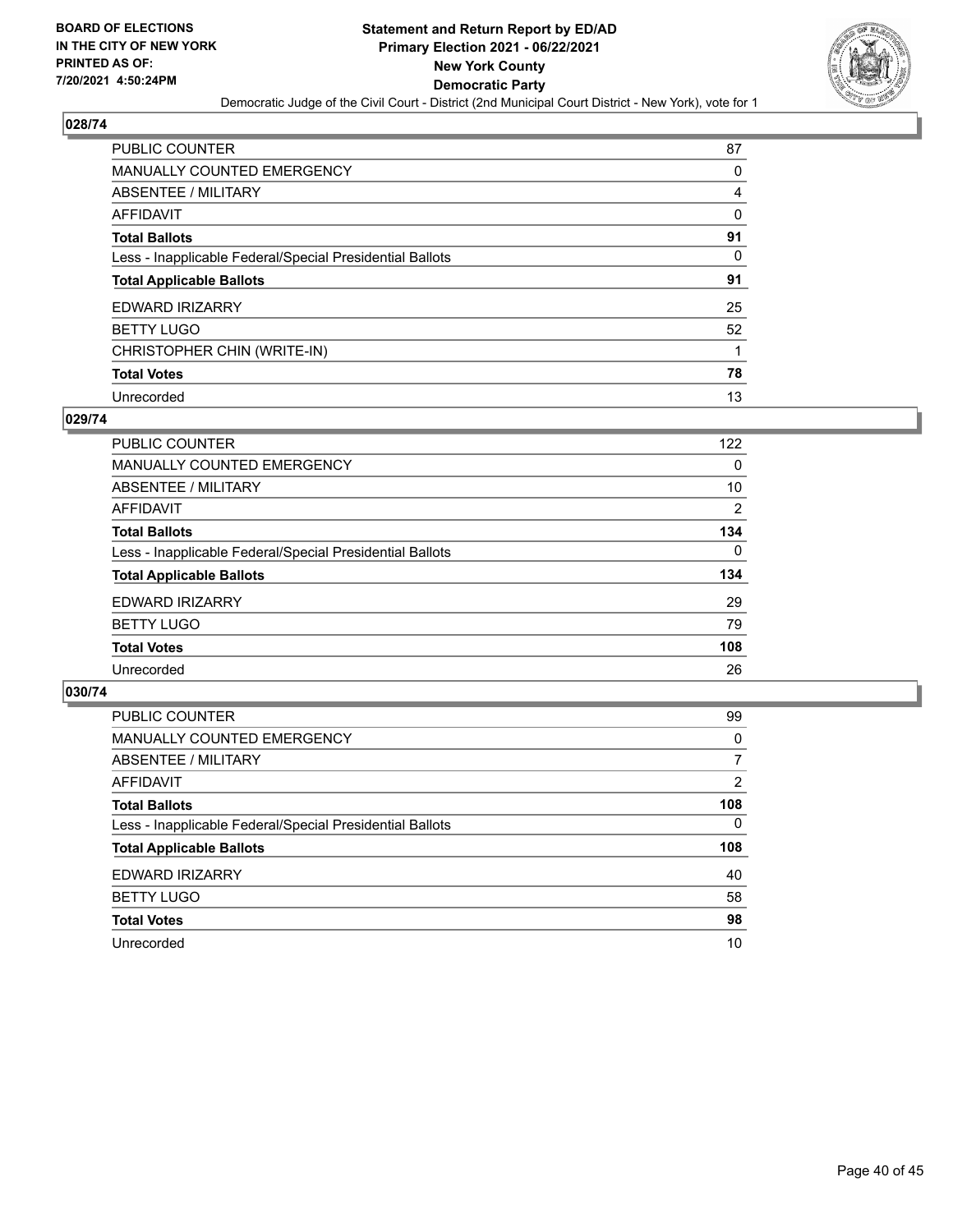

| PUBLIC COUNTER                                           | 243 |
|----------------------------------------------------------|-----|
| MANUALLY COUNTED EMERGENCY                               | 0   |
| ABSENTEE / MILITARY                                      | 21  |
| AFFIDAVIT                                                |     |
| <b>Total Ballots</b>                                     | 265 |
| Less - Inapplicable Federal/Special Presidential Ballots | 0   |
| <b>Total Applicable Ballots</b>                          | 265 |
| EDWARD IRIZARRY                                          | 74  |
| BETTY LUGO                                               | 141 |
| <b>Total Votes</b>                                       | 215 |
| Unrecorded                                               | 50  |

#### **032/74**

| <b>PUBLIC COUNTER</b>                                    | 241 |
|----------------------------------------------------------|-----|
| <b>MANUALLY COUNTED EMERGENCY</b>                        | 0   |
| ABSENTEE / MILITARY                                      | 13  |
| AFFIDAVIT                                                |     |
| <b>Total Ballots</b>                                     | 255 |
| Less - Inapplicable Federal/Special Presidential Ballots | 0   |
| <b>Total Applicable Ballots</b>                          | 255 |
| <b>EDWARD IRIZARRY</b>                                   | 61  |
| <b>BETTY LUGO</b>                                        | 144 |
| ALANA SIVIN (WRITE-IN)                                   |     |
| <b>Total Votes</b>                                       | 206 |
| Unrecorded                                               | 49  |

| <b>PUBLIC COUNTER</b>                                    | 295      |
|----------------------------------------------------------|----------|
| MANUALLY COUNTED EMERGENCY                               | $\Omega$ |
| ABSENTEE / MILITARY                                      | 12       |
| AFFIDAVIT                                                | 0        |
| <b>Total Ballots</b>                                     | 307      |
| Less - Inapplicable Federal/Special Presidential Ballots | $\Omega$ |
| <b>Total Applicable Ballots</b>                          | 307      |
| EDWARD IRIZARRY                                          | 81       |
| <b>BETTY LUGO</b>                                        | 149      |
| <b>Total Votes</b>                                       | 230      |
| Unrecorded                                               | 77       |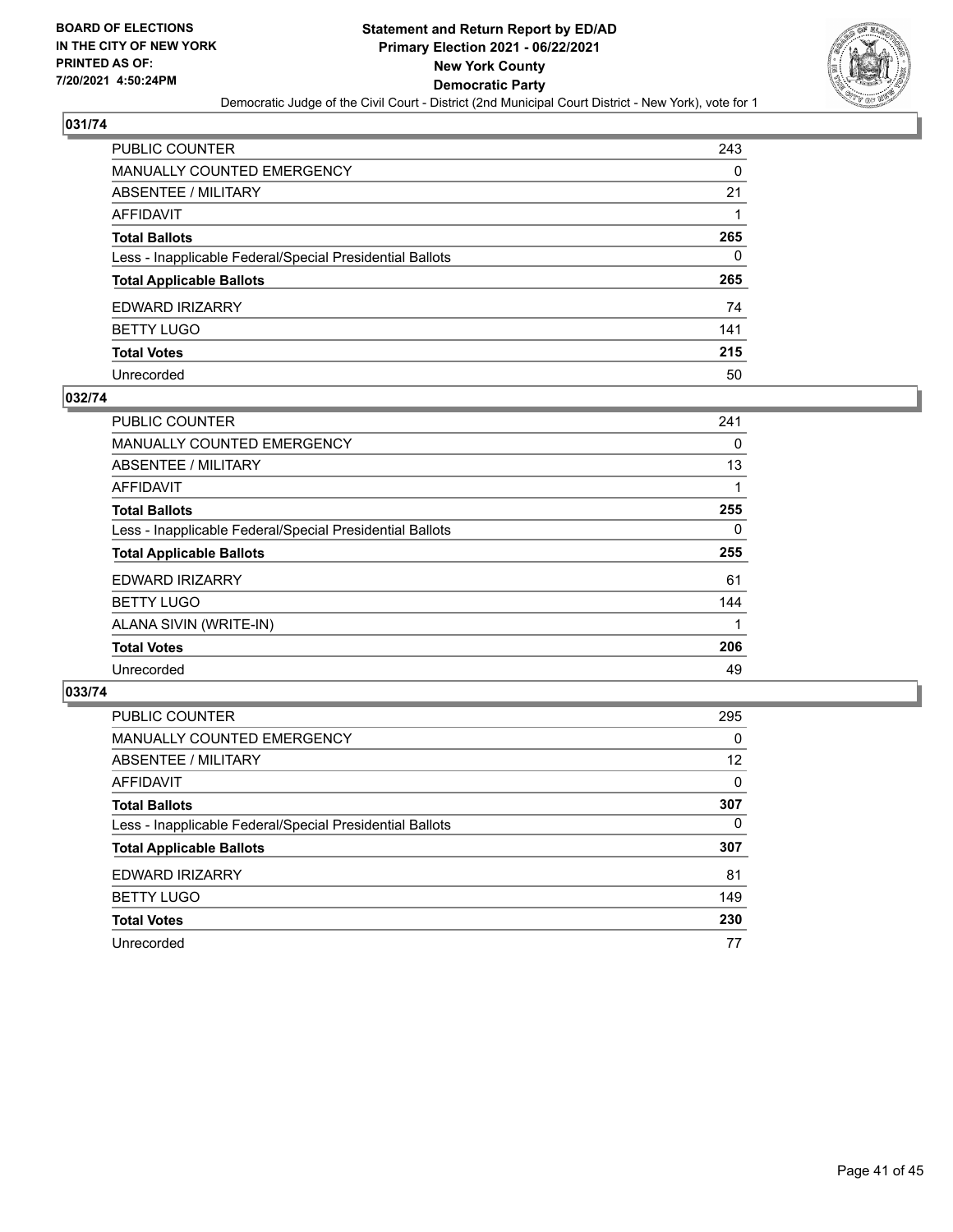

| <b>PUBLIC COUNTER</b>                                    | 257 |
|----------------------------------------------------------|-----|
| <b>MANUALLY COUNTED EMERGENCY</b>                        | 0   |
| ABSENTEE / MILITARY                                      | 29  |
| AFFIDAVIT                                                | 4   |
| <b>Total Ballots</b>                                     | 290 |
| Less - Inapplicable Federal/Special Presidential Ballots | 0   |
| <b>Total Applicable Ballots</b>                          | 290 |
| <b>EDWARD IRIZARRY</b>                                   | 81  |
| <b>BETTY LUGO</b>                                        | 131 |
| KENNETH SCHAEFFER (WRITE-IN)                             |     |
| MATEO FISCHER (WRITE-IN)                                 |     |
| <b>Total Votes</b>                                       | 214 |
| Unrecorded                                               | 76  |

## **035/74**

| <b>PUBLIC COUNTER</b>                                    | 133 |
|----------------------------------------------------------|-----|
| <b>MANUALLY COUNTED EMERGENCY</b>                        | 0   |
| ABSENTEE / MILITARY                                      | 9   |
| AFFIDAVIT                                                |     |
| <b>Total Ballots</b>                                     | 143 |
| Less - Inapplicable Federal/Special Presidential Ballots | 0   |
| <b>Total Applicable Ballots</b>                          | 143 |
| <b>EDWARD IRIZARRY</b>                                   | 51  |
| <b>BETTY LUGO</b>                                        | 65  |
| CHRISTOPHER CHIN (WRITE-IN)                              | 2   |
| <b>Total Votes</b>                                       | 118 |
| Unrecorded                                               | 25  |

| PUBLIC COUNTER                                           | 92       |
|----------------------------------------------------------|----------|
| <b>MANUALLY COUNTED EMERGENCY</b>                        | $\Omega$ |
| ABSENTEE / MILITARY                                      | 8        |
| AFFIDAVIT                                                |          |
| <b>Total Ballots</b>                                     | 101      |
| Less - Inapplicable Federal/Special Presidential Ballots | 0        |
| <b>Total Applicable Ballots</b>                          | 101      |
| EDWARD IRIZARRY                                          | 31       |
| <b>BETTY LUGO</b>                                        | 39       |
| <b>Total Votes</b>                                       | 70       |
| Unrecorded                                               | 31       |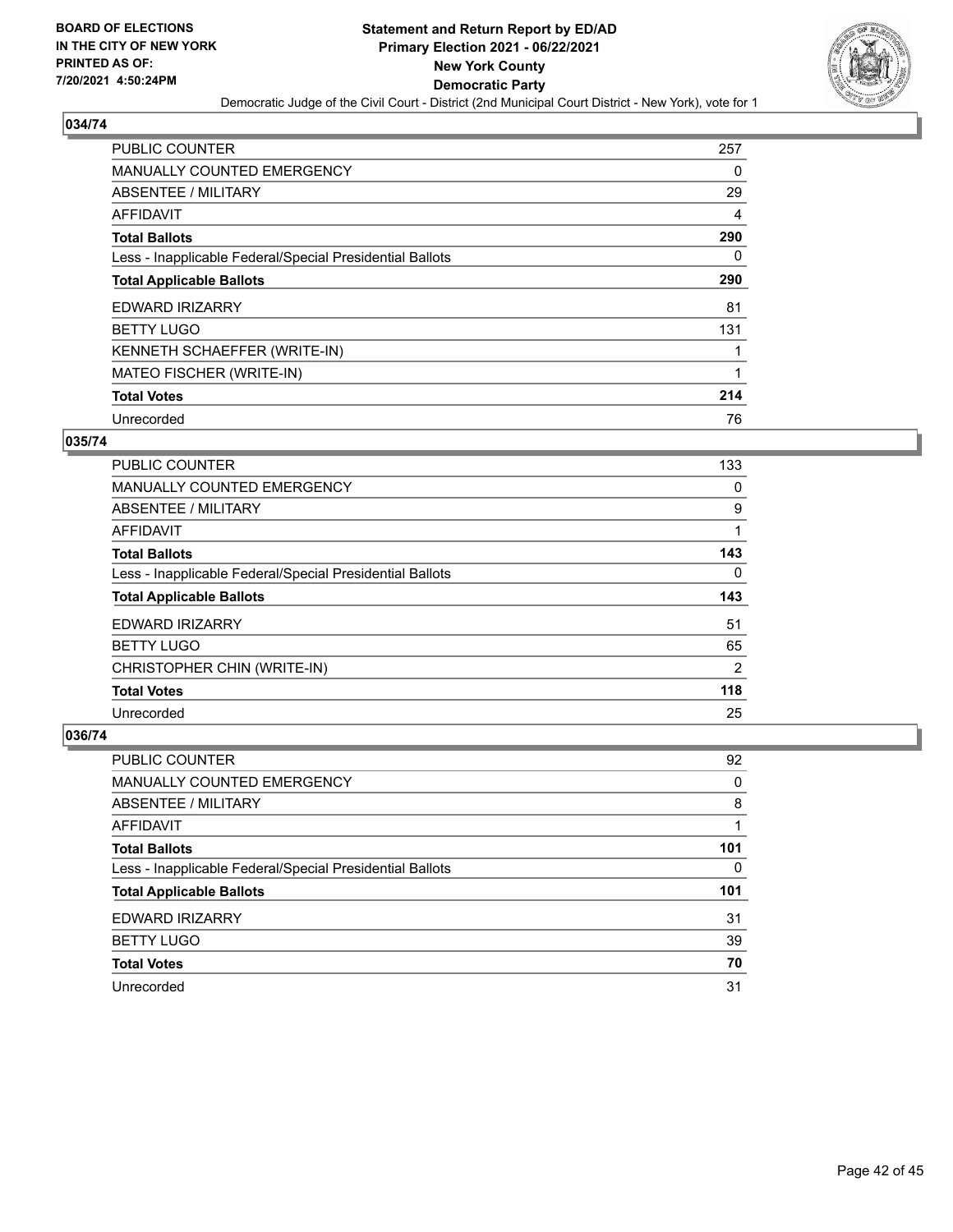

| PUBLIC COUNTER                                           | 131 |
|----------------------------------------------------------|-----|
| MANUALLY COUNTED EMERGENCY                               | 0   |
| ABSENTEE / MILITARY                                      | 20  |
| AFFIDAVIT                                                | 3   |
| <b>Total Ballots</b>                                     | 154 |
| Less - Inapplicable Federal/Special Presidential Ballots | 0   |
| <b>Total Applicable Ballots</b>                          | 154 |
|                                                          |     |
| <b>EDWARD IRIZARRY</b>                                   | 49  |
| <b>BETTY LUGO</b>                                        | 64  |
| MICHAEL DANELS (WRITE-IN)                                | 1   |
| <b>Total Votes</b>                                       | 114 |

#### **038/74**

| <b>PUBLIC COUNTER</b>                                    | 182      |
|----------------------------------------------------------|----------|
| <b>MANUALLY COUNTED EMERGENCY</b>                        | 0        |
| ABSENTEE / MILITARY                                      | 6        |
| <b>AFFIDAVIT</b>                                         |          |
| <b>Total Ballots</b>                                     | 189      |
| Less - Inapplicable Federal/Special Presidential Ballots | $\Omega$ |
| <b>Total Applicable Ballots</b>                          | 189      |
| <b>EDWARD IRIZARRY</b>                                   | 49       |
| <b>BETTY LUGO</b>                                        | 100      |
| TARA MCMANUS (WRITE-IN)                                  |          |
| <b>Total Votes</b>                                       | 150      |
| Unrecorded                                               | 39       |

| <b>PUBLIC COUNTER</b>                                    | 237      |
|----------------------------------------------------------|----------|
| <b>MANUALLY COUNTED EMERGENCY</b>                        | $\Omega$ |
| ABSENTEE / MILITARY                                      | 26       |
| AFFIDAVIT                                                | 2        |
| <b>Total Ballots</b>                                     | 265      |
| Less - Inapplicable Federal/Special Presidential Ballots | $\Omega$ |
| <b>Total Applicable Ballots</b>                          | 265      |
| <b>EDWARD IRIZARRY</b>                                   | 61       |
| <b>BETTY LUGO</b>                                        | 136      |
| CHRISTOPHER CHIN (WRITE-IN)                              |          |
| <b>Total Votes</b>                                       | 198      |
| Unrecorded                                               | 67       |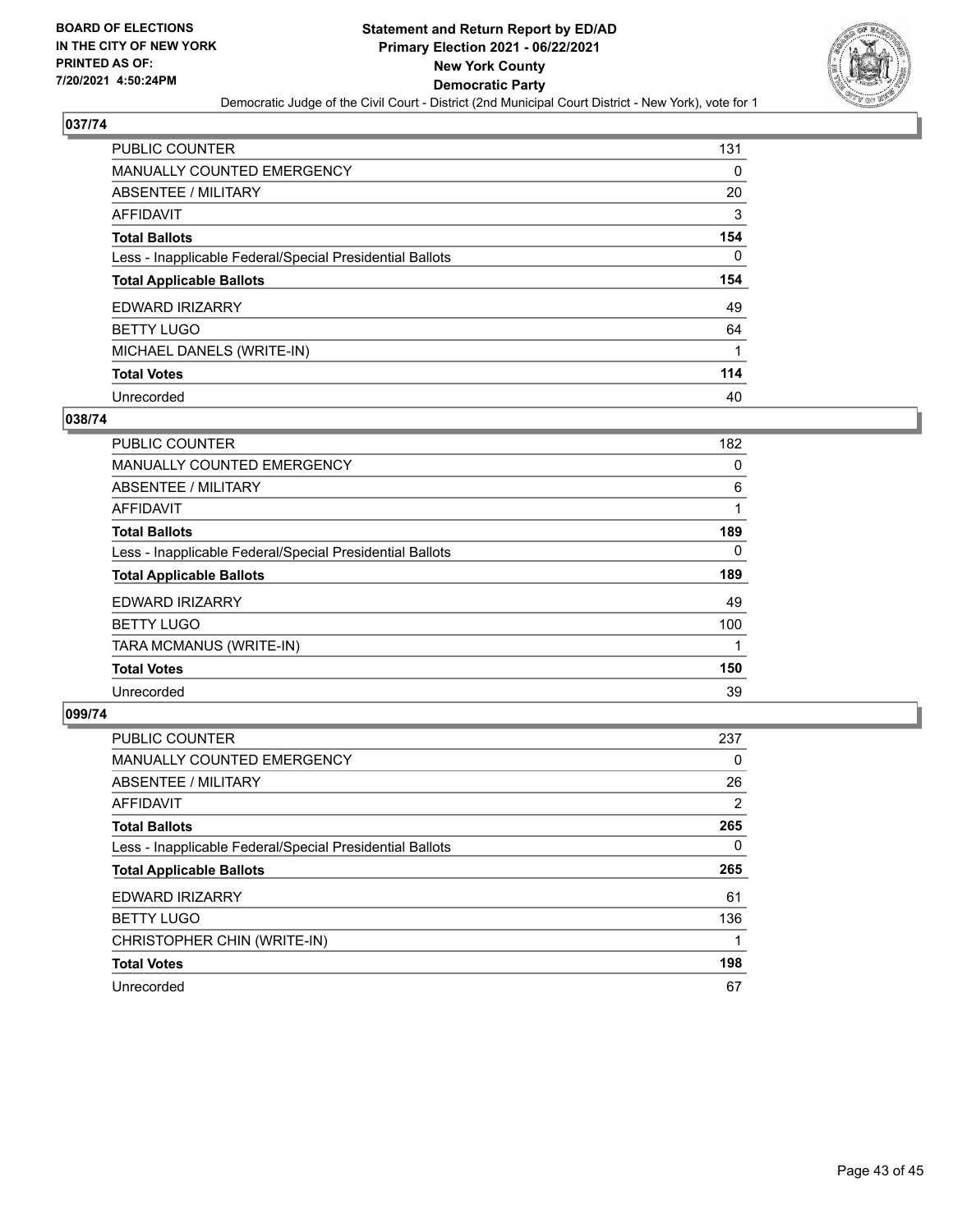

| PUBLIC COUNTER                                           | 176            |
|----------------------------------------------------------|----------------|
| MANUALLY COUNTED EMERGENCY                               | 0              |
| <b>ABSENTEE / MILITARY</b>                               | 23             |
| AFFIDAVIT                                                | $\overline{2}$ |
| Total Ballots                                            | 201            |
| Less - Inapplicable Federal/Special Presidential Ballots | 0              |
| <b>Total Applicable Ballots</b>                          | 201            |
| EDWARD IRIZARRY                                          | 67             |
| <b>BETTY LUGO</b>                                        | 81             |
| <b>Total Votes</b>                                       | 148            |
| Unrecorded                                               | 53             |

#### **105/74**

| <b>PUBLIC COUNTER</b>                                    | 308 |
|----------------------------------------------------------|-----|
| <b>MANUALLY COUNTED EMERGENCY</b>                        | 0   |
| ABSENTEE / MILITARY                                      | 18  |
| <b>AFFIDAVIT</b>                                         | 5   |
| <b>Total Ballots</b>                                     | 331 |
| Less - Inapplicable Federal/Special Presidential Ballots | 0   |
| <b>Total Applicable Ballots</b>                          | 331 |
| EDWARD IRIZARRY                                          | 99  |
| <b>BETTY LUGO</b>                                        | 138 |
| <b>BEN STEIN (WRITE-IN)</b>                              | 1   |
| ISAAC BEERMAN (WRITE-IN)                                 | 3   |
| MARVA BROWN (WRITE-IN)                                   | 1   |
| ROSAURA MENDEZ (WRITE-IN)                                | 1   |
| UNATTRIBUTABLE WRITE-IN (WRITE-IN)                       | 1   |
| <b>Total Votes</b>                                       | 244 |
| Unrecorded                                               | 87  |

| PUBLIC COUNTER                                           | 145            |
|----------------------------------------------------------|----------------|
| <b>MANUALLY COUNTED EMERGENCY</b>                        | 0              |
| ABSENTEE / MILITARY                                      | 21             |
| AFFIDAVIT                                                | $\overline{2}$ |
| <b>Total Ballots</b>                                     | 168            |
| Less - Inapplicable Federal/Special Presidential Ballots | $\Omega$       |
| <b>Total Applicable Ballots</b>                          | 168            |
| EDWARD IRIZARRY                                          | 51             |
| <b>BETTY LUGO</b>                                        | 70             |
| SIOBHAN NEVILLE (WRITE-IN)                               |                |
| <b>Total Votes</b>                                       | 122            |
| Unrecorded                                               | 46             |